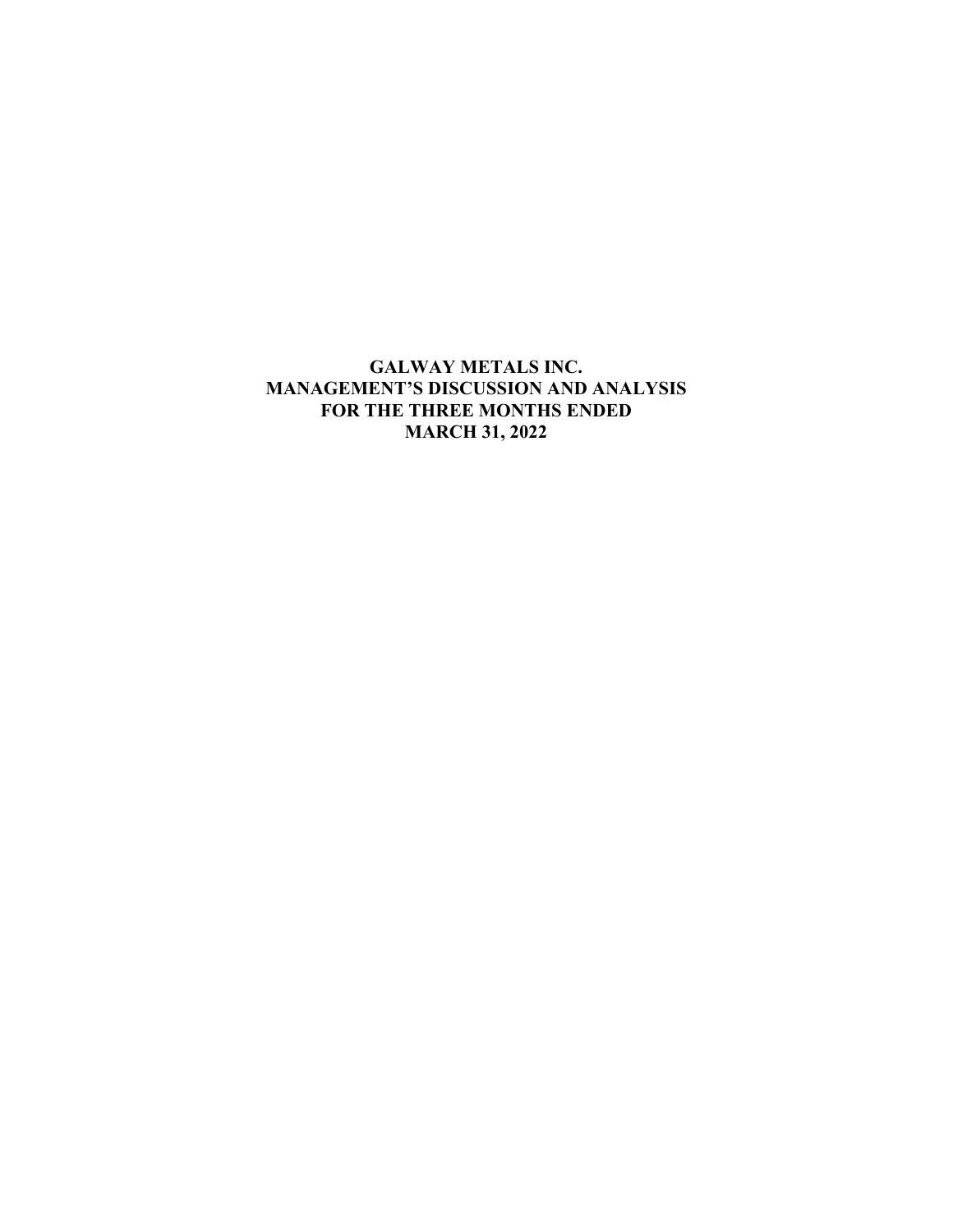#### **Introduction**

The following management's discussion and analysis ("MD&A") of the financial condition and results of operations of Galway Metals Inc. ("Galway", "Galway Metals" or the "Company") constitutes management's review of the factors that affected the Company's financial and operating performance for the three months ended March 31, 2022. This MD&A has been prepared in compliance with the requirements of National Instrument 51-102 – Continuous Disclosure Obligations. This discussion should be read in conjunction with the unaudited condensed interim consolidated financial statements for the three months ended March 31, 2022, and the audited annual consolidated financial statements of the Company for the year ended December 31, 2021, together with the notes thereto. Results are reported in Canadian dollars, unless otherwise noted. Information contained herein is presented as at May 26, 2022 unless otherwise indicated.

For the purposes of preparing this MD&A, management, in conjunction with the board of directors of the Company (the "Board of Directors" or "Board"), considers the materiality of information. Information is considered material if: (i) such information results in, or would reasonably be expected to result in, a significant change in the market price or value of Galway common shares; or (ii) there is a substantial likelihood that a reasonable investor would consider it important in making an investment decision; or (iii) if it would significantly alter the total mix of information available to investors. Management, in conjunction with the Board of Directors, evaluates materiality with reference to all relevant circumstances, including potential market sensitivity. Mr. Mike Sutton, P.Geo., Vice President of Exploration and a Director to the Company, is the "Qualified Person" under National Instrument 43-101, who has reviewed the technical information for the Clarence Stream project in this management discussion and analysis. In compliance with National Instrument 43-101, Kamil Khobzi, P. Eng., is the Qualified Person who supervised the preparation of the scientific and technical disclosure on behalf of Galway Metals Inc. for the Estrades project and is independent of Galway.

### **Description of Business**

Galway Metals Inc. was incorporated pursuant to the Business Corporations Act (New Brunswick) on May 9, 2012 and continued to the Province of Ontario on July 21, 2015. Galway Metals' head office is located at 82 Richmond Street East, Toronto, Ontario M5C 1P1. Galway Metals was incorporated for the sole purpose of participating in the Plan of Arrangement (the "Arrangement") which closed December 20, 2012 involving Galway Metals, Galway Gold Inc., Galway Resources Ltd., AUX Acquisition 2 S.àr.l. ("AUX") and AUX Canada Acquisition 2 Inc., formerly 2346407 Ontario Inc. ("AUX Canada"), a wholly owned subsidiary of AUX. Prior to the close of the Arrangement Agreement, Galway Metals did not carry on any active business.

Under the Arrangement, AUX Canada acquired all of the common shares of Galway Resources not already owned by AUX Canada and its affiliates and pursuant to the Arrangement, Galway Resources shareholders received for each Galway common share: cash consideration of \$2.05 per share, one common share of Galway Metals, and one common share in a new exploration and development company, Galway Gold Inc. Under the Arrangement, Galway Resources transferred to Galway Metals a 100% interest in Galway Resources' Victorio project, being a molybdenum-tungsten exploration project located in New Mexico (the "Victorio Project") and US\$12 million. Upon completion of the Arrangement, Galway's existing security holders owned 100% of the Galway Metals shares outstanding, proportionate to their ownership of Galway Resources at the time the Arrangement was completed.

The Arrangement was completed by way of a statutory Plan of Arrangement under the Business Corporations Act (Ontario). The Arrangement was approved by Galway Resources' shareholders and warrant holders at a special meeting held on December 17, 2012. On January 4, 2013, the Company's common shares commenced trading on the TSX Venture Exchange under the symbol "GWM".

**On June 8, 2018**, the Company announced that it had completed a non-brokered private placement financing consisting of the sale of 11,263,891 Hard Dollar Units at a price of \$0.23 per HD Unit and 2,624,998 Flow Through Shares at a price of \$0.28 per FT Unit for total gross proceeds of \$3,325,694.

Each HD Unit consisted of one (1) common share in the capital stock of Galway Metals and one-half (1/2) of one Share purchase warrant. Each whole Warrant entitled the holder to purchase one Share for a period of 24 months after closing at a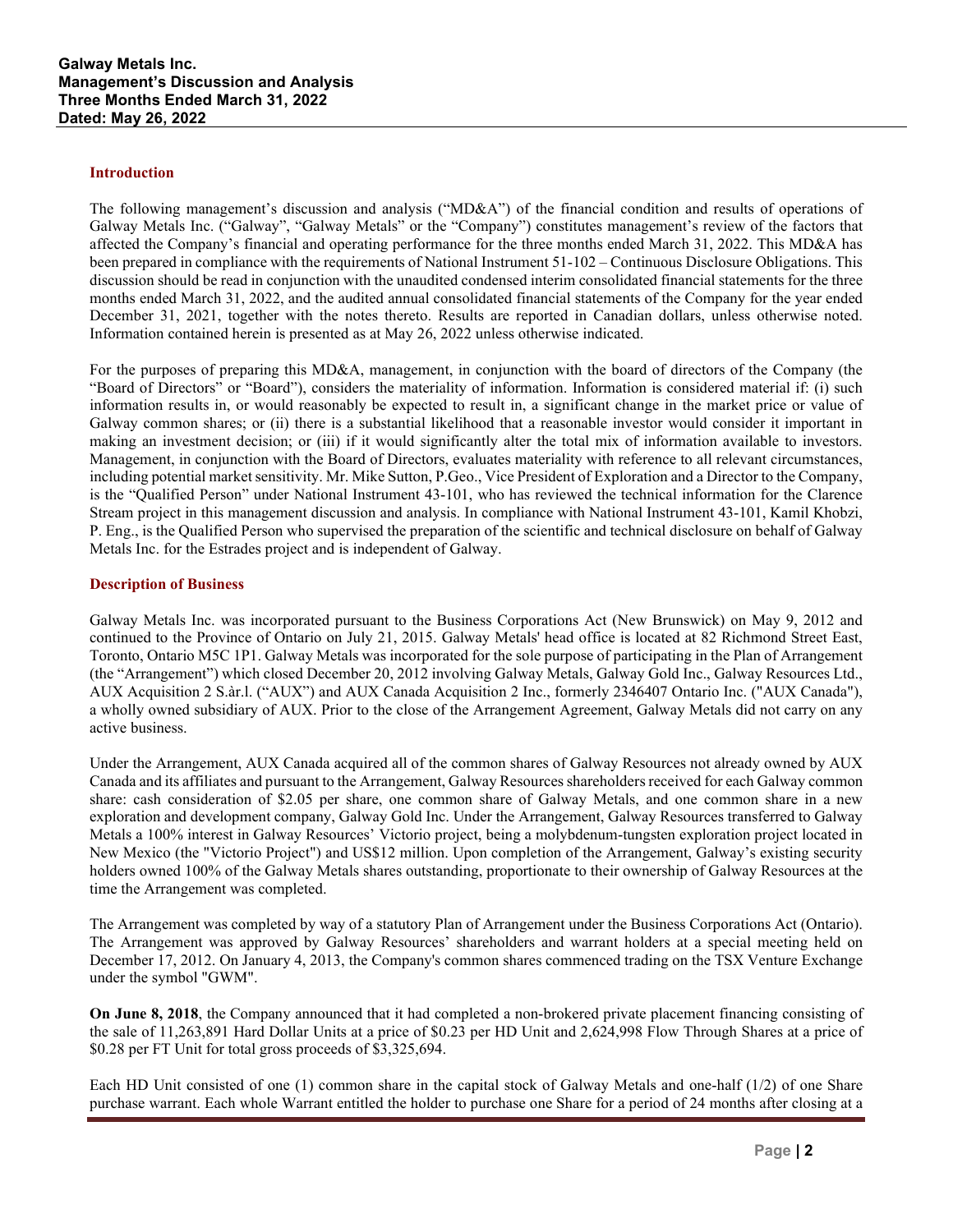price of \$0.35. As of September 8, 2020, all Warrants issued pursuant to this private placement financing were exercised for gross proceeds of \$1,971,180. Each FT Unit consisted of one Share issued on a flow-through basis within the meaning of the *Income Tax Act* (Canada).

**On June 13, 2018**, Galway Metals granted 500,000 incentive stock options exercisable at C\$0.23 per common share and expiring on June 13, 2028, to officers, directors, employees and consultants of the Company.

**On November 5, 2018**, Galway awarded 150,000 incentive stock options exercisable at C\$0.175 per common share and expiring on November 5, 2028, to an officer of the Company. This grant of options is in compliance with terms of the Company's Stock Option Plan.

**On December 21, 2018**, Galway Metals completed a non-brokered private placement of \$3,367,090. The Offering consisted of the sale of: (i) 2,826,086 Québec flow-through shares at a price of \$0.23 per QC FT Share; (ii) 5,600,000 federal flowthrough shares at a price of \$0.20 per FT Share; and (iii) 9,394,636 hard-dollar common shares at a price of \$0.17 per HD Share, for aggregate gross proceeds of \$3,367,090.

**On May 8, 2019**, Galway purchased the 1% NSR royalty on its Estrades property from Mistango River Resources for \$75,000. Original terms included a cash payment of \$700,000, plus a 1% NSR royalty on portions of three claims with a buyout option at any time for \$1 million. These three claims host the majority of Estrades' resources.

**On May 9, 2019**, the Company completed the first tranche of a non-brokered private placement consisting of the sale of 4,594,593 flow through Shares at a price of \$0.37 per share and 4,333,334 hard dollar shares at a price of \$0.30 per share for aggregate gross proceeds of \$3,000,000. On June 21, 2019, Galway completed the second tranche of the private placement consisting of the sale of 270,270 flow through Shares at a price of \$0.37 per share for aggregate gross proceeds of \$100,000.

**On July 22, 2019**, the Company completed a non-brokered private placement financing consisting of the sale of 4,060,000 flow through shares at a price of \$0.37 per FT Unit for total gross proceeds of \$1,502,200.

**On December 20, 2019**, Galway announced that it had completed the first tranche of a non-brokered private placement with the sale of 5,218,535 Flow Through Shares at a price of \$0.34 per Share for gross proceeds of \$1,774,302. The second tranche closed on January 21, 2020 and consisted of the sale of 3,684,933 Hard Dollar Shares for gross proceeds of \$1,105,480. Aggregate gross proceeds for the two tranches was \$2,879,782.

**On January 21, 2020**, the Company granted 1,150,000 stock options to advisors and employees of the Company. The options are exercisable at \$0.32 per share, have a ten-year term, vesting at a rate of 20% after 12 months, 20% after 24 months, with the remaining 60% vesting after 36 months.

**On January 27, 2020**, the Company granted 640,000 stock options to consultants and employees of the Company. The options are exercisable at \$0.30 per share, have a ten-year term, with 640,000 vesting at a rate of 25% after six months, 25% after twelve months, with the remaining 50% vesting after 18 months.

**On February 6, 2020**, Galway announced that it had made three new appointments to the Company's Technical Advisory Board, which increased membership to five. The new members included Mr. Phill Walford, P. Geo, Mr. David Rhys, P. Geo and Mr. Harold Gibson, PhD., P. Geo. They joined the existing advisors, Mr. Duncan Middlemiss, Mining Engineer, and Debbie Laney, Metallurgical Engineer.

Phillip Walford has extensive experience in mine geology and exploration, most recently as President and CEO of Marathon Gold Corporation, who's Valentine Lake Project in central Newfoundland was advanced into a 4-millionounce gold project. Mr. Walford's vast experience at Valentine Lake will assist Galway in advancing its Clarence Stream project in nearby New Brunswick. Both Valentine Lake and Clarence Stream are located along the Appalachian Trend and have similar geologic features. Mr. Walford is a registered Professional Geologist with over 40 years' experience in mine geology and exploration. He has extensive international experience in gold and base metal deposits with a focus on resource development and mining. As a founder and former CEO of Marathon PGM Corporation, Mr.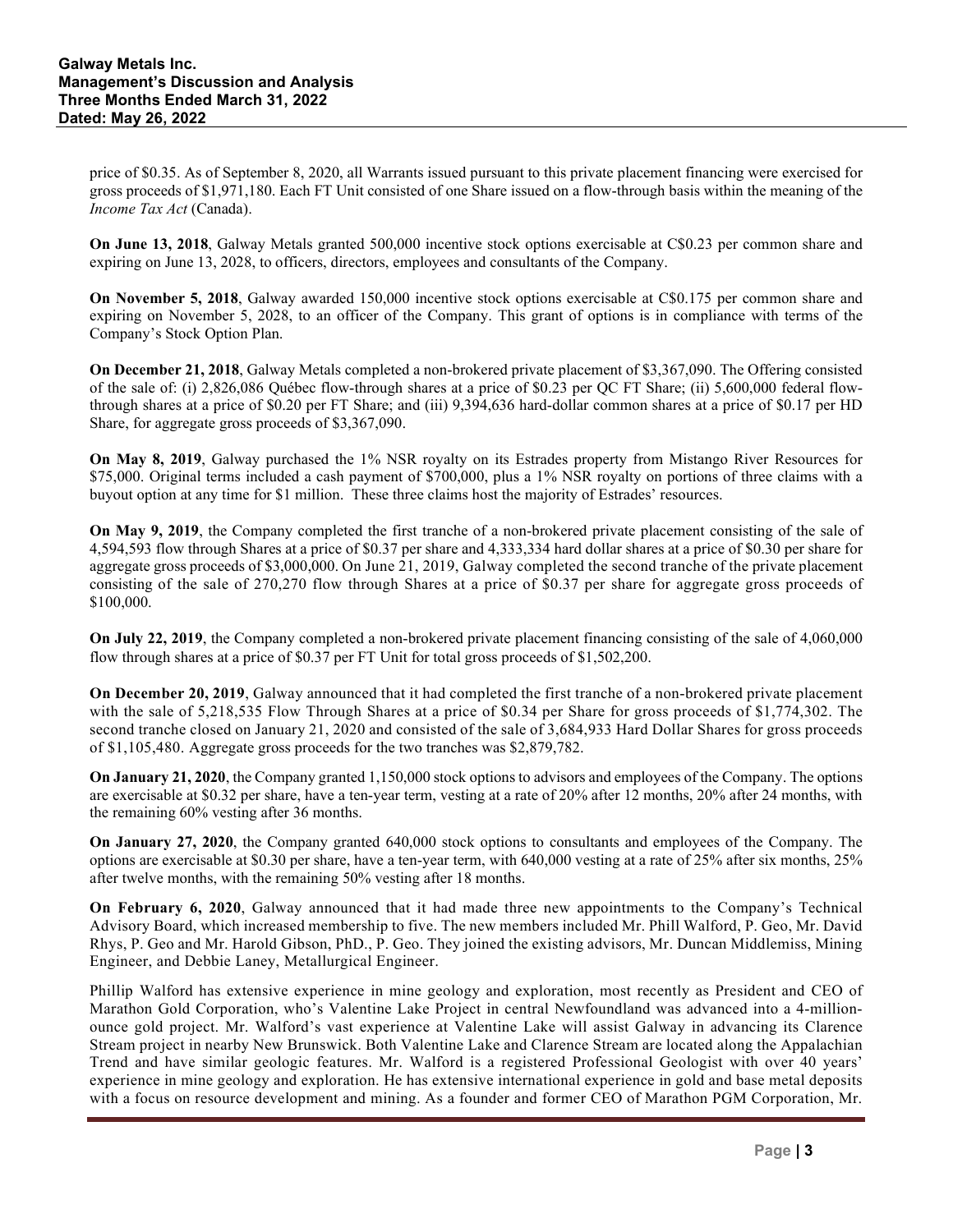Walford oversaw the expansion of the resource to more than 4 million ounces of PGMs at the time the company was sold to Stillwater Mining. Marathon Gold was spun out of Marathon PGM and Mr. Walford served as President and CEO until August 19, 2019 when he retired from management. Previously Mr. Walford also held senior management positions with Geomaque Explorations Ltd., Lac Minerals Ltd., Pamour Porcupine Mines Ltd and Hudson Bay Exploration and Development Ltd. Mr. Walford directed the exploration program while at Lac that found the Dona Rosa zinc/gold deposit in southern Chile. During his career he has raised significant funds for exploration and mine development and his teams have won Developer of the Year in Ontario and Newfoundland and Labrador. He is currently a board member and technical advisor to several mining companies.

David Rhys, P. Geo, will assist Galway in evaluating and interpreting structural settings, with a focus on expanding existing deposits and identifying new ones at both the Clarence Stream and Estrades projects. Mr. Rhys is a consulting geologist based in Vancouver, Canada. He studied at the University of British Columbia and subsequently has worked for more than 25 years in the mining industry applying geological studies with a structural geology focus to exploration, development and mining. Much of his work is on advanced projects and active mining operations, aiding in the interpretation of mine site ore controls and applications of mine geology to local and district scale exploration activities, and participation in multi-disciplinary technical teams to provide guidance for project investment and acquisition. He has extensive experience in the evaluation of gold deposits globally, including work throughout most Canadian gold districts, having implemented studies that have resulted in orebody definition, expansion and new discoveries at several deposits. He is an advisor to several companies and provides training to technical staff enhanced by the presentation of applied short courses for various societies and conferences.

Dr. Harold Gibson is a world-renowned expert on Volcanogenic Massive Sulphide (VMS) deposits, and is working with Galway principally to assist in the exploration and advancement of the Estrades VMS project. He is Professor of Volcanology and Ore Deposits at the Harquail School of Earth Sciences, Laurentian University. He was Director of the Mineral Exploration Research Centre (MERC) from 2002 to 2017, and is the Founding Director of the \$104M, Metal Earth Research Project, Canada's largest mineral exploration research initiative. Harold joined Laurentian University in 1990, after leaving a successful 12-year career in the mining exploration industry. His research is field based, focuses on volcanogenic massive sulfide (VMS) ore systems, and over the past 40 years he has developed extensive expertise on the geology and setting of VMS deposits globally, including those in Canada, USA, Mexico, Sweden, Australia, Turkey, Morocco, Oman, Eritrea, Saudia Arabia and on the modern seafloor. Harold has more than 90 peer-reviewed publications and has consulted for Canadian and International Mining Companies and governments. Harold is a recipient of the William Harvey Gross Award and the Duncan R. Derry Medal from the Mineral Deposits Division of the Geological Association of Canada, the Barlow Memorial Medal and the Julian Boldy Memorial Award from the Canadian Institute of Mining and Metallurgy, and the Research Excellence Award form Laurentian University.

The three new advisors join the existing team of Duncan Middlemiss, Mining Engineer, and Debbie Laney, Metallurgical Engineer. Mr. Middlemiss is President, Chief Executive Officer and Director of Wesdome Gold Mines Ltd. He was on the board of IDM Mining until its takeover by Ascot Resources in March 2019. Prior to joining Wesdome, he was President, Chief Executive Officer and Director of St. Andrew Goldfields Ltd. ("SAS") until its acquisition by Kirkland Lake Gold Inc. in January 2016. In 2002, he joined Foxpoint Resources (now Kirkland Lake Gold Inc.) where, as Engineering & Production Manager and later as Mine Manager, he was instrumental in all facets of production at Kirkland Lake Gold's Macassa mine from early developments to incorporating large new discoveries into the mine plan. Later, Mr. Middlemiss was responsible for implementing mine and processing expansions toward the robust producer it has become. Mr. Middlemiss is a native of Kirkland Lake, Ontario, and has extensive experience in the mining of gold deposits in the Abitibi Greenstone Belt.

Mrs. Laney, P.Eng, has over 30 years of experience as a Metallurgical Engineer in the United States and overseas covering all facets of the metallurgical/mining industry. Debbie has extensive knowledge of oxide, sulphide and refractory processing of gold, silver, copper, and polymetallic ores. She provides engineering and management oversight for field trials and pilot plant studies; develops detailed process designs for feasibility studies and provides data analyses for successful full-scale production plants. Debbie holds both Bachelor and Master of Science Degrees in Metallurgical Engineering from Montana Tech of the University of Montana and is a licensed Professional Engineer in Nevada and Arizona. She is a member of SME, CIM, MMSA, and CMP. She is on the advisory board for the Women's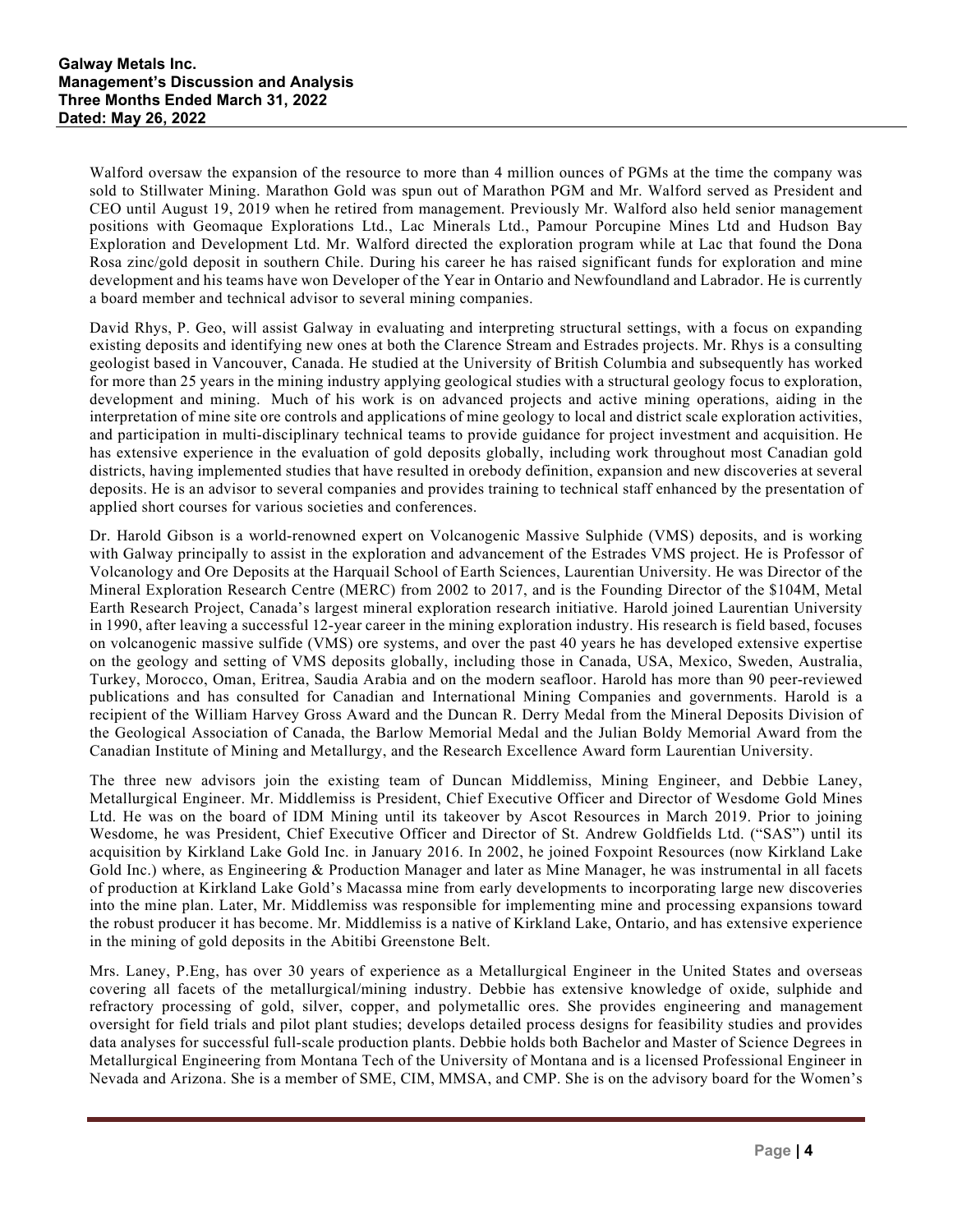Mining Coalition and a member of the PE exam committee for SME. Throughout her career Debbie has worked for both small and large mining companies, chemical companies and research firms.

**On February 18, 2020**, the Company granted 250,000 stock options to a consultant of the Company. The options are exercisable at \$0.33 per share, have a ten-year term, vesting at a rate of 20% after twelve months, 20% after 24 months and 60% after 36 months.

**On May 21, 2020**, the Company awarded 1.3 million incentive stock options exercisable at C\$0.415 per common share and expiring on May 21, 2030, to officers, directors, employees and consultants of the Company.

**On June 25, 2020**, the Company closed a previously announced "best efforts" offering for aggregate gross proceeds of \$17.35 million, consisting of 17,877,300 common shares of the Company that qualify as "flow-through shares" at a price of \$0.635 per FT Share, and 13,636,400 common shares of the Company at a price of \$0.44 per Offered Share.

The Offering was carried out by a syndicate of underwriters led by Paradigm Capital Inc., and including Laurentian Bank Securities Inc.

Mr. Eric Sprott purchased C\$3.0 million of Offered Shares in the Offering. Following the closing of the Offering, Mr. Sprott's fully diluted ownership interest in the Company was approximately 3.8%.

**On July 21, 2020**, the Company announced that it had entered into an agreement with an arm's length third party royalty holder to buy back a two percent (2.0%) net smelter returns royalty (the "**Royalty**") covering certain mineral claims at the Company's Clarence Stream property in southwest New Brunswick. The mineral claims fully cover the South, North and George Murphy Zones, the gap area between the George Murphy and Richard Zones, and potential extensions to these zones and other prospective targets. The purchase of the Royalty was closed effective July 21, 2020, pursuant to an agreement dated July 15, 2020.

The original agreement allowed only for buyback of one percent (1.0%) of the royalty for \$500,000 for each 0.5%. Galway was able to negotiate with the royalty holder to purchase the royalty in its entirety. Under terms of the Agreement, Galway Metals will pay a total purchase price of \$3,000,000 in six equal annual instalments of \$500,000, with each partial payment representing the purchase of one-sixth (1/6) of the Royalty. Pursuant to the Agreement, on closing Galway issued 434,783 common shares in the capital of the Company to the royalty holder, which represented the first Partial Payment of \$500,000 at a deemed price equal to \$1.15 per Share. Each subsequent \$500,000 Partial Payment shall be paid as follows: (i) \$125,000 in cash; and, (ii) the remaining \$375,000, at the sole election of the Company, shall be paid either in cash, through the issuance of Shares or a combination thereof as shall equal \$375,000 with the Shares valued at a deemed price equal to the higher of: (A) the closing price of the Shares on the TSX Venture Exchange ("**TSXV**") on the day that is two (2) business days prior to the date of the respective share issuance, and (B) the lowest price of Shares that shall be acceptable to the TSXV. The Shares will be subject to the statutory hold periods of four months and one day.

**On July 27, 2020**, Galway entered into an agreement with an arm's length third party royalty holder to buy back a one percent (1.0%) net smelter returns royalty. This was a separate royalty and is in addition to the royalty purchase announced on July 21, 2020. The mineral claims subject to the Royalty cover the Jubilee Zone, parts of the Richard Zone, the recently reported new discovery of 186.5 g/t Au over 0.6m located 950m SW of the Jubilee Zone and other prospective properties.

The original agreement allowed only for buyback of one-half percent (0.5%) of the royalty for \$500,000. Galway was able to negotiate with the royalty holder to purchase the royalty in its entirety. Under terms of the Agreement, Galway Metals paid a total purchase price of \$580,000 comprised of a cash payment of \$100,000 and 400,000 common shares in the capital of the Company at a deemed price of \$480,000 (\$1.20 per Share).

**On August 25, 2020**, the Company announced that it optioned 5 claim groups consisting of a total of 79 claim units at the Clarence Stream Gold Project in SW New Brunswick. Highlights include: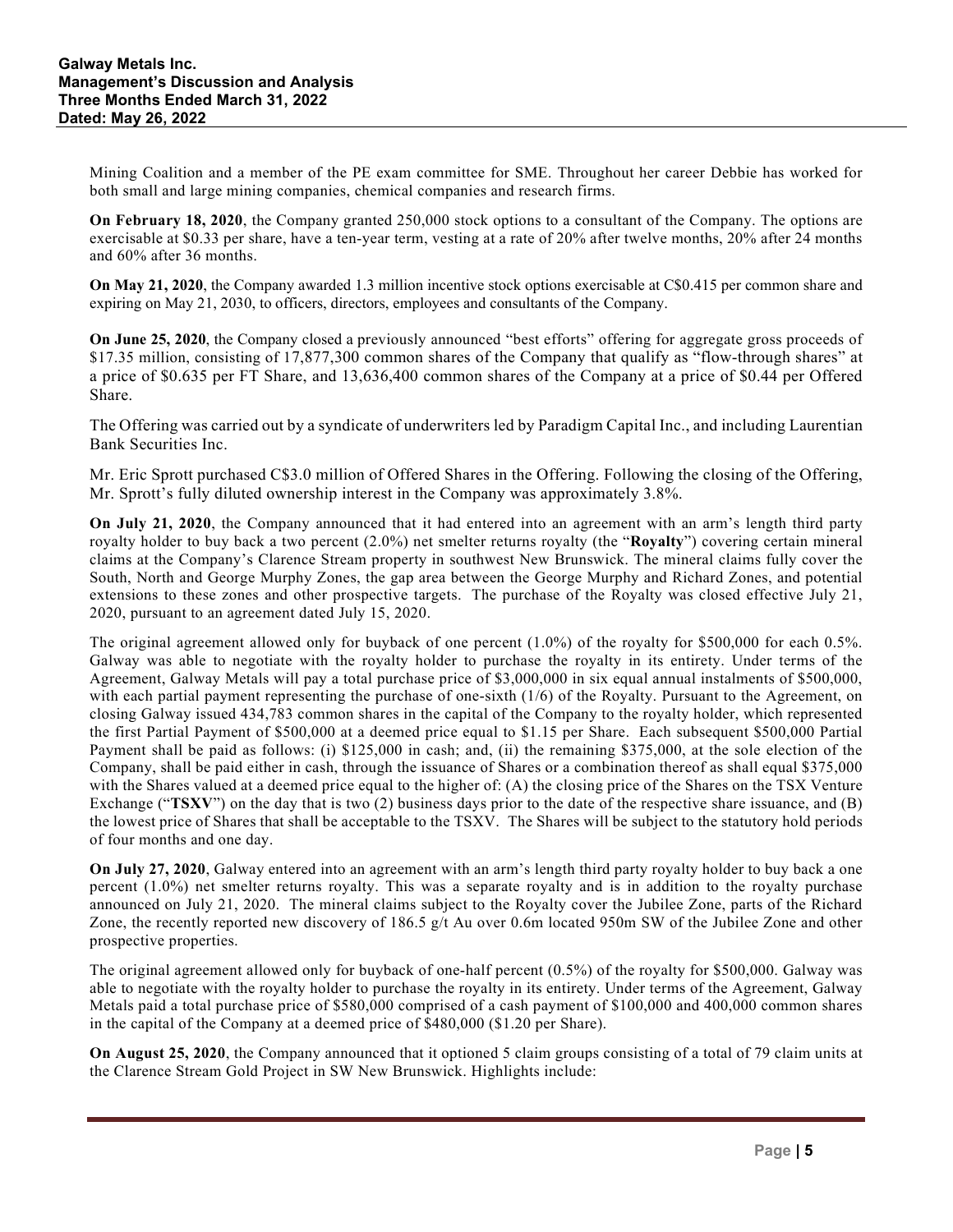- Mineralization at Oak Bay and Lily Hill consists of arsenopyrite-rich quartz veining in altered, silicified gabbro dykes in contact with sediments – a similar setting to the South Zone that currently hosts most of the resource.
- Oak Bay: Hole OB05-07 intersected **5.2 grams per tonne (g/t) Au over 2.5 metres (m)**, including **11.8 g/t Au over 0.5m**, **and 8.2 g/t Au over 0.5m**, not followed up since, and starting at a vertical depth of 13m; a Gabbro dyke is entirely mineralized.
- Oak Bay: Hole OB08-005 intersected **0.6 g/t Au over 4.0m**, including 1.7 g/t Au over 1.0m, not followed up since, and starting at a vertical depth of 98m; a felsic intrusive dyke is entirely mineralized.
- Oak Bay: A 2km north-south horizontal length of drill holes with mineralized gabbro along a magnetic high continues north 5.0km to Galway's Tower Hill showing that assayed as high as 89.1 g/t along a gabbro contact
- Lily Hill: Hole LH07-01 intersected 3.7 g/t Au over 3.0m, not followed up since, and starting at a vertical depth of 16.5m; a 23.6m Gabbro dyke is entirely mineralized with the zone in a contact breccia
- Lily Hill: Hole LH07-02 intersected **0.6 g/t Au over 9.0m**, not followed up since, and starting at a vertical depth of 31.2m; a 27m Gabbro dyke is entirely mineralized (e.g., the 0.6 g/t Au over 9.0m is preceded by 0.26 g/t Au over 6.0m)
- Wilson Hill: key claim group on strike with the North Zone resource, with continuous strong soil anomalies going north from the resource – includes the **highest arsenic till + soil anomalies anywhere** on Galway's 65km property; gold in those soils/tills couldn't be sourced from the North Zone resource to the SE.

Other notable intersections at Oak Bay include **1.9 g/t Au over 5.5m** in hole OB05-03, 1.1 g/t Au over 2.25 m in hole OB05-06, and 0.4 g/t Au over 4.0 m in hole OB08-001. Hole OB08-002 intersected 5 intervals  $>0.3$  g/t Au in a gabbro that is mineralized throughout that returned 103 ppb for the 36m of the 52.55m that was sampled. A total of 2 holes have been drilled at Lily Hill (in 2008-160m), 11 holes have been drilled at Oak Bay (in 2008-1,711m), and 7 holes have been drilled at Oak Bay (in 2004/2005-487m). Galway plans on doing follow-up drilling to the promising previously-drilled intersects.

The Oak Bay claims are host to widespread **boulders with grades up to 18.0 g/t Au**, while Lily Hill has boulders to **43.0 g/t Au**. Strong linear gold soil anomalies at Oak Bay are present grading up to **882 ppb Au, which is in the top 10** of the approximately 50,000 soil samples taken at Clarence Stream, while Lily Hill has values to 190 ppb Au. Cordierite alteration is present in the sediments that consist of siltstones and slate. The Sawyer Brook Fault is located close to the drilling at Oak Bay and Lily Hill.

Terms of the deal are for Galway to pay the vendor an aggregate of \$500,000, divided in seven (7) equal installments of \$71,428.57. The first payment was made upon the approval by the TSX Venture Exchange ("TSXV"), and each subsequent payment will occur on or before the anniversary of this agreement for the following six years. The first payment shall, and at the sole election of the Company, each subsequent payment may be paid either in cash, or 80% in cash and 20% in Galway shares. As such, each payment will be comprised of \$57,142.86 in cash and \$14,285.71 worth of Galway shares or cash, with Galway shares valued at a deemed price equal to the higher of: (A) the closing price of the Galway shares on the TSXV on the day that is two (2) business days prior to the date of the respective share issuance, and (B) the lowest price of Galway shares that shall be acceptable to the TSXV. Any Galway shares issued pursuant to this agreement will be subject to the statutory hold periods of four months and one day. For the first share issuance, a total of 9,524 Galway shares were issued at a deemed value of \$1.50 per Galway share for an aggregate deemed value of \$14,285.71.

**On November 12, 2020**, the Company granted 1,020,000 stock options to employees and consultants of the Company. The options are exercisable at \$1.22 per share, have a ten-year term, vesting 33.33% every 12 months thereafter.

**On November 16, 2020**, the Company awarded 2,575,000 incentive stock options exercisable at C\$1.28 per common share and expiring on November 16, 2030, to officers and directors of the Company.

**On March 25, 2021**, Galway Metals closed the previously announced bought deal private placement offering for aggregate gross proceeds of \$15 million consisting of 5,999,900 common shares of the Company that qualify as "flowthrough shares" at a price of \$1.45 per National FT Share, 1,087,000 common shares of the Company that qualify as "flow-through shares" at a price of \$1.84 per QC FT Share, and 4,095,400 common shares of the Company ("Hard Dollar Shares") at a price of \$1.05 per Hard Dollar Share. The Offering was carried out by a syndicate of underwriters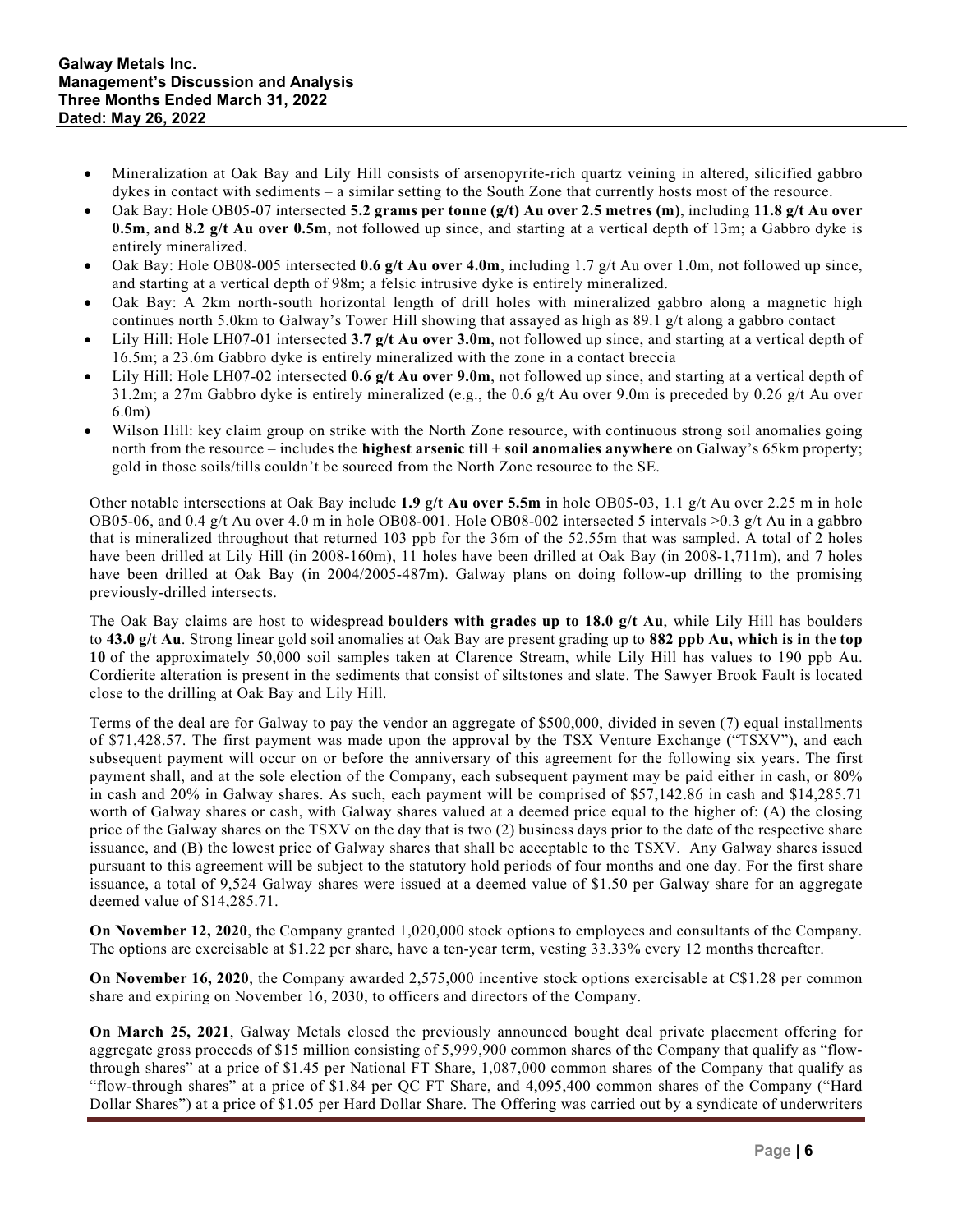led by Paradigm Capital Inc., and including Laurentian Bank Securities Inc., Desjardins Securities Inc., and BMO Capital Markets.

**On August 26, 2021**, the Company announced that Rafael Solis had agreed to join its Board of Directors and will serve as the Vice President of Finance. Mr. Solis brings to the Company extensive equity capital markets experience accumulated over 20 years in the financial industry.

Mr. Solis has worked in the equity capital markets business for over twenty years, primarily in the role of institutional equity distribution. The vast majority of Mr. Solis' career was spent in financial services in New York at Morgan Stanley and Banco Santander where he participated in placing primary and secondary equity transactions ranging in size from multibillion deals to small private placements in the US, Europe and Latin America. In recent years, Mr. Solis embarked on a venture focused identifying and marketing alternative investment opportunities for high-net-worth individuals and family offices. Over the span of his career, Mr. Solis has developed a vast global network of contacts among institutional asset managers, high net worth investors and family offices. Mr. Solis earned his MBA from the University of Chicago Booth School of Business and a BA in International Relations from University of California, Davis.

The Company also announced the resignation of Rob White from the Board. The Board and management would like to thank Mr. White for his contribution to the Company. His experience and advice have been very important to the advancement of Galway Metals and we wish him the very best.

**On August 26, 2021**, Galway Metals began trading on the OTCQB® Venture Market, a U.S. trading platform operated by the OTC Markets Group in New York, under the ticker symbol GAYMF. The Company will continue to trade on the TSX Venture Exchange under its symbol "GWM". The OTCQB listing is part of the Company's strategy to enhance its position in the public markets and increase its visibility to a wider range of investors. The OTCQB is the premiere marketplace for developing and entrepreneurial U.S. and international companies. Companies must be current in their financial reporting and undergo an annual verification and management certification process, including meeting a minimum bid price and other financial conditions. The OTCQB quality standard provides a strong baseline of transparency as well as technology and regulation to improve the information and trading experience for investors. With heightened compliance and quality standard, the OTCQB provides investors improved visibility to enhance trading decisions. Investors can find real-time quote and market information for the Company a[t https://www.otcmarkets.com.](https://www.otcmarkets.com/)

**On May 26, 2022,** Galway Metals announced that it had closed the previously announced bought deal private placement offering for aggregate gross proceeds of approximately \$10.5 million consisting of the sale of 6,666,700 common shares of the Company that qualify as "flow-through shares" at a price of \$0.60 per FT Share, and 15,294,200 common shares of the Company ("Hard Dollar Shares") at a price of \$0.425 per Hard Dollar Share.

The Offering was carried out by a syndicate of underwriters led by Paradigm Capital Inc., and included Laurentian Bank Securities Inc., BMO Nesbitt Burns Inc., Haywood Securities Inc., CIBC World Markets Inc., and Desjardins Securities Inc.

The Offering is subject to final regulatory approval, and all securities issued and issuable pursuant to the Offering have a hold period of four months and one day. The Company will use the gross proceeds from the sale of the FT Shares to incur eligible "Canadian exploration expenses" that qualify as "flow-through mining expenditures" as both terms are defined in the Income Tax Act (Canada) ("Qualifying Expenditures") on or before December 31, 2023. The Qualifying Expenditures will be renounced in favour of the subscribers of the FT Shares effective December 31, 2022. The proceeds from the sale of the Hard Dollar Shares will be used for exploration, updating technical studies, and for general corporate purposes.

As consideration for the services provided by the Underwriters in connection with the Offering: the Underwriters received (i) a cash commission of \$630,003.30; and (b) 1,317,654 compensation options. Each Compensation Option is exercisable to acquire one common share of the Company on a non-flow through basis at a price of \$0.425 per Compensation Option Share, for a period of 24 months following the closing of the Offering.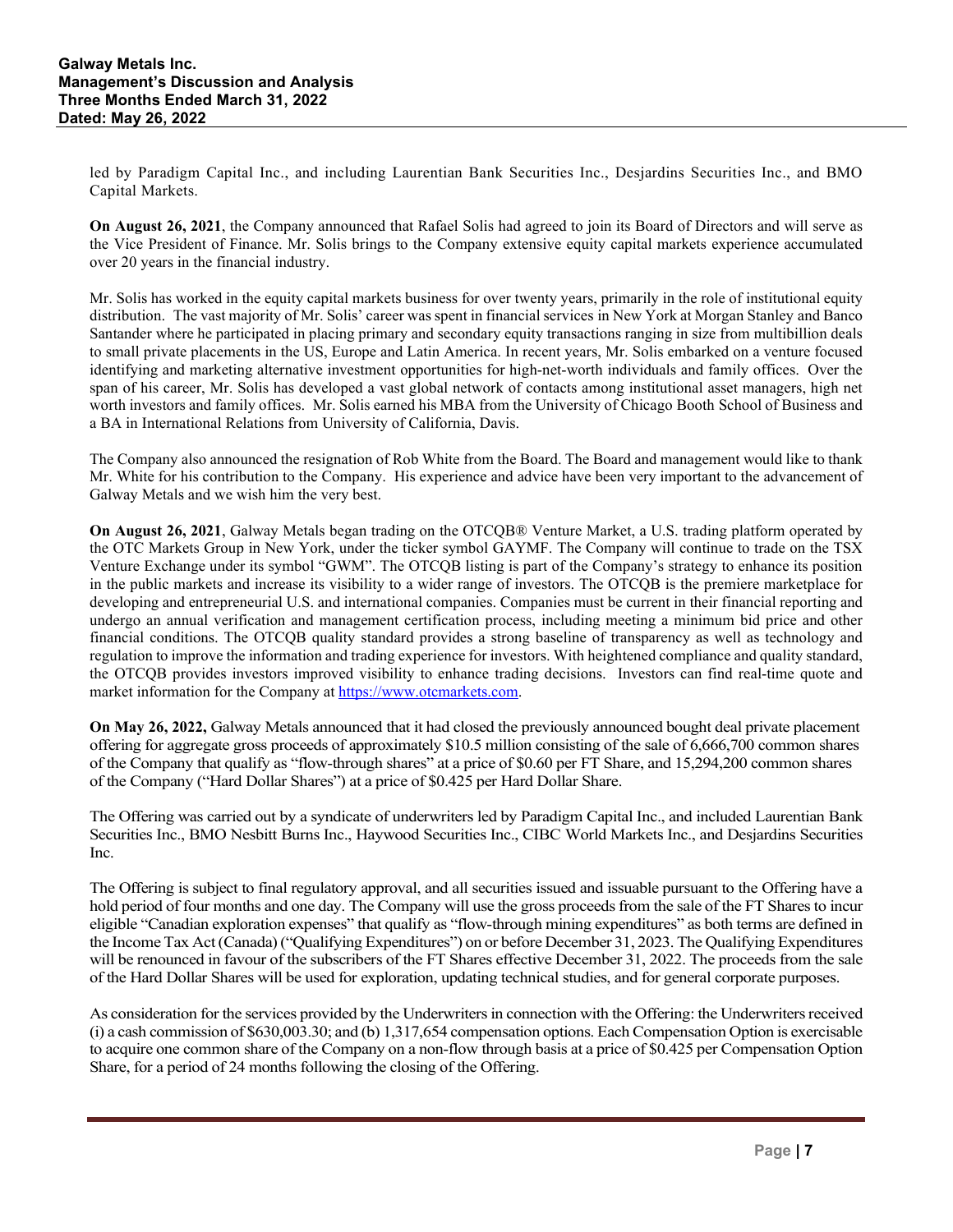Robert Hinchcliffe, President, Chief Executive Officer and Director of the Company has acquired, through a series of transactions conducted through the facilities of the TSX Venture Exchange, a total of 447,000 common shares of the Company so far in 2022 and 641,500 in 2021. As a result, Mr. Hinchcliffe now owns a total of 15,399,019 common shares of Galway, representing approximately 7.7% of the issued and outstanding shares of the Company.

Overall, since Galway's shares began trading in 2013, following its spin out to shareholders as a result of the \$340 million sale of Galway Resources, Mr. Hinchcliffe has purchased 8.1 million shares in the open market, 4.7 million shares via private placements and 1.3 million shares acquired through the exercise of warrants and options. Total equity purchases since the Company began trading back in 2013 has been 14.1 million shares.

The outbreak of the novel strain of corona virus, specifically identified as "COVID-19", has resulted in governments worldwide enacting emergency measures to combat the spread of the virus. These measures, which include the implementation of travel bans, self-imposed quarantine periods and social distancing, have caused material disruption to businesses globally resulting in an economic slowdown. Global equity markets have experienced significant volatility and weakness. Governments and central banks have reacted with significant monetary and fiscal interventions designed to stabilize economic conditions. The duration and impact of the COVID-19 outbreak is unknown at this time, as is the efficacy of the government and central bank interventions. It is not possible to reliably estimate the length and severity of these developments and the impact on the financial results and condition of the Corporation and its operating subsidiaries in future periods.

Galway's focus for 2022 is on its Clarence Stream project in New Brunswick, which Galway believes is an important new gold district in eastern Canada. There are currently 6 drill rigs operating at Clarence Stream. A resource update was released on April 25, 2022.

Further information about the Company and its operations can be obtained from **[www.galwaymetalsinc.com](http://galwaymetalsinc.com/s/home.asp)** and **[www.sedar.com](http://www.sedar.com/)**.

### **Discussion of Operations**

### **Clarence Stream Project**

On [August 3, 2016,](http://galwaymetalsinc.com/s/NewsReleases.asp?ReportID=757897&_Type=News-Releases&_Title=Galway-Metals-Consolidates-Highly-Prospective-Clarence-Stream-Gold-District...) Galway announced that it had entered into an Option Agreement to acquire a 100% undivided interest in Wolfden Resources Corporation's Clarence Stream property located 70 kilometres (km) south-southwest of Fredericton in southwest New Brunswick, Canada. Galway completed the final cash payment to Wolfden on Clarence Stream in July, 2019, such that the Company now owns a 100% interest. In conjunction with this acquisition, in 2016 Galway acquired Jubilee Gold Exploration Ltd.'s Birneys Lake property, which is adjacent on the south side of Wolfden's Clarence Stream property.

Galway increased its land position at Clarence Stream to  $~61,000$  hectares ( $~150,000$  acres) by staking additional claim units and acquiring the Lower Tower Hill Property from Globex Mining and more recently by acquiring 79 additional claim units at Oak Bay, Lily Hill, Wilson Hill, Upper Tower Hill and Snipe Brook from a local prospector because the Company's early exploration efforts have enhanced its views of the potential for the Clarence Stream gold district. Gold districts need major fault systems through which mineralized fluids can be trapped. These conditions exist at Clarence Stream with the Sawyer Brook Fault System and the many intrusives located along its 65-km trend. Gold deposits around the world are commonly found by following up initial glacial till sample anomalies, soil sample anomalies, boulders back to their source gold veins, and/or mineralized bedrock chip samples; Galway has all four at Clarence Stream.

[On April 25, 2022,](https://galwaymetalsinc.com/2022/04/galway-metals-clarence-stream-resource-update-indicated-922000-oz-at-2-31-g-t-au-up-136-inferred-1334000-oz-at-2-60-g-t-au-up-382/) the Company released an updated Mineral Resource statement disclosed in accordance with NI43-101 standards, prepared by SLR Consulting (Canada) Ltd. on its Clarence Stream property located in southwest New Brunswick, Canada. The previous resource was disclosed 4½ years ago in September 2017. Since then, 106,272 metres of drilling in 337 holes were undertaken in the new SW Deposit that have contributed to the significant increases in the resource totals. Galway's objectives over the past 4 years were to make multiple discoveries as exploration moved outward from the North and South Zones, where 100% of the prior resource was located, to demonstrate that Clarence Stream represents an important new gold district in North America. Galway is pleased to note that these objectives have been successfully met. It's also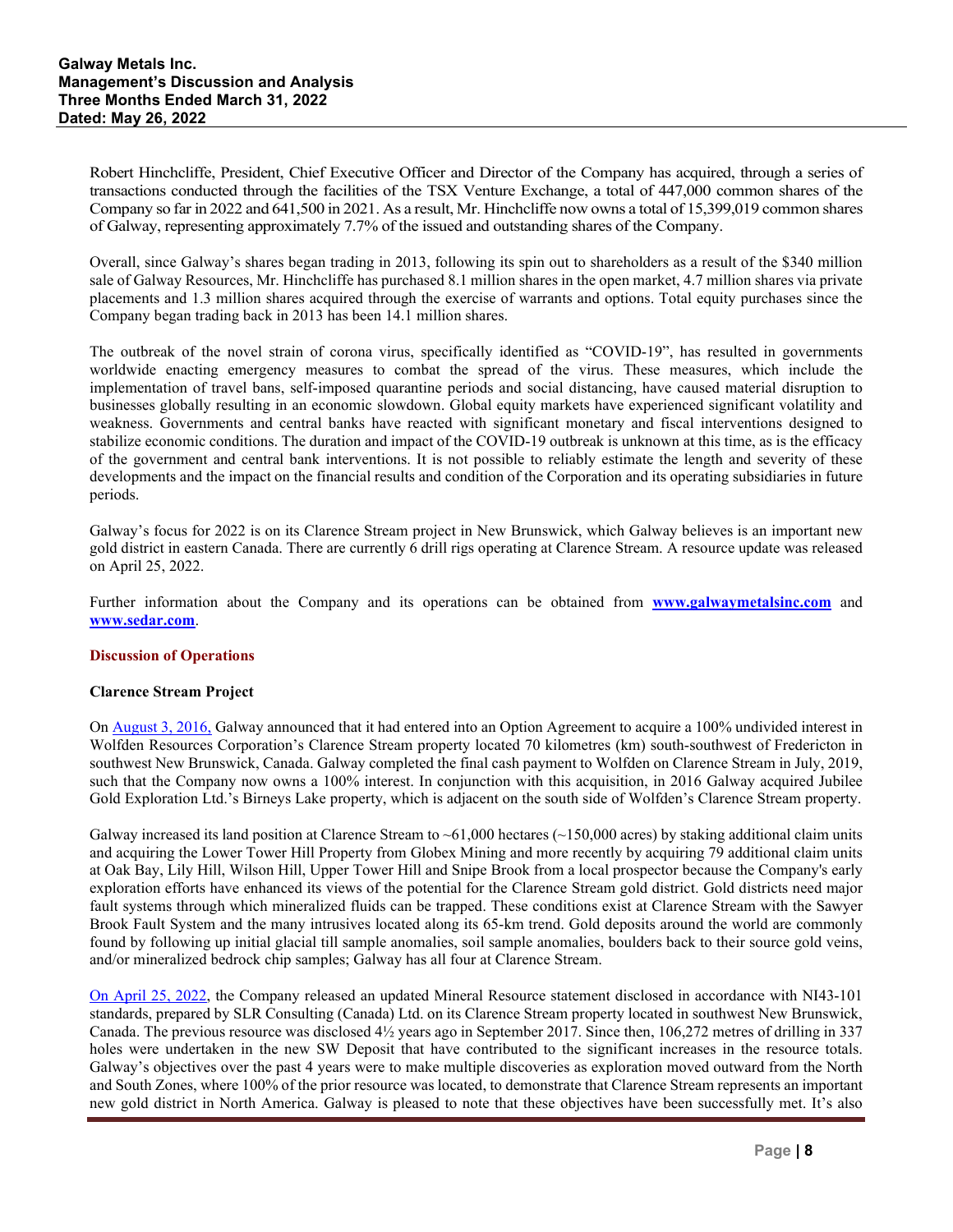important to note that all Zones included in the resource update are open for significant expansion. The resource update simply represents a snapshot in time.

Galway believes it has taken a major step forward at Clarence Stream. The grades of Indicated and Inferred open pit estimates of 886,000 ounces at 2.27 g/t Au plus 731,000 ounces at 1.93 g/t Au, respectively, compare very favourably to most other pit-constrained resources in the industry. The next step will be the planning of a preliminary economic assessment. Looking forward, the focus of the Company's drilling program is to continue to expand the existing zones that are all open, to followup on 3 previously-made discoveries that weren't included in the resource and to make additional discoveries to further enhance this new gold district.

|                  |                   |                  | <b>Tonnes</b> | Grade    |                              |           | <b>Resource</b> |
|------------------|-------------------|------------------|---------------|----------|------------------------------|-----------|-----------------|
| <b>Mine Type</b> | Deposit           | Category         | (000)         | $g/t$ Au | ppm Sb                       | oz Au     | tonnes Sb       |
|                  | North             | Indicated        | 1,171         | 2.28     | 4,782                        | 86,000    | 5,601           |
|                  |                   | Inferred         | 1,731         | 2.51     | 491                          | 140,000   | 850             |
|                  | South             | Indicated        | 3,190         | 2.89     | 1,205                        | 296,000   | 3,844           |
|                  |                   | Inferred         | 594           | 3.45     | 376                          | 66,000    | 223             |
| <b>Open Pits</b> | Southwest         | Indicated        | 7,761         | 2.02     |                              | 504,000   | $\blacksquare$  |
|                  |                   | Inferred         | 9,471         | 1.73     | $\qquad \qquad \blacksquare$ | 525,000   |                 |
|                  | <b>Sub Totals</b> | <b>Indicated</b> | 12,123        | 2.27     | -                            | 886,000   | 9,445           |
|                  |                   | <b>Inferred</b>  | 11,796        | 1.93     | $\blacksquare$               | 731,000   | 1,073           |
|                  | South             | Indicated        | 274           | 4.10     | 587                          | 36,000    | 161             |
|                  |                   | Inferred         | 1,917         | 4.21     | 559                          | 260,000   | 1,072           |
| Underground      | Southwest         | Inferred         | 2,250         | 4.75     |                              | 343,000   |                 |
|                  | <b>Sub Totals</b> | <b>Indicated</b> | 274           | 4.10     | 587                          | 36,000    | 161             |
|                  |                   | <b>Inferred</b>  | 4,168         | 4.50     | $\blacksquare$               | 603,000   | 1,072           |
| Open Pits &      | <b>Totals</b>     | <b>Indicated</b> | 12,396        | 2.31     | -                            | 922,000   | 9,605           |
| Underground      |                   | <b>Inferred</b>  | 15,963        | 2.60     |                              | 1,334,000 | 2,145           |

|  |                                                 |  |  | Updated Mineral Resource Statement, Clarence Stream Deposits, New Brunswick, Canada, by SLR |  |  |
|--|-------------------------------------------------|--|--|---------------------------------------------------------------------------------------------|--|--|
|  | <b>Consulting (Canada) Ltd., March 31, 2022</b> |  |  |                                                                                             |  |  |

Notes for the Clarence Stream Resource

- 1. CIM (2014) definitions were followed for Mineral Resources.
- 2. Mineral Resources are reported at cut-off grades of 0.38  $g/t$  Au and 2.00  $g/t$  Au for open pit and underground, respectively.
- 3. Mineral Resources are estimated using long-term gold price of US\$1,650/oz, a long-term antimony price of US\$10,000/t and a US\$/C\$ exchange rate of 1.33.
- 4. A minimum mining width of 1.5m was used.
- 5. Bulk density is 2.83 t/m3 for North Zone mineralization, 2.90 t/m3 for South Zone mineralization, and 2.73 t/m3 for SW Deposit mineralization.
- 6. There are no Mineral Reserves at Clarence Stream.
- 7. Mineral Resources that are not Mineral Reserves do not have demonstrated economic viability.
- 8. Open pit Mineral Resources are reported within conceptual open pits.
- 9. Underground Mineral Resources are reported within three-dimensional shapes outlining volumes of continuous blocks which satisfy the cut-off grade and minimum width criteria.
- 10. Numbers may not add up due to rounding.

Resources at Clarence Stream are contained within 8.0-km of Galway's 65-km strike length. There are many additional strong targets identified that exhibit coincident highly anomalous glacial tills, soils, boulders and chip samples, along magnetic lows. Galway used these pathfinders to make all 6 of its discoveries to date. The Company does not see any reason that, given the large number other similar, and oftentimes stronger pathfinders at Clarence Stream, that other important discoveries won't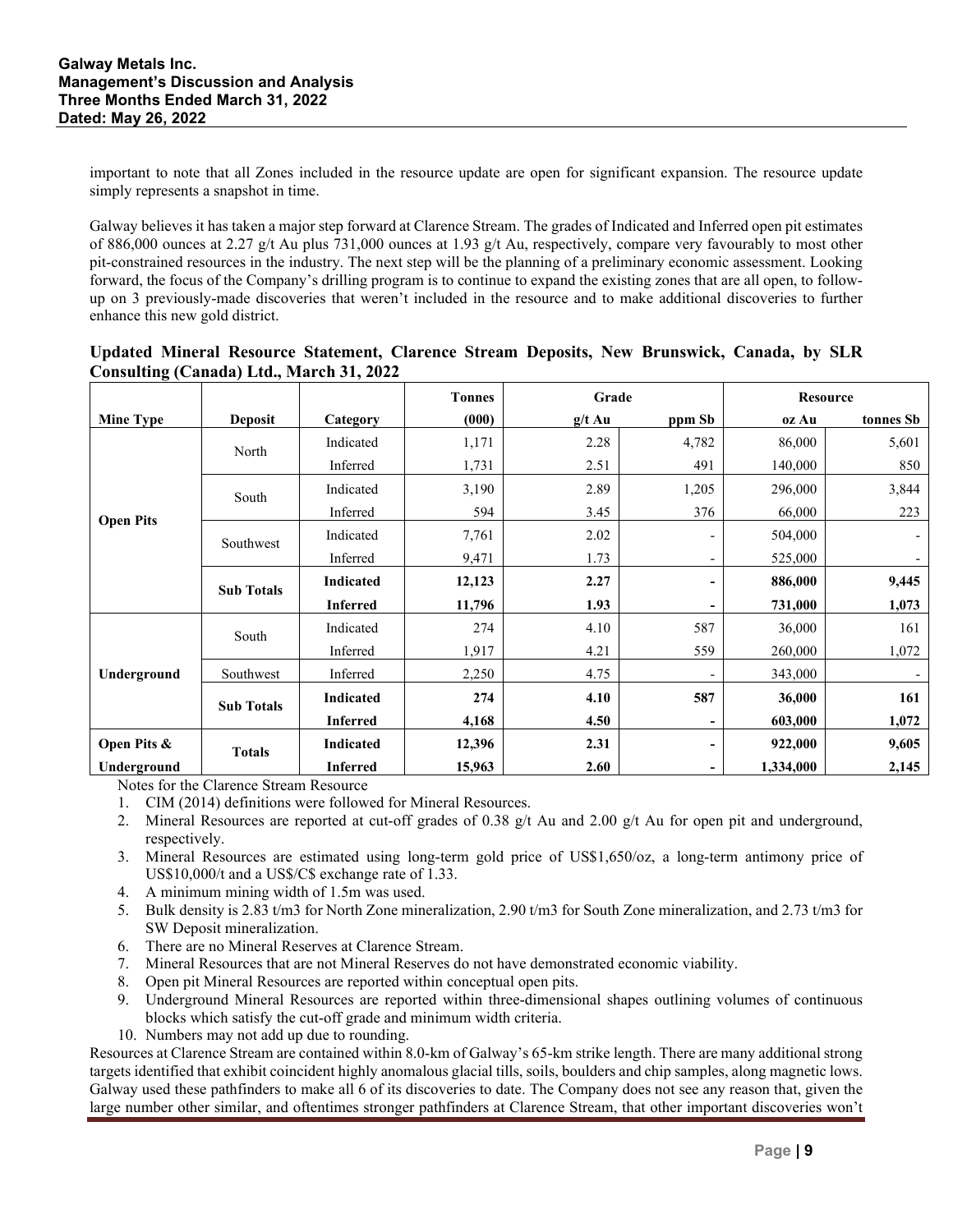be made in the future. Besides any results coming from this exploration, upcoming catalysts would also include metallurgical and ore sorting tests.

| стателее эн санг з 2022 годуш ее тэ этеппеаниу даг сег ас гиспет эт ачез |                  |         |         |               |      |        |
|--------------------------------------------------------------------------|------------------|---------|---------|---------------|------|--------|
|                                                                          | <b>Ounces Au</b> |         |         | Grade, g/t Au |      |        |
| Category                                                                 | 2022             | 2017    | Change  | 2022          | 2017 | Change |
| Total M&I                                                                | 922,000          | 390,000 | 136%    | 2.31          | 1.96 | 18%    |
| Total Inferred                                                           | 1,334,000        | 277,000 | 382%    | 2.60          | 2.53 | 3%     |
| Open Pit M&I                                                             | 886,000          | 352,000 | 152%    | 2.27          | 1.85 | 23%    |
| Open Pit Inferred                                                        | 731,000          | 153,000 | 378%    | 1.93          | 1.87 | 3%     |
| Underground M&I                                                          | 36,000           | 37,800  | $-5%$   | 4.10          | 4.39 | $-7\%$ |
| Underground Inferred                                                     | 603,000          | 124,100 | 386%    | 4.50          | 4.48 | $0\%$  |
| South Zone M&I                                                           | 333,000          | 287,000 | 16%     | 2.99          | 1.96 | 52%    |
| South Zone Inferred                                                      | 325,000          | 154.000 | $111\%$ | 4.03          | 3.05 | 32%    |
| North Zone M&I                                                           | 86,000           | 103,000 | $-17%$  | 2.28          | 1.98 | 15%    |
| North Zone Inferred                                                      | 140,000          | 123,000 | 14%     | 2.51          | 2.09 | 20%    |
| New SW Deposit M&I                                                       | 504,000          |         |         | 2.02          |      |        |
| New SW Deposit Inferred                                                  | 869,000          |         | -       | 2.31          |      |        |

# **Clarence Stream's 2022 Resource is Significantly Larger at Higher Grades**

For complete details of the previous resource update, refer to: "NI 43-101 Technical Report on Resources, Clarence Stream Gold Project, Charlotte County, New Brunswick, Canada" with an effective date of August 21, 2017, which is available on the Company's SEDAR profile at [www.sedar.com.](http://www.sedar.com/)

# **Clarence Stream's 2022 South Zone, North Zone and SW Deposit**

|                |                  | <b>Tonnes</b> |          | Grade                    |           | <b>Resource</b>          |
|----------------|------------------|---------------|----------|--------------------------|-----------|--------------------------|
| <b>Deposit</b> | Category         | (000)         | $g/t$ Au | ppm Sb                   | oz Au     | tonnes Sb                |
| South          | Indicated        | 3,464         | 2.99     | 1,156                    | 333,000   | 4,005                    |
|                | Inferred         | 2,511         | 4.03     | 516                      | 325,000   | 1,295                    |
| North          | Indicated        | 1,171         | 2.28     | 4,782                    | 86,000    | 5,601                    |
|                | Inferred         | 1,731         | 2.51     | 491                      | 140,000   | 850                      |
| SW Deposit     | Indicated        | 7,761         | 2.02     | $\overline{\phantom{a}}$ | 504,000   | $\overline{\phantom{0}}$ |
|                | Inferred         | 11,722        | 2.31     | $\overline{\phantom{a}}$ | 869,000   | $\overline{\phantom{a}}$ |
| <b>Total</b>   | <b>Indicated</b> | 12,396        | 2.31     | -                        | 922,000   | 9,605                    |
|                | <b>Inferred</b>  | 15,964        | 2.60     | ۰                        | 1.334,000 | 2,145                    |

# **Clarence Stream's Gold Resource Increase was Driven Mostly by Discoveries at the SW Deposit**

The significant increases of gold resources at Clarence Stream were driven principally by Galway's discovery of the Adrian, George Murphy (GMZ) and Richard Zones. Extensive drilling has resulted in the Adrian Zone linking to the GMZ, which links to the Richard Zone, which links to the previously-known Jubilee Zone. These zones now combine for a 3.1km trend of mineralization, which remains open with multiple high-priority targets that Galway plans on following up. **These 4 zones are now referred to collectively as the SW Deposit**. Also contributing to the resource increase was a lowering of cut-off grades for open pit constrained and underground resources to 0.38 g/t and 2.00 g/t, respectively, from 0.42 g/t and 2.55 g/t previously. These declines in the cut-off grades were driven mostly by an increase in the gold price applied to the resource estimates to \$1,650/oz from \$1,350/oz. Tighter wireframes around mineralization plus several other small parameter changes also contributed to the resource increase.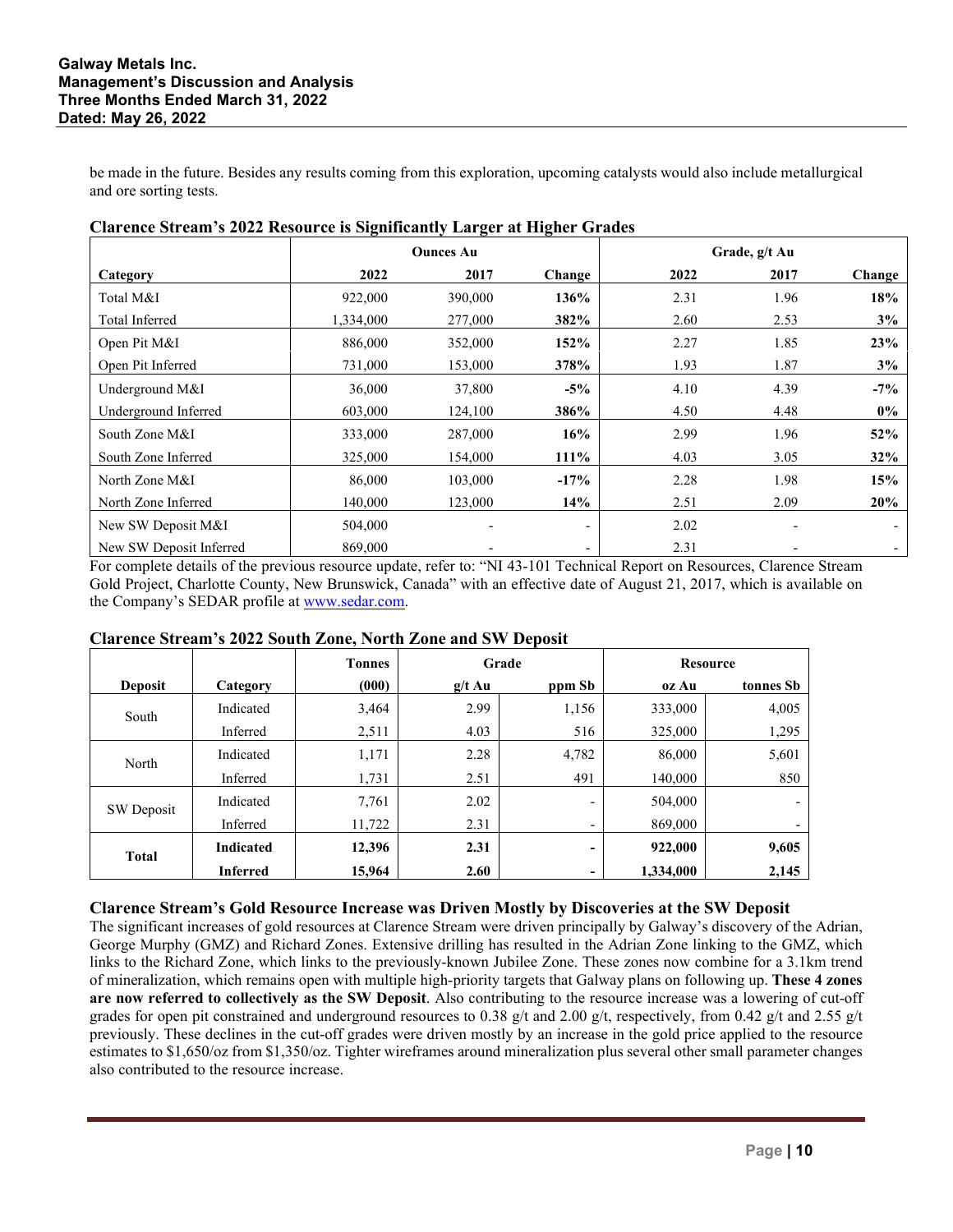In 2021, Galway completed 60,766 metres of drilling in 235 holes at Clarence Stream (including 6 lost holes, and 34 metallurgical holes) and 9,413 metres have been completed in 2022 to date (April 30). Galway's total drilling since the Company began drilling in October 2016 amounts to 158,382 metres in 594 holes (including 41 metallurgical holes). With 61,703 metres of historic drilling, total drilling at Clarence Stream to date (April 30) is 220,085 metres. These totals are restated from the last MDA Drilling was shut down for 4 weeks in April 2021 due to the spring snow melt and run-off. Drilling was again shut in April 2022 due to the annual spring snow melt and run-off. This spring shut down to allow for the snow melt and run-off is an annual event, with drilling resuming once ground conditions dry. Highlights of recent drill results include the following:

**On [December 7, 2021](https://galwaymetalsinc.com/2021/12/galway-metals-adrian-and-gmz-gaps-return-5-8-g-t-au-over-55-5m-and-8-1-g-t-au-over-17-5m/)**, Galway reported drill results that expanded the Adrian Zone in multiple directions, and the George Murphy Zone where the Company previously reported a 50% strike length expansion. This highlighted the potential to combine the GMZ with the Adrian and Richard Zones at its Clarence Stream property in southwest New Brunswick, Canada.

# **Adrian Zone Highlights:**

- The wide vein within the Adrian Zone was previously **expanded by 44 metres (m) to the northeast** with an intersect that returned **5.8 g/t Au over 55.5m** in hole CL-122 (originally reported as **38.6 g/t Au over 7.5m** with assays pending) from a previously-released intersect that returned **1.1 g/t Au over 78.5m** in hole CL-52
- This vein was **expanded 192m northeast** with **2.2 g/t Au over 10.7m** in hole 136 from the intersect in hole CL-52
- A deeper vein in the Adrian Zone was **expanded 207m south** with an intersect that returned **97.7 g/t Au over 1.0m** in hole CL-139 from several previously-released intersects such as **22.7 g/t Au over 3.5m** (hole CL-92), **5.7 g/t Au over 25.0m** (hole CL-103), and **12.9 g/t Au over 2.0m** (hole CL-116)

### **George Murphy Zone Highlights:**

- Drilling in the George Murphy Zone (GMZ) intersected **8.1 g/t Au over 17.5m** in hole CL-136. This intersection is **located 108m southwest** of a previously-reported intersect in hole 109 that returned **1.7 g/t Au over 10.0m**
- These GMZ intersects are located within the 400m gap between the previous northeastern edge of the GMZ and wildcat step-out hole CL-75 that returned 9.4 g/t Au over 0.5m, which represented a 50% expansion of the GMZ to more than 1.1km
- Most of these wide and high-grade intersections from both the GMZ and Adrian Zones are likely to fall within pit shells

### **Drill Highlights**

- Hole CL-122 intersected **5.8 g/t Au over 55.5m** (previously reported as **38.5 g/t Au over 7.5m**), which includes **151.0 g/t Au over 0.5m**, **144.0 g/t Au over 0.55m**, **110.0 g/t Au over 0.5m**, **41.6 g/t Au over 0.5m**, **21.2 g/t Au over 0.5m**, **23.7 g/t Au over 0.5m**, and **35.4 g/t Au over 0.5m**, plus **34.0 g/t Au over 0.5m**, starting at vertical depths of 176m and 226m
- Hole CL-120 intersected **3.9 g/t Au over 17.0m** (previously reported as **10.2 g/t Au Over 6.0m**), including **91.2 g/t Au over 0.5m**, plus **0.9 g/t Au over 52.5m**, including 4.0 g/t Au over 3.0m, 4.3 g/t Au over 1.0m, and 7.6 g/t Au over 0.5m, starting at vertical depths of 115m, and 169m
- Hole CL-136 intersected **8.1 g/t Au over 17.5m**, including **89.2 g/t Au over 0.5m** and **88.8 g/t Au over 0.65m**, plus **2.2 g/t Au over 10.7m**, including **16.9 g/t Au over 0.5m**, and **20.4 g/t Au over 0.5m**, plus 1.0 g/t Au over 13.0m, including 7.1 g/t Au over 1.0m, starting at vertical depths of 85m, 201m, and 175m
- Hole CL-139 intersected **97.7 g/t Au over 1.0m**, including **193.0 g/t Au over 0.5m**, plus 2.0 g/t Au over 7.0m, including 17.9 g/t Au over 0.5m, plus 1.0 g/t Au over 8.5m, including 2.7 g/t Au over 1.5m, starting at vertical depths of 222m, 235m, and 147m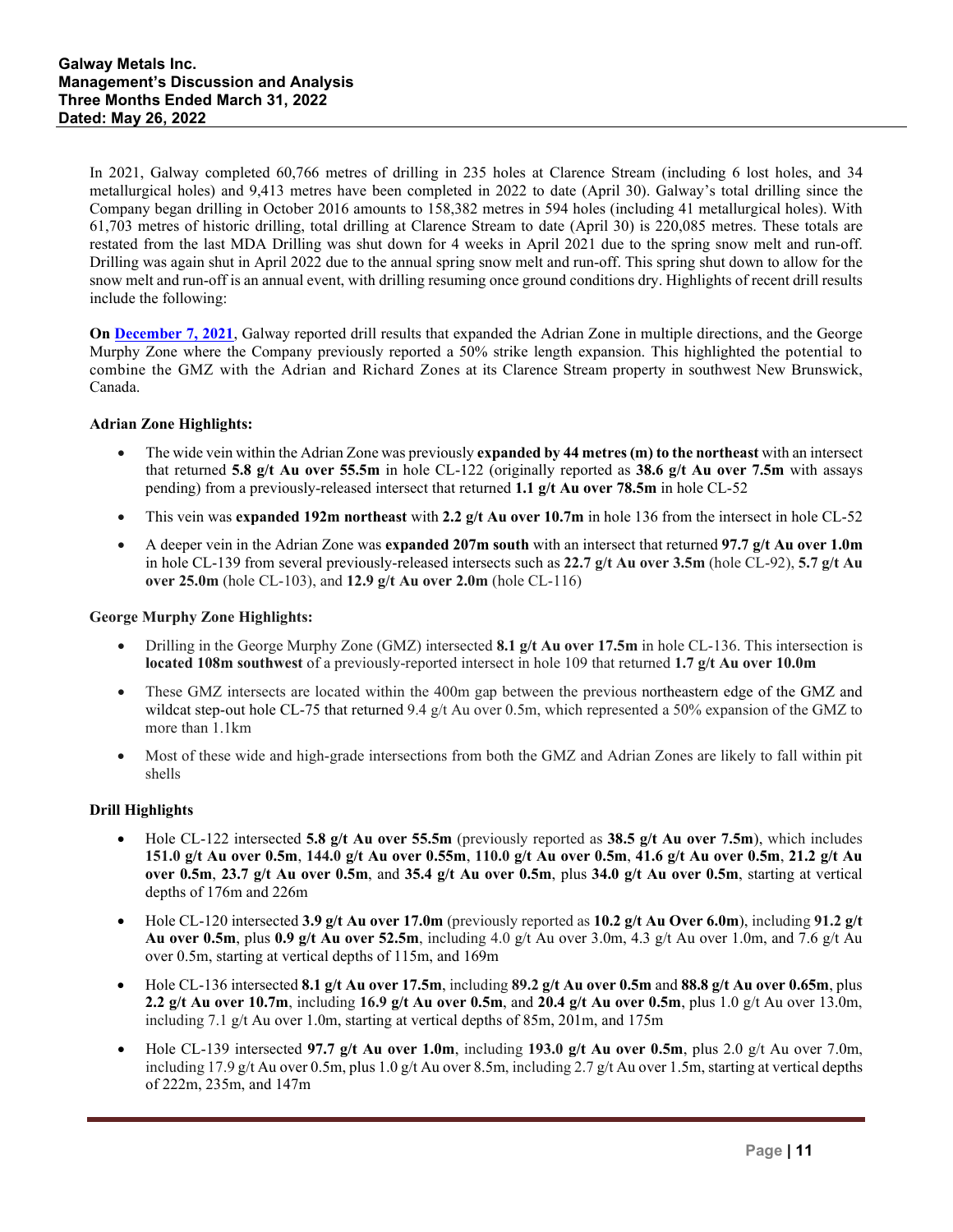- Hole CL-126 intersected **1.1**  $g/t$  Au over 37.3m, including 3.6  $g/t$  Au over 1.0m, 3.4  $g/t$  Au over 1.0m, and 3.2  $g/t$ Au over 1.0m, starting at a vertical depth of 150m
- Hole CL-94 intersected **1.2 g/t Au over 34.0m**, including 16.0 g/t Au over 1.0m, starting at a vertical depth of 155m
- Hole CL-117 intersected **1.3 g/t Au over 19.5m**, including 9.5 g/t Au over 1.0m, 3.3 g/t Au over 1.0m, and 3.6 g/t Au over 0.5m, starting at a vertical depth of 80m
- Hole CL-123 intersected **11.2 g/t Au over 4.25m**, including **77.7 g/t Au over 0.6**, starting at a vertical depth of 133m
- Hole CL-134 intersected **5.5 g/t Au over 4.7m**, including 23.8 g/t Au over 0.5m, and 16.5 g/t Au over 0.7m, starting at a vertical depth of 179m
- Hole CL-102 intersected 1.0  $g/t$  Au over 24.0m, including 3.6  $g/t$  Au over 2.5m, and 5.3  $g/t$  Au over 1.5m, starting at a vertical depth of 139m
- Hole CL-105 intersected **6.5 g/t Au over 3.5m**, including 14.8 g/t Au over 0.5m, plus 3.9 g/t Au over 4.0m, including 12.6 g/t Au over 1.0m, plus 0.5 g/t Au over 11.5m, starting at vertical depths of 166m, 191m, and 206m
- Hole CL-103 intersected **2.4 g/t Au over 6.0m**, plus previously-released **5.7 g/t Au over 25.0m**, including 20.5 g/t Au over 5.95m, starting at vertical depths of 229m and 286m
- Hole CL-107 intersected **3.4 g/t Au over 7.0m**, including 12.3 g/t Au over 1.0m, starting at a vertical depth of 297m
- Hole CL-98 intersected 1.1  $g/t$  Au over 11.5m, including 6.4  $g/t$  Au over 0.5m, and 3.8  $g/t$  Au over 1.5m, starting at a vertical depth of 165m
- Hole CL-91 intersected **0.7 g/t Au over 21.0m**, including 2.1 g/t Au over 1.5m, starting at a vertical depth of 84m
- Hole CL-125 intersected **0.6 g/t Au over 19.0m**, including 2.0 g/t Au over 1.0m, starting at a vertical depth of 172m
- Hole CL-121 intersected **1.6 g/t Au over 10.2m**, starting at a vertical depth of 185m
- Hole CL-93 intersected **0.8 g/t Au over 15.2m**, including 2.9 g/t Au over 1.0m, plus **0.5 g/t Au over 19.0m**, starting at vertical depths of 190m, and 162m
- Hole CL-101 intersected 1.0 g/t Au over 5.5m, including 3.3 g/t Au over 1.0m starting at a vertical depth of 260m
- Hole CL-82 intersected 1.5 g/t Au over 5.05m, plus previously released **1.5 g/t Au over 14.6m**, including 8.7 g/t Au over 1.05m, and 4.2 g/t Au over 0.6m, starting at vertical depths of 295m and 68m

**On [March](https://galwaymetalsinc.com/2022/03/galway-metals-connects-gmz-to-adrian-and-richard-zones-with-4-0-g-t-au-over-41-2m-plus-7-3-g-t-au-over-13-5m-and-1-4-g-t-au-over-34-5m-gmz-expands-with-4-4-g-t-au-over-21-35m-adrian-extends-by-50m/) 2, 2022**, Galway reported drill results that expanded the George Murphy Zone (GMZ) in multiple directions, and the connecting of the GMZ to the Adrian Zone (to the north) and the GMZ to the Richard Zone (to the southwest), which was previously connected to the Jubilee Zone (to the southwest). As such, all four zones that Galway has focused its drilling on during the past four years at the Company's Clarence Stream gold project in southwest New Brunswick, Canada, have now been connected along 3.1km of strike length. Highlights included:

- **Galway eliminated the 400-metre gap between the GMZ and Richard Zones the Zones are now connected.** Previously-released **1.3 g/t Au over 41.2m** (revised to 42.0m) in hole 189 and **1.4 g/t Au over 13.5m, plus 1.2 g/t Au over 9.0m, plus 0.8 g/t Au over 13.0m, plus 1.3 g/t Au over 5.0m, plus 1.0 g/t Au over 5.0m** in hole 185 were located in the gap. New results in the gap included **1.4 g/t Au over 34.5m** in hole 188 and **1.3 g/t Au over 42.0m** in hole 189, among others. Also in this previous gap area is a new intersection in hole 186 of **0.8 g/t Au over 25.5m**, which is in addition to that hole's previously-released intersect of **18.8 g/t Au over 6.0m**
- **The GMZ East Area was extended deeper** below several previously released intersections, including 40m deeper by hole 152, which intersected **4.0 g/t over 41.2 m** and 75m deeper by hole 150, which intersected **4.7 g/t Au over 11.7 metres**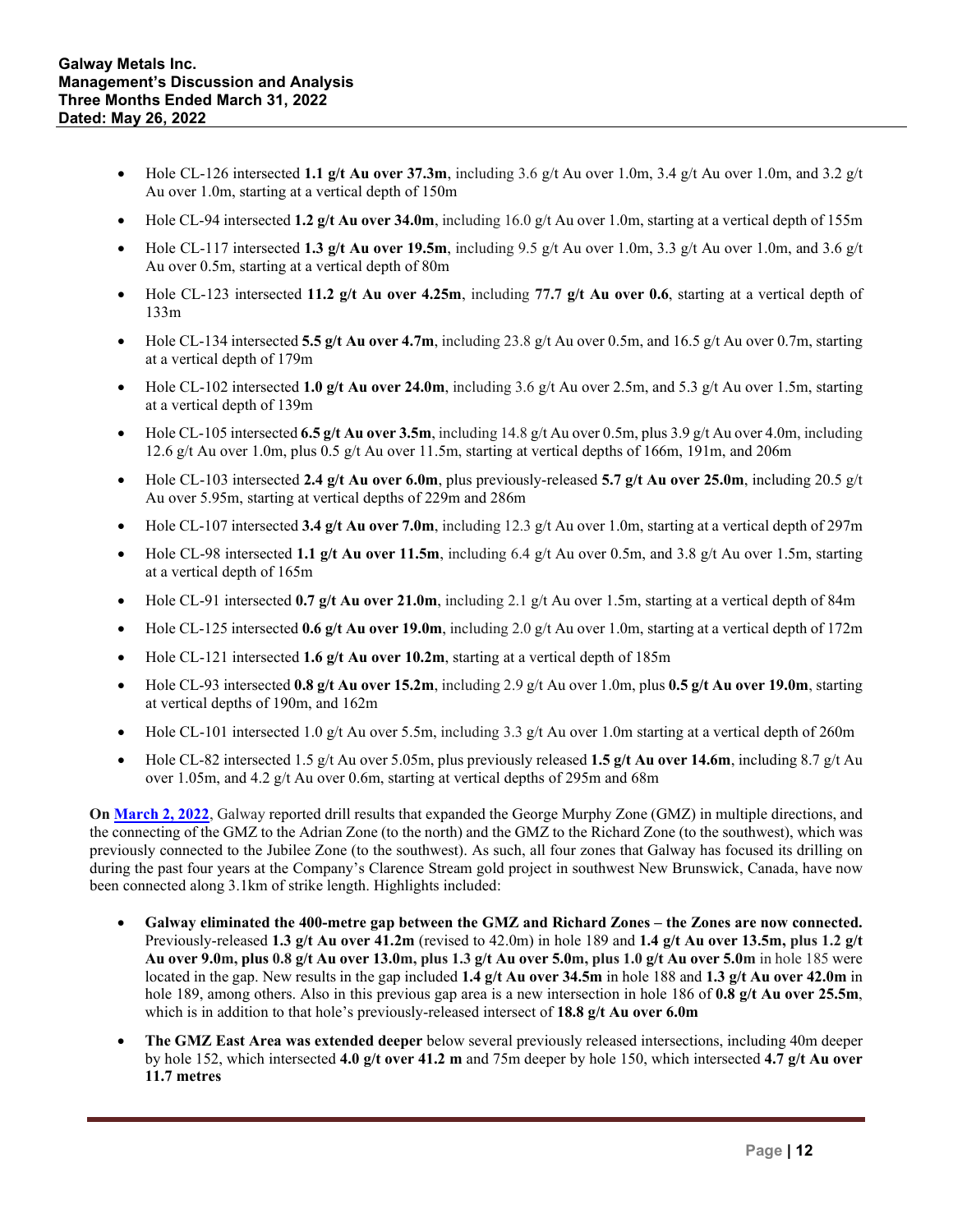- **The GMZ and Adrian Zones were connected** through previous drilling, but the new intersection of **7.3 g/t Au over 13.5m** in hole 152 is the closest to where the two zones join together. This intersect is within the Adrian Zone but only 12m from the wireframed GMZ Zone. The previously released intersection of **5.8 g/t Au over 55.5m** (hole 122) is located 143m away from the **7.3 g/t Au over 13.5m**
- **The GMZ has bulked up** with an intersection of **4.4 g/t Au over 21.4m, plus 0.8 g/t Au over 35.9m** in hole 100, located in the former centre of the zone. They are located 47m and 30m from an intersection of 1.9 g/t Au over **95.5m** (previously **2.0 g/t Au over 54.0m**) in hole 97
- **The Adrian Zone was extended 51m to the northeast** with **0.6 g/t Au over 47.0m** (previously reported as 1.1 g/t Au over 11.5m) in hole 98, which represents the furthest northeastern intersection in Adrian, located 51m east of 0.9 g/t Au over 14.8m in hole 77 in the same zone

# **George Murphy Zone East Highlights:**

- Hole 152: **4.0 g/t Au over 41.2m**, including **16.2 g/t Au over 2.9m**, **34.9 g/t Au over 1.5m**, 12.1 g/t Au over 0.5m, 9.1 g/t Au over 1.0m, 8.5 g/t Au over 0.5m, and 14.0 g/t Au over 0.5m, plus **7.3 g/t Au over 13.5m** (located in the Adrian Zone), including **175.0 g/t Au over 0.5m**, starting at vertical depths of 138m and 189m
- Hole 150: intersected **4.7 g/t Au over 11.7m**, including **45.0 g/t Au over 0.5m** and **36.8 g/t Au over 0.5m**, starting at a vertical depth of 240m
- Hole 130: intersected **1.4 g/t Au over 6.1m**, including 4.5 g/t Au over 0.8m, plus 0.9 g/t Au over 9.0m, including 2.2 g/t Au over 1.5m, plus 0.9 g/t Au over 3.0m, starting at vertical depths of 133m, 149m, and 175m
- Hole CL-126 intersected **1.1 g/t Au over 37.7m**\*\*, including 3.6 g/t Au over 1.0m, 3.4 g/t Au over 1.0m, and 3.2 g/t Au over 1.0m, plus **1.9 g/t Au over 4.0m**, including 4.8 g/t Au over 1.0m, plus 1.8 g/t Au over 2.5m, starting at vertical depths of 150m, 185m, and 214m
- Hole 119: intersected **0.8 g/t Au over 35.7m**, including 4.6 g/t Au over 1.0m, 2.4 g/t Au over 0.6m, 1.7 g/t Au over 0.5m, 2.1 g/t Au over 1.0m, and 2.1 g/t Au over 1.0m, plus **1.3 g/t Au over 8.2m**, including 3.1 g/t Au over 1.0m, plus **2.7 g/t Au over 5.0m** including 10.9 g/t Au over 0.5m, and 8.8 g/t Au over 0.5m, starting at vertical depths of 168m, 215m, and 273m
- Hole 139 intersected **97.7 g/t Au over 1.0m\*\***, including **193.0 g/t Au over 0.5m**, plus 2.0 g/t Au over 7.0m\*\*, including 17.9 g/t Au over 0.5m, plus 1.0 g/t Au over 8.5m<sup>\*\*</sup>, including 2.7 g/t Au over 1.5m, plus 1.6 g/t Au over 3.0m, plus 2.5 g/t Au over 2.0m starting at vertical depths of 222m, 235m, 147m, 37m, and 307m
- \*\*Previously released. The GMZ intersects in the above bullets are located within the 400m gap between the previous northeastern edge of the GMZ and wildcat step-out hole CL-75 that returned 9.4 g/t Au over 0.5m, which represented a 50% expansion of the GMZ to more than 1.1km

### **GMZ-Richard Highlights that Closed the 400-Metre Gap Between the Two Zones:**

- Hole 189: **1.3 g/t Au over 42.0** (previously released as 1.3 g/t over 41.2 m), including 9.3 g/t Au over 1.0m, 3.9 g/t Au over 1.0m, 3.9 g/t Au over 1.0m, and 4.0 g/t Au over 0.9m, starting at a vertical depth of 199m
- Hole 186: **18.8 g/t Au over 6.0m\*\***, including **85.3 g/t Au over 1.0m**, plus **0.8 g/t Au over 25.5m** (previously released as 1.5 g/t Au over 8.5m), including 3.3 g/t Au over 1.5m, 2.3 g/t Au over 1.5m, and 2.5 g/t Au over 1.0m, starting at vertical depths of 49m and 73m
- Hole 188: **1.4 g/t Au over 34.5 m**, including **13.6 g/t Au over 1.5m**, 4.6 g/t Au over 1.1m, and 3.7 g/t Au over 1.1m, plus 12.9 g/t Au over 0.5m, starting at vertical depths of 212m and 113m
- Hole 190: **1.8 g/t Au over 6.0 m**, including 4.5 g/t Au over 1.5m, plus 1.4 g/t Au over 2.0m, plus 0.8 g/t Au over 3.0m, starting at vertical depths of 220m, 195m, and 270m
- Hole 187: **0.6 g/t Au over 10.5 m**, plus 3.6 g/t Au over 1.0m, plus 1.2 g/t Au over 2.0m, starting at vertical depths of 53m, 215m, and 202m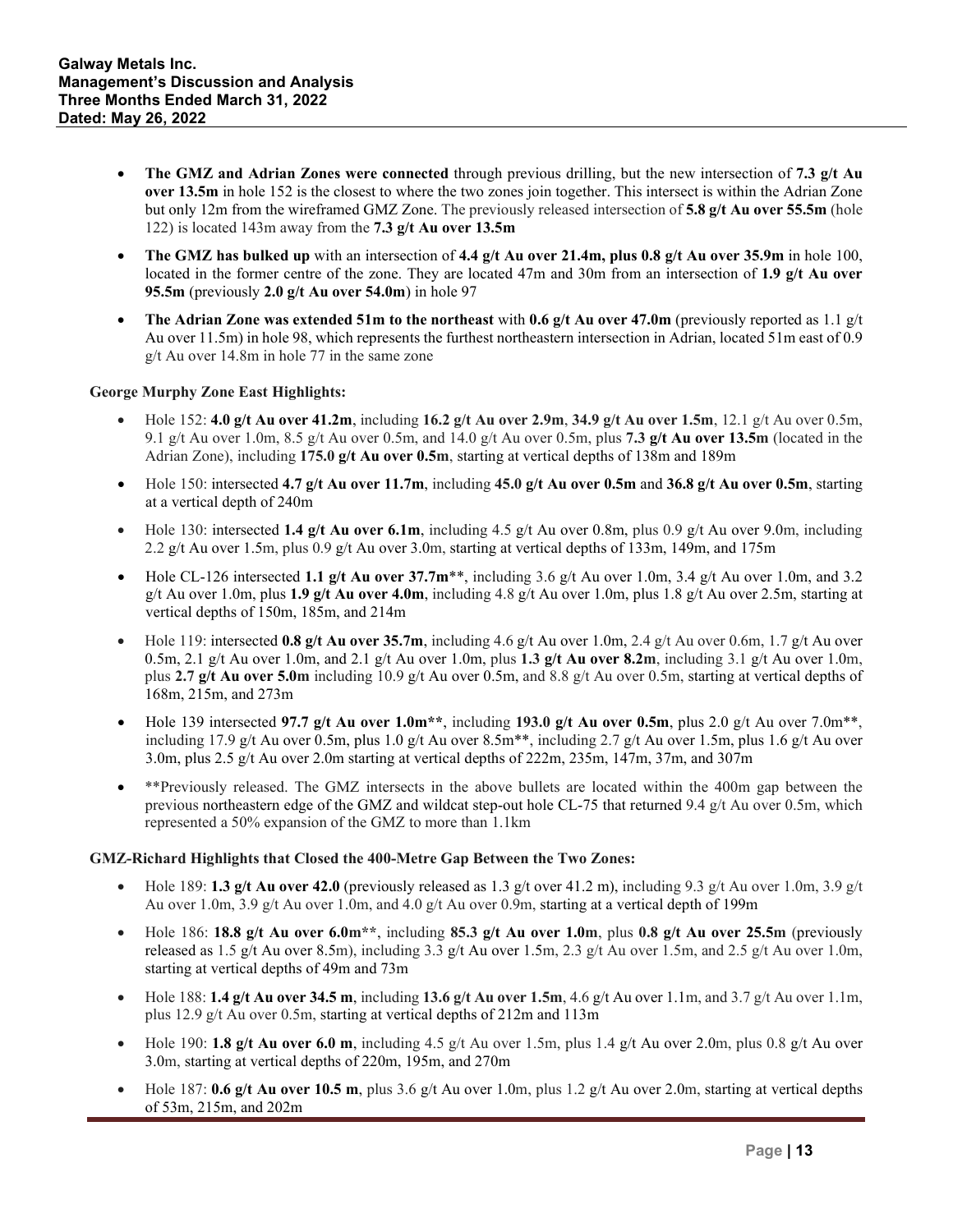### **George Murphy Zone Highlights (Original Part of the GMZ):**

- Hole 100: **4.4 g/t Au over 21.4m**, including **65.6 g/t Au over 1.0m**, plus **0.8 g/t Au over 35.9m**, including 3.7 g/t Au over 2.0m, 2.2 g/t Au over 0.5m, 2.7 g/t Au over 1.0m, and 2.6 g/t Au over 0.85m, plus 0.8 g/t Au over 3.0m, starting at vertical depths of 136m, 68m, and 54m
- Hole 97: **1.9 g/t Au over 95.5m** (previously released as **2.0 g/t Au over 54.0m)**, including **29.7 g/t Au over 0.5m**, 11.5 g/t Au over 0.5m, 10.6 g/t Au over 0.5m, 9.9 g/t Au over 0.5m, 6.1 g/t Au over 1.5m, 7.5 g/t Au over 0.5m, 6.1 g/t Au over 0.5m, **12.3 g/t Au over 1.5m**, **16.3 g/t Au over 1.5m**, 4.3 g/t Au over 1.5m, and 5.9 g/t Au over 0.5m, plus **2.4 g/t Au over 9.0m**, including **7.0 g/t Au over 1.5m**, plus 0.6 g/t Au over 3.0m, starting at vertical depths of 102m, 51m, and 44m below surface

# **Adrian Zone Highlights:**

- Hole 152: **4.0 g/t Au over 41.2 m** (located in the GMZ), including 16.2 g/t Au over 2.9m, 34.9 g/t Au over 1.5m, 12.1 g/t Au over 0.5m, 9.1 g/t Au over 1.0m, 8.5 g/t Au over 0.5m, and 14.0 g/t Au over 0.5m, plus **7.3 g/t Au over 13.5m (Adrian Zone)**, including **175.0** g/t Au over 0.5m starting at vertical depths of 138m and 189m
- Hole 118: **0.8 g/t Au over 12.0 m**, including 3.7 g/t Au over 1.5m, plus 1.7 g/t Au over 2.5m including 6.4 g/t Au over 0.5m, plus **0.9 g/t Au over 9.0m**, including 2.6 g/t Au over 0.5m, and 2.1 g/t Au over 0.5m starting, at vertical depths of 175m, 205m and 346m
- Hole CL-98 intersected **0.6 g/t Au over 47.0m** (previously reported as 1.1 g/t Au over 11.5m), including 6.4 g/t Au over 0.5m, 6.6 g/t Au over 0.5m, 2.1 g/t Au over 0.5m, 1.8 g/t Au over 1.5m, and 3.8 g/t Au over 1.5m, plus 5.2 g/t Au over 1.0m, plus **9.0 g/t Au over 1.5m**, starting at vertical depths of 132m, 64m, and 216m
- Hole CL21-92 intersected **22.7 g/t Au over 3.5m\*\***, including **98.7 g/t Au over 0.5m, plus 24.6 g/t Au over 3.0m\*\***, including **67.0 g/t Au over 1.0m, plus** 11.3 g/t Au over 0.5m, **plus 0.9 g/t Au over 7.5m**, including 5.3 g/t Au over 0.5m, plus **0.9 g/t Au over 6.6m** including 2.6 g/t Au over 0.5m, starting at vertical depths of 301m, 80.5m, 180m, 309m, and 143m below surface

**On [March](https://galwaymetalsinc.com/2022/03/galway-metals-richard-drilling-intersects-3-7-g-t-au-over-35-0m-plus-3-4-g-t-au-over-21-0m-in-one-hole-and-4-4-g-t-au-over-21-0m-in-another-and-extends-richard-340m-north/) 30, 2022**, Galway reported results from numerous drill holes around the Richard Zone at the Company's Clarence Stream gold project in southwest New Brunswick, Canada. Initially, following discovery of Richard, the 1.0 km gap to Jubilee was drilled off every 100 metres, which resulted in joining up the 2 zones. Subsequent drilling every 50m followed the zone toward surface and to depth, and corroborated very good continuity along strike. One line of holes was drilled towards the north, which extends the zone's potential width substantially. Highlights include:

- **Richard Zone mineralization has been extended 340m north** from the main sub-vertical zones at the east end of Richard with hole 213, intersecting **1.1 g/t Au over 8.35m**, plus 0.8 g/t Au over 4.15m plus 2.0 g/t Au over 1.15m. **These quartz veined zones could be the western extension of the Adrian Zone located 970m to the east. It could** *also* **line up with the New Discovery located 900m to the NE**, with both the New Discovery and hole 213 intersections representing flat-dipping veins draped off and following the dip of the buried granite intrusive to the west. **This discovery in hole 213 opens up the potential of linking these three zones**
- **Drilling designed to enhance the economics of the project by bringing veins closer to surface was successful**; intersections such as **1.7 g/t Au over 22.0m, 2.6 g/t Au over 9.0m, 0.7 g/t Au over 31.5m, 1.1 g/t Au over 8.0m,**  and **3.0 g/t Au over 3.0m** are -85m, -61m, -88m, -52m and -30 metres vertical from surface. The discovery hole, BL18-12, returned 7.3 g/t Au over 36.7m, including  $38.1$  g/t Au over 6.5m, starting only -36 metres vertical
- **Drilling 50m centres has corroborated previous 100m drilling to prove very good continuity**. Hole 177 intersected **3.7 g/t Au over 35.0m, 3.4 g/t Au over 21.0m, and 5.5 g/t Au over 5.65m**. Other highlight intersections include **4.4 g/t Au over 21.0m, 4.3 g/t Au over 6.0m, 4.0 g/t Au over 9.5m, and 3.1 g/t Au over 13.75m plus 1.2 g/t Au over 16.8m**
- **Drilling at depth was also successful**. Deep drilling intersected **5.5 g/t Au over 5.65m at -392m, 35.1 g/t Au over 3.15m at -362m, and 4.0 g/t Au over 6.0m at -355m.** The deepest intersect in any of the 4 Zones in the SW Deposit at Clarence Stream starts at -472m vertical (18.5 g/t Au over 0.65m within 1.3 g/t Au over 25.0m). The South Zone has been intersected below 500m. All 6 zones at Clarence Stream are open to depth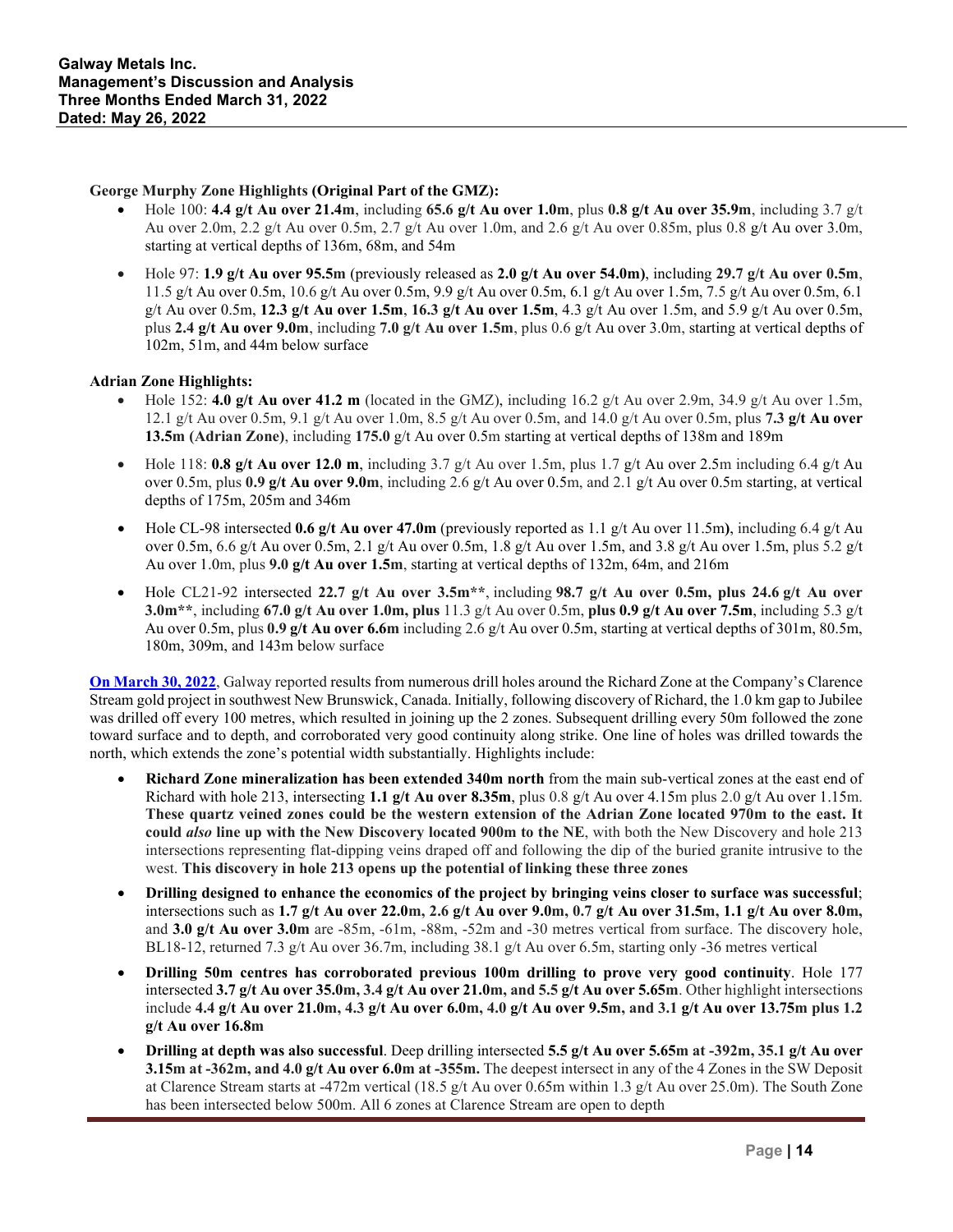• **The area between Richard and Jubilee returned** an intersection of **0.9 g/t Au over 26.0m** in hole 184. This intersection further helps to connect the two zones; this area needs more drilling

### **Highlights of Richard North – Potentially Linked to Both Adrian and the Previously-Reported New Discovery to the North:**

- Hole 213: 1.1  $g/t$  Au over 8.35m, including 8.2  $g/t$  Au over 0.5m, plus 2.0  $g/t$  Au over 1.15m, plus 0.8  $g/t$  Au over 4.15m starting at vertical depths of 89m, 77m and 84m, respectively
- Hole 204: 4.0 g/t Au over 1.35m starting at a vertical depth of 25m

# **Highlights Primarily West Side of Richard:**

- Hole 177: **3.7 g/t Au over 35.0m**, including 80.6 g/t Au over 1.0m, 10.5 g/t Au over 1.0m, and 7.6 g/t Au over 1.5m, plus **3.4 g/t Au over 21.0m**, including 7.2 g/t Au over 6.0m, plus 2.7 g/t Au over 6.0m, including 7.9 g/t Au over 1.5m, plus **5.5 g/t Au over 5.65m**, including 13.2 g/t Au over 1.5m starting at vertical depths of 181m, 127m, 250m, and 392m, respectively
- Hole 179: **4.3 g/t Au over 6.0m**, including 11.5 g/t Au over 1.5m starting at a vertical depth of 103m
- Hole 176: **4.4 g/t Au over 21.0m**, including 53.3 g/t Au over 0.75m, 10.5 g/t Au over 0.9m, and 21.8 g/t Au over 1.0m starting at a vertical depth of 131m
- Hole 173: **1.7**  $g/t$  Au over 22.0m, including 9.8  $g/t$  Au over 1.0m, and 6.2  $g/t$  Au over 1.0m, plus 1.7  $g/t$  Au over 2.0m, plus 6.3 g/t Au over 2.0m starting at vertical depths of 85m, 113m and 124m, respectively
- Hole 172: **4.0 g/t Au over 9.5m**, including 23.3 g/t Au over 1.0m starting at a vertical depth of 163m
- Hole 170: **4.0 g/t Au over 6.0m**, including 13.5 g/t Au over 1.15m starting at a vertical depth of 355m
- Hole 184:  $0.9$  g/t Au over 26.0m, including 6.2 g/t Au over 1.0m, 3.9 g/t Au over 1.5m, and 5.8 g/t Au over 0.55m starting at a vertical depth of 232m
- Hole 169: **0.7 g/t Au over 31.5m**, including 2.3 g/t Au over 1.5m starting at a vertical depth of 88m
- Hole 167: **2.2** g/t Au over 12.55m, including 12.5 g/t Au over 1.5m starting at a vertical depth of 181m
- Hole 157: **2.6 g/t Au over 9.0m**, including 14.9 g/t Au over 1.0m starting at a vertical depth of 61m
- Hole 165: **0.9 g/t Au over 14.8m**, including 4.6 g/t Au over 1.5m, and 2.5 g/t Au over 1.5m starting at a vertical depth of 232m
- Hole 141: **1.1 g/t Au over 8.0m**, including 2.7 g/t Au over 1.5m starting at a vertical depth of 52m
- Hole 182: 6.3 g/t Au over 1.0m starting at a vertical depth of 137m
- Hole 135: **35.1 g/t Au over 3.15m**, including 209.0 g/t Au over 0.5m starting at a vertical depth of 362m
- Hole 131: 13.8 g/t Au over 1.5m starting at a vertical depth of 134m
- Hole 197: 1.35 g/t Au over 4.5m, plus 2.7 g/t Au over 1.5m starting at vertical depths of 166m and 129m, respectively
- Hole 154: **3.1 g/t Au over 13.75m**, including 8.0 g/t Au over 1.0m plus **1.2 g/t Au over 16.8m**, including 8.3 g/t Au over 1.5 starting at vertical depths of 190m and 89m, respectively
- Hole 114: **1.1 g/t Au over 4.0m**, plus 2.9 g/t Au over 1.2m starting at vertical depths of 136m and 180m, respectively
- Hole 161: 4.4 g/t Au over 1.4m starting at a vertical depth of 240m
- Hole 147: **3.7 g/t Au over 28.95m**, including **16.5 g/t Au over 4.0m**, plus **1.7 g/t Au over 19.0m**, including 4.8 g/t Au over 2.0m, 5.6 g/t Au over 0.9m, and 4.2 g/t Au over 2.0m, plus 1.0 g/t Au over 7.0m, starting at vertical depths of 166m, 120m, and 62m, respectively
- Hole 156: 4.0 g/t Au over 1.5m starting at a vertical depth of  $85m$
- Hole 152: 3.0 g/t Au over 3.0m, plus 1.6 g/t Au over 1.5m starting at vertical depths of 30m and 25m, respectively
- Hole 155: 2.7 g/t Au over 1.0m starting at a vertical depth of 95m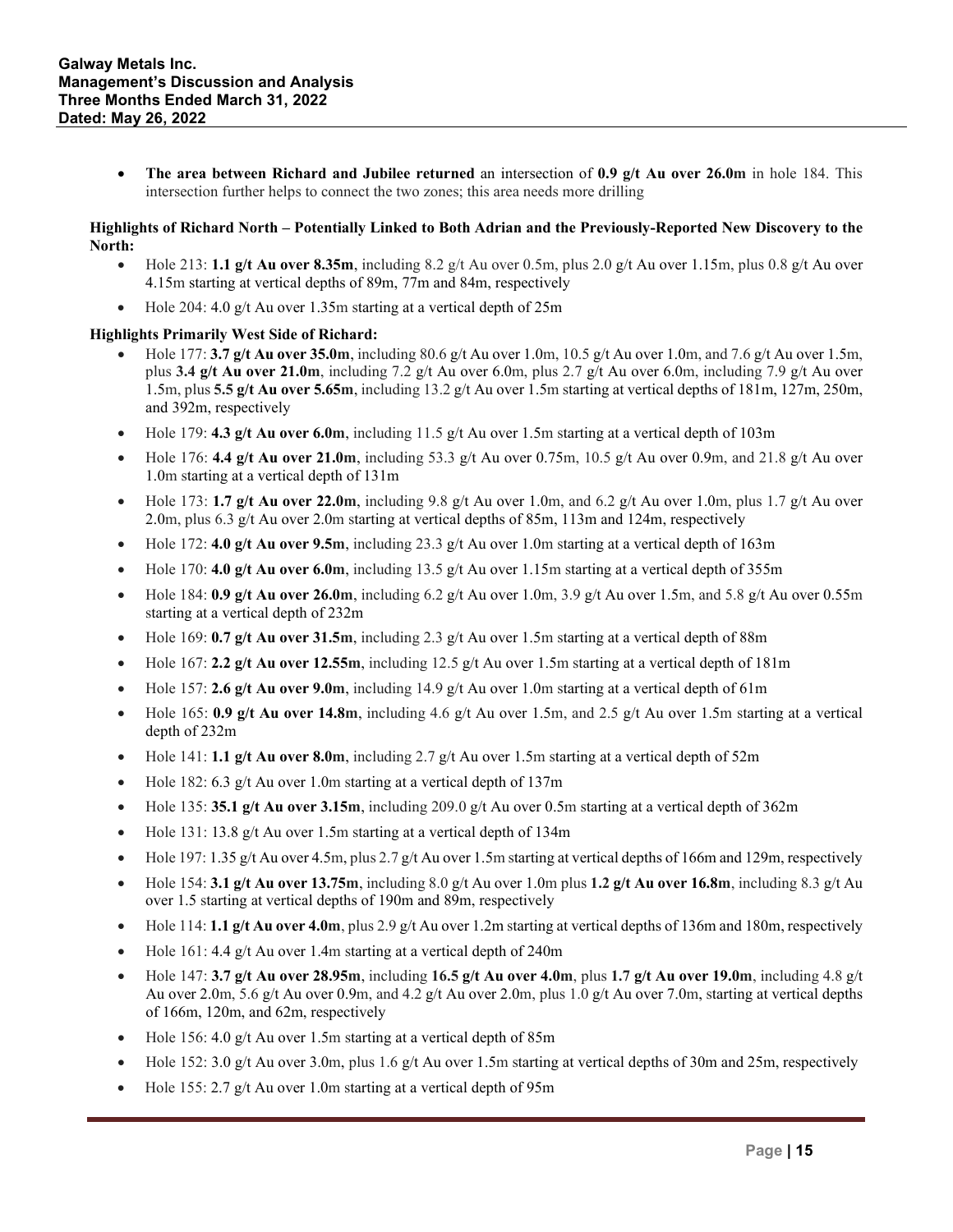Galway will utilize 3 at Clarence Stream to complete its 100,000 metre 2022-2023 drill program. These totals have been adjusted from utilizing 6 diamond drill rigs and 150,000 metres previously to reflect the Company's pro-active step to conserve capital during the current, prevailingly difficult market conditions for exploration companies. Galway's discoveries and subsequent significant expansions of the recent New Discovery [\(January 6, 2021\)](https://galwaymetalsinc.com/2021/01/galway-metals-makes-another-new-discovery-4-8-g-t-au-over-3-1m-900m-nw-of-the-new-adrian-zone-plus-mineralization-returned-400m-east-of-gmz-at-clarence-stream/), Adrian [\(July 29, 2020\)](https://galwaymetalsinc.com/2020/07/galway-metals-intersects-new-wide-vein-with-significant-visible-gold-320-metres-ne-of-gmzs-new-veining-at-clarence-stream/), GMZ [\(December 18, 2017\)](https://galwaymetalsinc.com/2017/12/galway-metals-new-discovery-2-2-g-t-au-over-11-9m/) and Richard Zones [\(January 23, 2019\)](https://galwaymetalsinc.com/2019/01/galway-metals-new-gold-discovery-at-clarence-stream-and-strong-gmz-drill-results/), and the Company's successful expansions of the previouslyknown Jubilee, North and South Zones demonstrate that **Clarence Stream is an important new gold district in North America**. All zones at Clarence Stream are open in all directions.

For an insightful overview of Galway's Clarence Stream project, we invite everyone to watch a video at [www.galwaymetalsinc.com.](http://www.galwaymetalsinc.com/)

### *Current and Future Plans Related to the Clarence Stream Project*

The following table summarizes the Company's current plans at the Clarence Stream property, the estimated costs on major initiatives, and expenditures incurred.

| <b>Summary of Completed</b><br><b>Activities (three months Ended</b><br>March 31, 2022) | (A)<br>Spent $Q1^{(1)}$<br>(rounded) | <b>Plans for the Project</b><br>$(Q2-Q4 2022)$ | (B)<br><b>Planned</b><br><b>Expenditures</b><br>$(Q2-Q4 2022)$<br>(rounded) |
|-----------------------------------------------------------------------------------------|--------------------------------------|------------------------------------------------|-----------------------------------------------------------------------------|
| Drilled 8,888m<br>(of which 497m is MET drilling)                                       | \$1,220,182                          | Drill 30,000 metres                            | \$4,000,000                                                                 |
| Resource Update                                                                         | \$50,000                             | Soil Sampling                                  | \$220,000                                                                   |
|                                                                                         |                                      |                                                |                                                                             |
| <b>Total</b>                                                                            | \$1,270,182                          |                                                | \$4,220,000                                                                 |

(1) Total exploration activities incurred on the Clarence Stream Project for the three months ended March 31, 2022 amounted to \$2,486,516 (three months ended March 31, 2021 - \$2,530,224). The details of these expenditures are provided in note 9 of the Company's March 31, 2022 condensed interim consolidated financial statements.

Cash payments for the Clarence Stream acquisitions totaled \$3.5 million over three years plus 1% Net Smelter Return (NSR) royalties on portions of the project, with Galway retaining rights to acquire most of the NSR's. Galway completed the final cash payment for 100% ownership of Clarence Stream in July, 2019.

**Jubilee:** Galway acquired the Birneys Lake project at Clarence Stream for \$200,000 plus a 1% NSR royalty with a buyback option for half (0.5%) at any time for \$500,000. On [July 28, 2020,](https://galwaymetalsinc.com/2020/07/galway-metals-announces-second-royalty-buy-back-at-its-clarence-stream-property/) Galway reported that it acquired the full 1% NSR royalty for \$100,000 and 400,000 shares at a deemed price of \$1.20 per share.

**Globex:** Subsequent to the original acquisition on August 3, 2016, Galway Acquired 100% of the Lower Tower Hill Property from Globex Mining Enterprises for 260,000 shares plus a 2.5% Gross Metal Royalty on those claims.

**Wolfden:** Galway acquired 100% of Wolfden's interest in the Clarence Stream property by making the following payments:

- $\triangleright$  CDN\$750,000 upon closing (completed)
- > CDN\$750,000 upon the first anniversary of closing (completed)
- $\triangleright$  CDN\$1.0 mm upon the second anniversary of closing (completed)
- $\triangleright$  CDN\$750,000 upon the third anniversary of closing (completed)
- $> 1\%$  NSR royalty with a full buyback option at any time for CDN\$2.0 mm.

**Pre-existing royalty agreements:** Franco-Nevada Corporation has a 1% NSR royalty on a portion of the Clarence Stream property, on which there is no buyback option. In addition, a portion of the Clarence Stream property is subjected to a 2% NSR royalty, of which half (1%) is subject to a buyback option at any time in two 0.5% increments for CDN\$500,000 each. On [July 21, 2020,](https://galwaymetalsinc.com/2020/07/galway-metals-announces-royalty-buy-back-at-its-clarence-stream-property/) Galway reported that it acquired the full  $2\%$  NSR royalty for \$3.0 million in six (6) equal installments of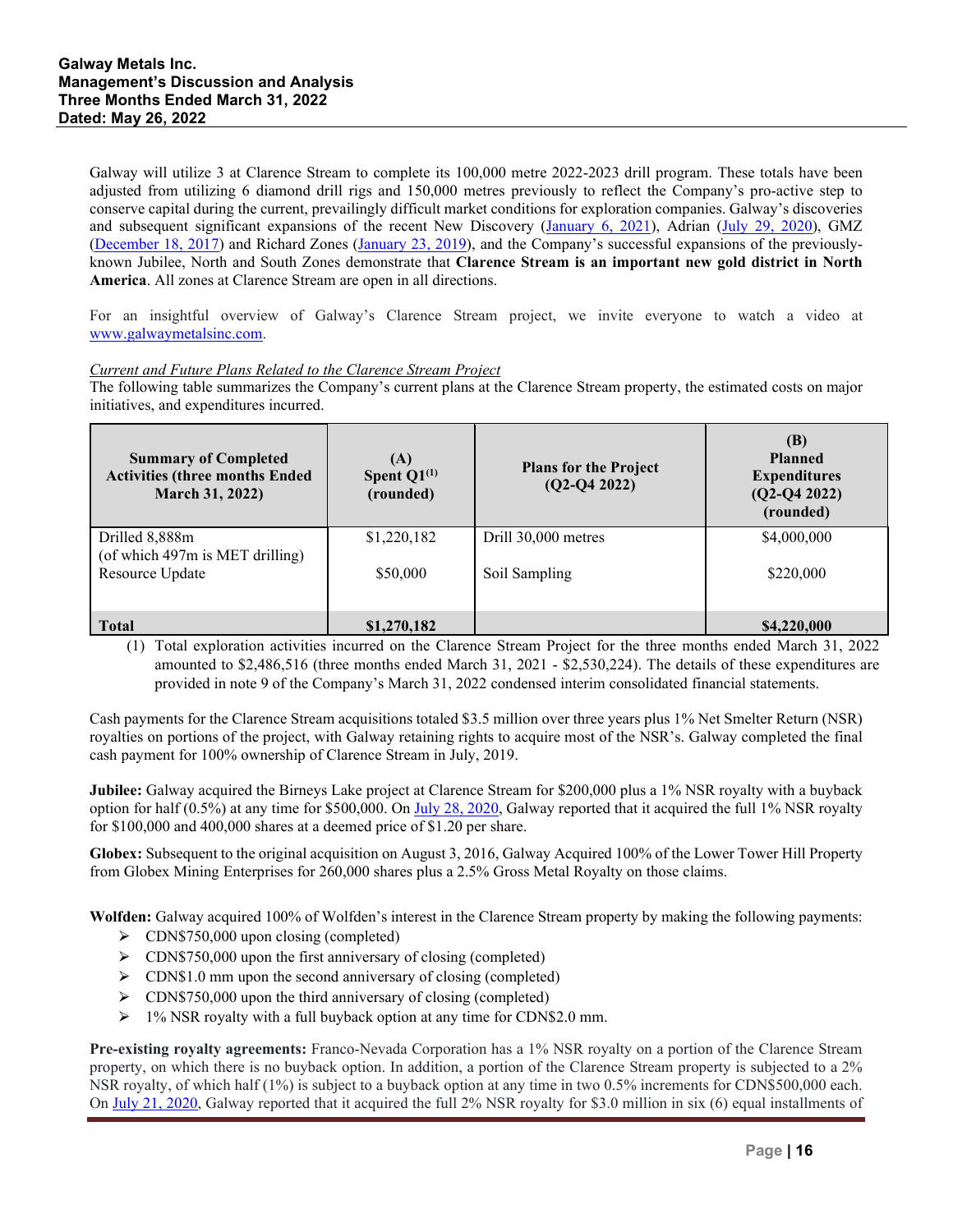\$500,000 in each, with each partial payment representing the purchase of one-sixth (1/6) of the Royalty (each a "**Partial Payment**"). Pursuant to the Agreement, on closing Galway issued 434,783 common shares in the capital of the Company ("**Shares**") to the royalty holder, which represented the first Partial Payment of \$500,000 at a deemed price equal to \$1.15 per Share. The second Partial Payment of \$500,000 in cash was made on July 8, 2021. Each subsequent \$500,000 Partial Payment shall be paid as follows: (i) \$125,000 in cash; and, (ii) the remaining \$375,000, at the sole election of the Company, shall be paid either in cash, through the issuance of Shares or a combination thereof as shall equal \$375,000 with the Shares valued at a deemed price equal to the higher of: (A) the closing price of the Shares on the TSX Venture Exchange ("**TSXV**") on the day that is two (2) business days prior to the date of the respective share issuance, and (B) the lowest price of Shares that shall be acceptable to the TSXV. The Shares will be subject to the statutory hold periods of four months and one day.

**Claim Purchases:** On [August 25, 2020,](https://galwaymetalsinc.com/2020/08/galway-metals-options-key-claims-with-5-2-g-t-au-over-2-5m-at-clarence-stream/) the Company announced that it optioned 5 claim groups consisting of a total of 79 claim units at the Clarence Stream Gold Project in SW New Brunswick. Terms of the deal are for Galway to pay the vendor an aggregate of \$500,000, divided in seven (7) equal installments of \$71,428.57. The first payment was made upon approval of the TSX Venture Exchange ("TSXV"), and each subsequent payment will occur on or before the anniversary of this agreement for the following six years. The first payment shall, and at the sole election of the Company, each subsequent payment may be paid either in cash, or 80% in cash and 20% in Galway shares. As such, each payment will be comprised of \$57,142.86 in cash and \$14,285.71 worth of Galway shares or cash, with any Galway shares issued pursuant to the agreement valued at a deemed price equal to the higher of: (A) the closing price of the Galway shares on the TSXV on the day that is two (2) business days prior to the date of the respective share issuance, and (B) the lowest price of Galway shares that shall be acceptable to the TSXV. The Galway shares will be subject to the statutory hold periods of four months and one day. For the first share issuance, a total of 9,524 Galway shares were issued at a deemed value of \$1.50 per Galway share for an aggregate deemed value of \$14,285.71. Galway made the second payment of \$71,428.57 in cash on July 29, 2021.

The Company's exploration activities are principally at a resource definition stage at its Clarence Stream project, and it is also exploring for additional deposits on both properties. It has not yet been determined whether its properties contain an economic mineral reserve. See "Risk Factors" below.

Apart from these and the risk factors noted under the heading "Risk Factors", management is not aware of any other trends, commitments, events or uncertainties that would have a material effect on the Company's business, financial condition or results of operations.

# **Estrades Project**

On [August 18, 2016,](http://galwaymetalsinc.com/s/NewsReleases.asp?ReportID=760740&_Type=News-Releases&_Title=Galway-Metals-Consolidates-the-Estrades-Mining-District-Provides-an-Updated...) the Company announced that it acquired an undivided 100% ownership interest in the former producing, high grade Estrades mine, related Newiska concessions, and adjacent Casa Berardi claims in the northern Abitibi of western Quebec, Canada, located approximately 95 km north of the town of La Sarre. The claims are largely contiguous and comprise 20,915 hectares, or 51,682 acres. In September 2018, and amended in March 2019, Galway reported an updated Mineral Resource estimate prepared by RPA Inc. The resource at Estrades grew substantially and now contains 1.497 million tonnes of Indicated Mineral Resources grading 11.3 g/t AuEq, representing 543,051 gold equivalent ounces (AuEq oz), plus 2.199 million tonnes of Inferred Mineral Resources grading 7.4 g/t AuEq, representing 520,430 AuEq oz. From a zinc equivalent perspective, the Estrades deposit now contains 685 million ZnEq lb of Indicated Mineral Resources grading 20.8% ZnEq, plus 656 million ZnEq lb of Inferred Mineral Resources grading 13.5% ZnEq. The Estrades deposit was previously mined via a 200-metre-deep ramp, with production in 1990-91 totaling 174,946 tonnes grading 12.9% Zn, 6.4 g/t Au, 1.1% Cu and 172.3 g/t Ag.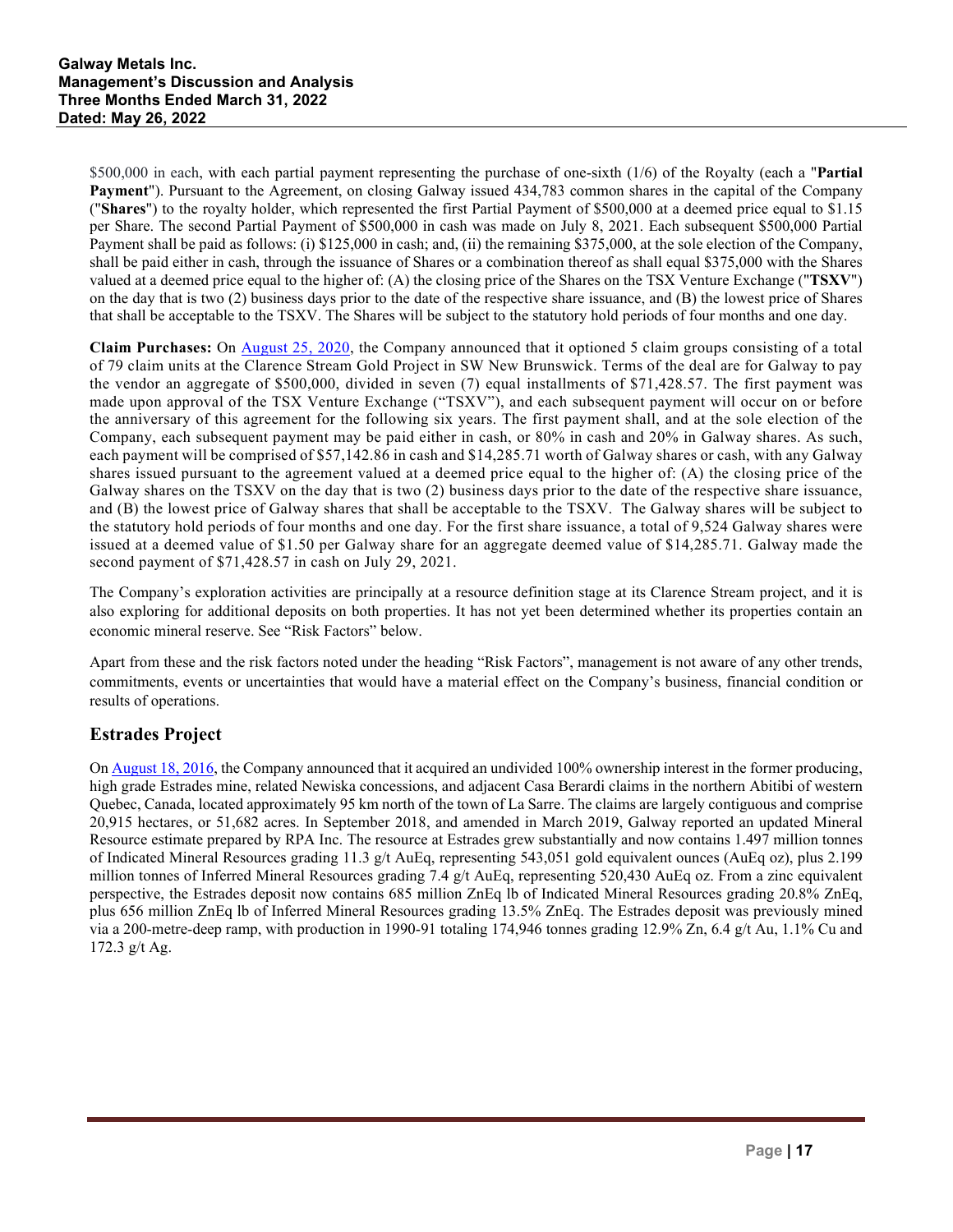| Category         | Tonnes    | Au Eg   | Zn Eq         | Au      | Ag        | Zn      | Cu      | Pb      |
|------------------|-----------|---------|---------------|---------|-----------|---------|---------|---------|
|                  |           | (g/t)   | $\frac{6}{6}$ | (g/t)   | (g/t)     | (%)     | $(\%)$  | (%)     |
| Total, Indicated | ,497,000  | 11.28   | 20.75         | 3.55    | 122.9     | 7.20    | 1.06    | 0.60    |
| Total, Inferred  | 2,199,000 | 7.36    | 13.54         | .93     | 72.9      | 4.72    | 1.01    | 0.29    |
|                  |           | Au Eq   | Zn Eq         | Αu      | Ag        | Zn      | Cu      | Ph      |
| Category         |           | (oz)    | (000lb)       | (oz)    | (oz)      | (000lb) | (000lb) | (000lb) |
| Total, Indicated |           | 543,051 | 684,717       | 170,863 | 5,912,820 | 237.623 | 34.983  | 19,802  |
| Total, Inferred  |           | 520,430 | 656.194       | 136,452 | 5,151,951 | 228,824 | 48.964  | 14,059  |

**Mineral Resource Estimate for the Estrades Polymetallic VMS Deposit, Quebec, Canada, by RPA Inc., November 5, 2018 with an amended date of March 15, 2019**

#### **Notes to accompany the Mineral Resource tables:**

- 1) CIM (2014) Definition Standards were followed for Mineral Resources.
- 2) No Mineral Reserves are present.
- 3) All metal prices, the US\$/CDN\$ exchange rate and cut-off grade were provided by RPA Inc.
- 4) Mineral Resources are estimated at long-term metal prices (USD) as follows: Au \$1,450/oz, Ag \$21.00/oz, Zn \$1.15/lb, Cu \$3.50/lb and Pb \$1.00/lb.
- 5) Mineral Resources are estimated using an average long-term foreign exchange rate of US\$0.80 per CDN\$1.00.
- 6) Mineral Resources are estimated at a cut-off grade of CDN\$140/tonne NSR, which included provisions for metallurgical recoveries, freight, mining, milling, refining and G&A costs, smelter payables for each metal and applicable royalty payments.
- 7) Metallurgical recoveries for resource estimation are: Zn 92%, Cu 90%, Pb 85%, Au 80% and Ag 70%.
- 8) A minimum mining width of approximately 1.5 m was used.
- 9) Mineral Resources that are not Mineral Reserves do not have demonstrated economic viability.
- 10) Au Eq (g/t) and Zn Eq (%) represent the in-situ metal content expressed as Au and Zn equivalents and do not provide for metal recoveries or other economic considerations.
- 11) Preliminary analysis indicates that no metal is dominant; however, Au and Zn are the largest contributors.
- 12) Numbers may not add due to rounding.

The Mineral Resource update represented significant increases in tonnes and metal content, with Indicated and Inferred tonnes rising by 15% and 80%, respectively, and respective Indicated and Inferred contained metals growing by 5% and 79%, compared with the previous Estrades Mineral Resource estimate. The much larger increase of Inferred versus Indicated Mineral Resources was in-line with Company expectations because Galway's exploration program focused on step-out drilling designed to increase the Mineral Resource rather than on infill definition drilling. Average Indicated Mineral Resource grades remain very high as measured by AuEq or ZnEq grades of 11.3 g/t or 20.8%, respectively. Inferred Mineral Resource grades are also strong at 7.4 g/t AuEq or 13.5% ZnEq.

For complete details, refer to: "*NI 43-101 Technical Report on the Mineral Resource Estimate for the Estrades Project, Northwestern Quebec, Canada*" dated November 5, 2018 with an amended date of March 15, 2019, available on the Company's website at [www.galwaymetalsinc.com](http://www.galwaymetalsinc.com/) or SEDAR profile at [www.sedar.com.](http://www.sedar.com/)

Galway's Estrades property is immediately adjacent to, and west of the Agnico Eagle / Maple Gold Joint Venture (previous production from Telbel-Eagle; 4.1 million ounces between historic production and current resources) where Agnico has agreed to spend \$18 million on exploration during the 4-year period beginning February 2021. The property is also 24 km east of Hecla Mining's Casa Berardi gold mine (currently producing; 6.0 million ounces of gold between total production and current reserves and resources).

The Estrades property has three primary mineralized horizons - the former producing, high grade Estrades volcanogenic massive sulphide (VMS) mine where all current resources are located, the Newiska VMS horizon to the south, and the Casa Berardi Break horizon (Au) to the north.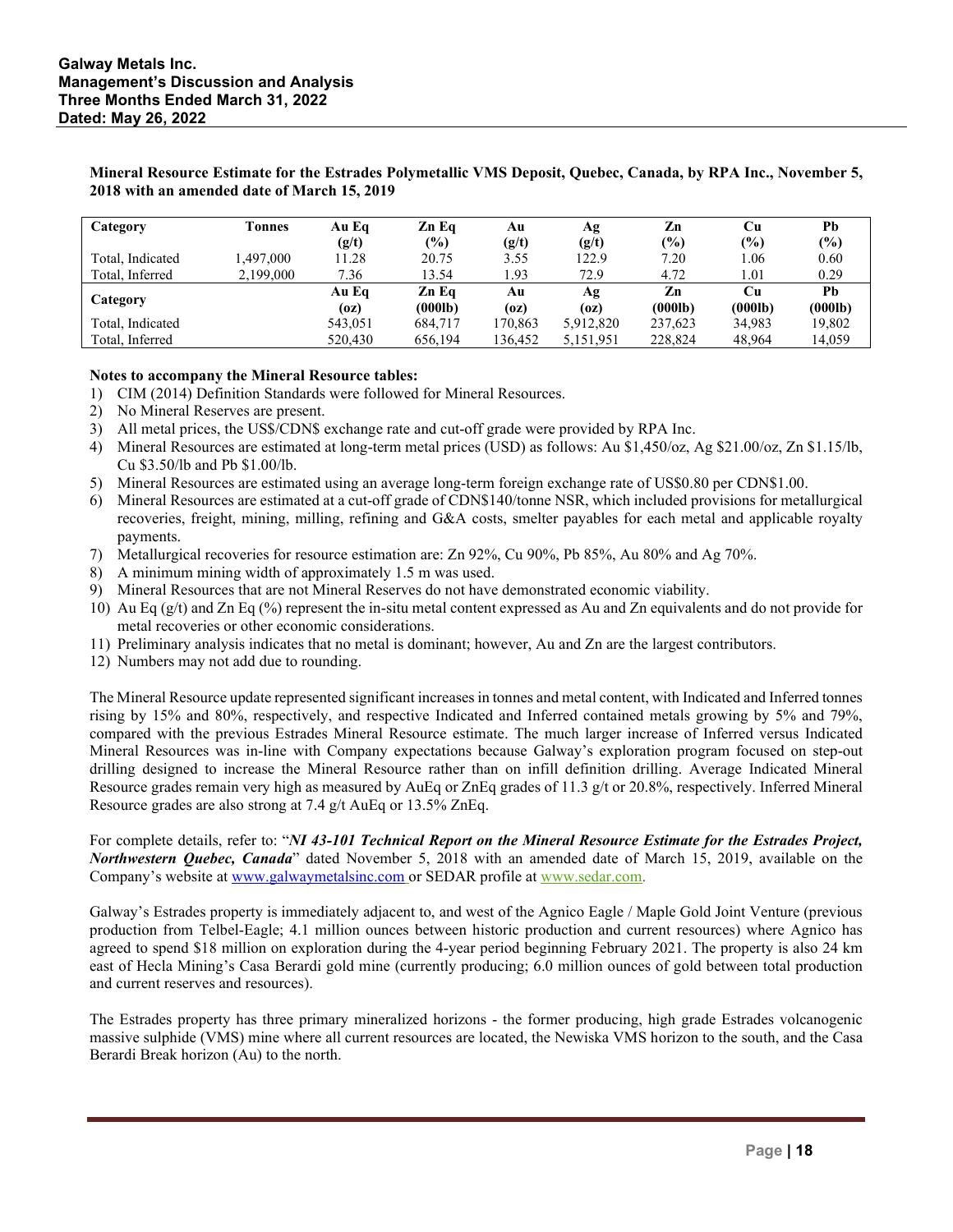The Casa Berardi Break is a major but underexplored gold-bearing fault system immediately adjacent to the north of Estrades. This property is located 24 km along strike from the Casa Berardi mine (owned by Hecla Mining), which has produced approximately 2.4 million ounces (mm oz) of gold, and has Proven and Probable Reserves of 15.2 million tonnes grading 2.8 g/t Au, representing 1.54 mm oz, Measured and Indicated Resources of another 9.2 million tonnes grading 3.8 g/t Au, representing 1.25 mm oz, and Inferred Resources adding a further 10.6 million tonnes grading 2.6 g/t Au, representing 0.95 mm oz. For details, refer to Hecla's website at [www.hecla-mining.com.](http://www.hecla-mining.com/)

Historic operators drilled in excess of 90,000 metres to define the Estrades resource and along the Newiska property to the south, plus over 90,000 metres more along Galway's 31 kilometres of strike length along the Casa Berardi break, which encountered numerous shallow gold-bearing intersects. In addition to the capital spent to complete the drilling noted above, Breakwater Resources Ltd. spent \$20 million in 1990 developing Estrades into an operating mine, including the installation of a 200-metre deep by 150-metre along strike decline, a ventilation raise and associated infrastructure. Production in 1990- 91 totaled 174,946 tonnes grading 12.9% Zn, 6.4 g/t Au, 1.1% Cu and 172.3 g/t Ag. Breakwater closed the mine amid weak metal prices. From the 1970's when discoveries were initially made, to date, which includes all of Galway's drilling since acquisition in August 2016, in excess of 230,000 metres of drilling has been completed along Galway's three horizons at Estrades.

In 2018, Galway completed 9,854 metres of drilling at Estrades. The 2018 Estrades drill program targeted extensions to the Estrades resource, deep drilling below the resource and drilling at Newiska, located 8,000m southeast of Estrades. Galway drilled the Newiska horizon, south of the Estrades resource horizon, in early 2019 to follow up on geophysical anomalies.

Drilling in 2019 consisted of 2,493 metres in 7 holes at the adjacent Newiska horizon (2 of which were stopped due to deviation, and one stopped before target due to snow melt). Later in 2019 drilling consisted of 2,694 metres in 1 hole plus 1 wedge plus 3 extensions of holes, and 514 metres in 3 metallurgical holes (PQ sized core). Subsequent drilling in 2020 added 420 metres in 3 metallurgical holes (PQ sized core) at Estrades.

In mid January 2021, Galway began a 10,000m, three rig drill program, which was subsequently increased to 25,000m with 26,937m completed, targeting the three primary horizons of mineralization, with one drill on each horizon - the former producing, high grade Estrades volcanogenic massive sulphide (VMS) mine, the Newiska VMS horizon to the south, and the Casa Berardi Break horizon (Au) to the north. In 2022, Galway commenced another 25,000m drill program, targeting the Estrades and Newiska mineralized horizons (with 9,590m drilled to the end of Q1). These three-rig programs occurred during the winter months drilling season. After the winter drilling season ended, Galway reduced the rig count to one, with a focus on the western and eastern sides of the Estrades horizon.

On [February 9, 2022,](https://galwaymetalsinc.com/2022/02/galway-metals-extensive-2022-programs-being-undertaken-at-the-former-producing-high-grade-estrades-project-in-the-abitibi-of-western-quebec/) Galway reported new drill results and an update on its 100%-owned, approximately 20,000-hectare Estrades zinc-gold property in the Abitibi of western Quebec, Canada.

Estrades has many high priority copper source vent and other VMS targets that have excellent potential to create significant value for shareholders. As such, for the winter 2022 drill program, the Company raised its rig count to three from one in order to expedite its drill program during the peak winter drilling season.

More recently, in an effort to conserve capital during current prevailingly difficult market conditions, after completing approximately half of its planned 25,000m drill program for 2022, Galway has temporarily suspended drilling activity at Estrades. Drilling is expected to resume in winter 2023, or sooner, if market conditions improve.

The potential high-grade copper source vent targets are below and on the east and west sides of the Estrades resource. Other strong VMS targets exist along the Newiska horizon. Galway drilled several of these targets along both the Estrades and Newiska horizons.

The company plans to continue its environmental and engineering studies, including metallurgical and ore sorting tests. As Estrades currently stands, there aren't many zinc-gold deposits with such high precious metals grades in the world – and even fewer that are as close to being shovel ready.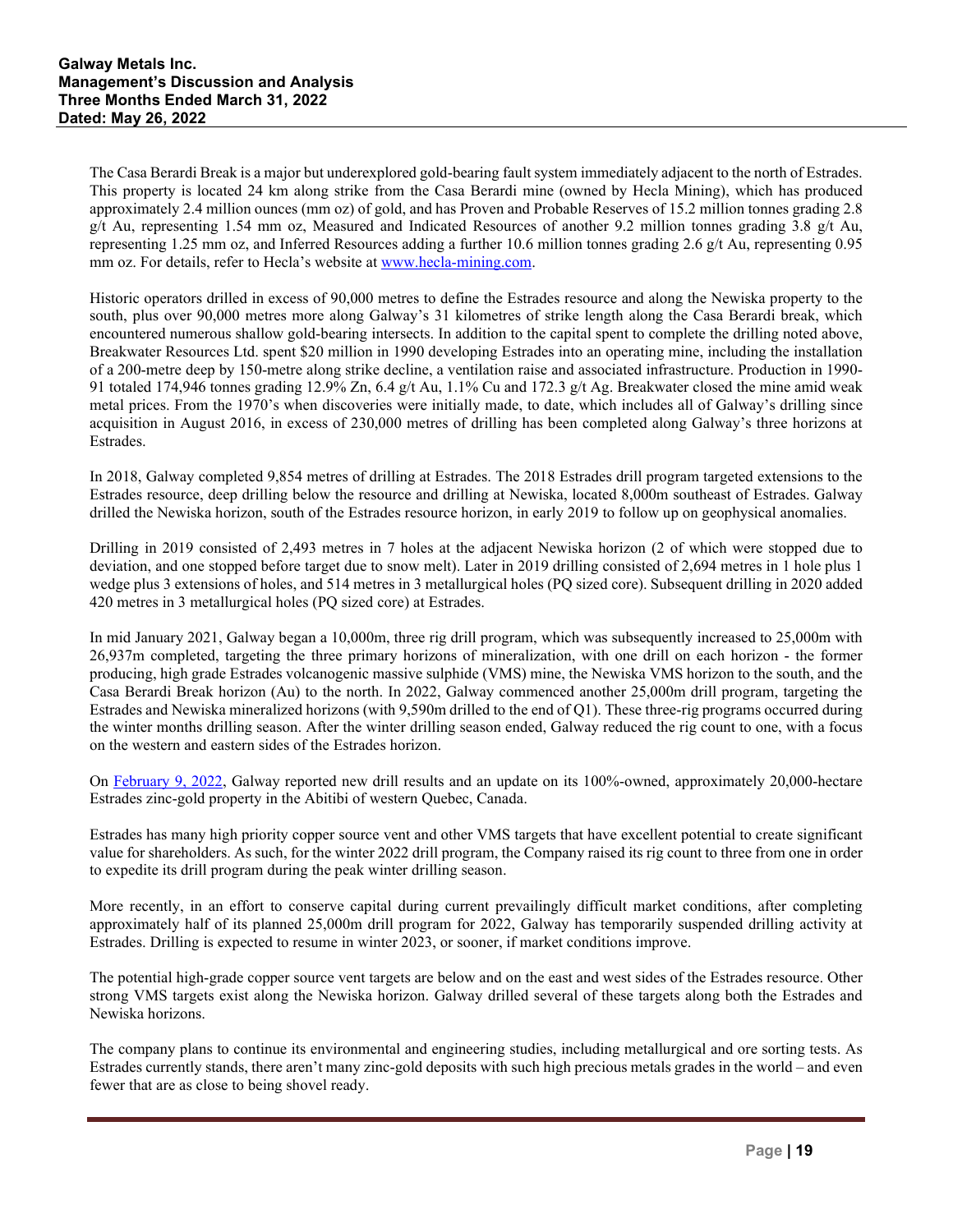### **Drilling Highlights – Metallurgical and Ore Sorting Holes**

The wide, PQ-sized holes drilled for ore sorting/metallurgical testing purposes highlight near-surface results received in various zones from the middle to the western edge of the resource. Galway has previously released results from this program from the middle to the eastern edge, with highlights returning **19.8 g/t AuEq or 36.4% ZnEq over 5.65m, plus 11.6 g/t AuEq over 5.2m** in hole 56, **1.6 g/t Au, 130.8 g/t Ag, 4.6% Zn, and 5.7% Cu over 1.85m in hole 49**, and **22.2% ZnEq over 4.7m** in hole 50.

- GWM-21E-85: **28.0 g/t AuEq or 51.5% ZnEq over 5.3m** (14.3 g/t Au, 192.2 g/t Ag, 18.1% Zn, 0.2% Cu, and 1.6% Pb), **plus 14.0 g/t AuEq or 25.7% ZnEq over 3.85m** (7.5 g/t Au, 121.7 g/t Ag, 6.6% Zn, 0.2% Cu, and 1.7% Pb), at vertical depths of 194m, and 186m below surface; both are Massive Sulphide zones, with a mine opening between
- GWM-21E-82: **17.9 g/t AuEq or 32.9% ZnEq over 5.6m** (6.9 g/t Au, 271.2 g/t Ag, 8.3% Zn, 1.3% Cu, and 0.9% Pb, **plus 15.6 g/t AuEq or 28.7% ZnEq over 0.7m** (4.3 g/t Au, 240.8 g/t Ag, 11.1% Zn, 0.7% Cu, and 1.3% Pb), **plus 21.6% ZnEq over 1.35m** (0.7 g/t Au, 92.8 g/t Ag, 16.0% Zn, and 0.6% Cu) 200m, 192m, and 228m below surface; all are Massive Sulphide zones
- GWM-21E-84: **35.9% ZnEq over 4.3m** (2.6 g/t Au, 254.5 g/t Ag, 19.3% Zn, 1.1% Cu, and 1.9% Pb) at a vertical depth of 217m below surface; this is a Massive Sulphide zone
- GWM-21E-83A: **8.3% ZnEq over 4.3m** (1.0 g/t Au, 67.4 g/t Ag, 3.4% Zn, 0.3% Cu, and 0.4% Pb), including 3.9 g/t Au, 146.9 g/t Ag, 15.4% Zn, 0.3% Cu, and 1.5% Pb over 0.7m) at a vertical depth of  $217$ m below surface; this is a Massive Sulphide zone
- GWM-21E-54: **15.2% ZnEq over 8.3m** (1.8 g/t Au, 67.9 g/t Ag, 7.0% Zn, 0.7% Cu, and 1.1% Pb) at a vertical depth of 36m below surface; this is a Massive Sulphide zone

### **Drilling Highlights – Exploration Holes**

The first bullet below is a follow-up, 80m above a gold-rich zone identified in 2018 in hole 31, which returned **26.6 g/t AuEq over 1.6m**, **plus 7.0 g/t AuEq over 2.1m** located near the middle of the resource. The remaining exploration holes highlight new results from holes and wedges located 146m to 343m below the east side of the resource where Galway believes this copper-rich zone might lead to the discovery of a wider, high-grade source vent at depth. This area, as well as several others along both the Estrades and Newiska horizons, coincide with a strong TITAN IP/MT geophysical target.

- GWM-21E-86: \*\***24.0 g/t AuEq over 2.95m** (22.3 g/t Au, 46.2 g/t Ag, 1.3% Zn, and 0.2% Cu), **plus \*\*16.1 g/t AuEq over 3.0m** (13.9 g/t Au, 50.7 g/t Ag, 1.1% Zn, and 0.5% Cu), **plus 20.8 g/t AuEq over 1.0m** (18.5 g/t Au, 70.7 g/t Ag, 1.4% Zn and 0.3% Cu), at vertical depths of 377m, 401m, and 423m below surface; all 3 are Massive Sulphide zones
- GWM-21E-60W1: **3.2% Cu**, 0.8 g/t Au, 46.5 g/t Ag, and 0.7% Zn over 2.1m, **plus 14.4% Zn** over 0.55m, **plus 1.9% Cu** over 0.6m, **plus** 0.4% Cu, 0.2 g/t Au, 6.6 g/t Ag, and 0.4% Zn over 4.0m of massive sulphides, at vertical depths of 514m, 520m, 559m, and 530m below surface, respectively. The 3.2% Cu copper zone is 146m below the closest hole that's in the resource
- GWM-21E-59AW4: **1.2% Cu**, 0.5 g/t Au, and 6.3 g/t Ag over **7.3m**, including 4.8% Cu over 0.5m and 2.7% Cu over 0.5m, and 5.3 g/t Au over 0.5m, **plus** 4.3% Cu, 1.1 g/t Au, and 69.0 g/t Ag over 0.6m, **plus** 1.4 g/t Au, 1.7% Zn, and 6.6 g/t Ag over 2.0m, at vertical depths of 625m, 579m, and 584m below surface, respectively. The 1.2% copper zone is 240m below the closest hole that's in the resource
- GWM-21E-59AW3: **0.92% Cu**, and 5.3 g/t Ag over **18.0m**, including **2.1% Cu over 2.5m,** at a vertical depth of 637m below surface. This copper zone is 252m below the closest hole that's in the resource
- GWM-21E-59A:  $0.7\%$  Cu, 0.3 g/t Au, 21.5 g/t Ag, and 0.7% Zn, over 5.0m, at a vertical depth of 727m below surface. This copper zone is 343m below the closest hole that's in the resource

\*\* previously released. For equivalence calculations, refer to the notes under Table 1. Equivalents are provided when the underlying Au and/or Zn metal content is above 25% of the intersect value.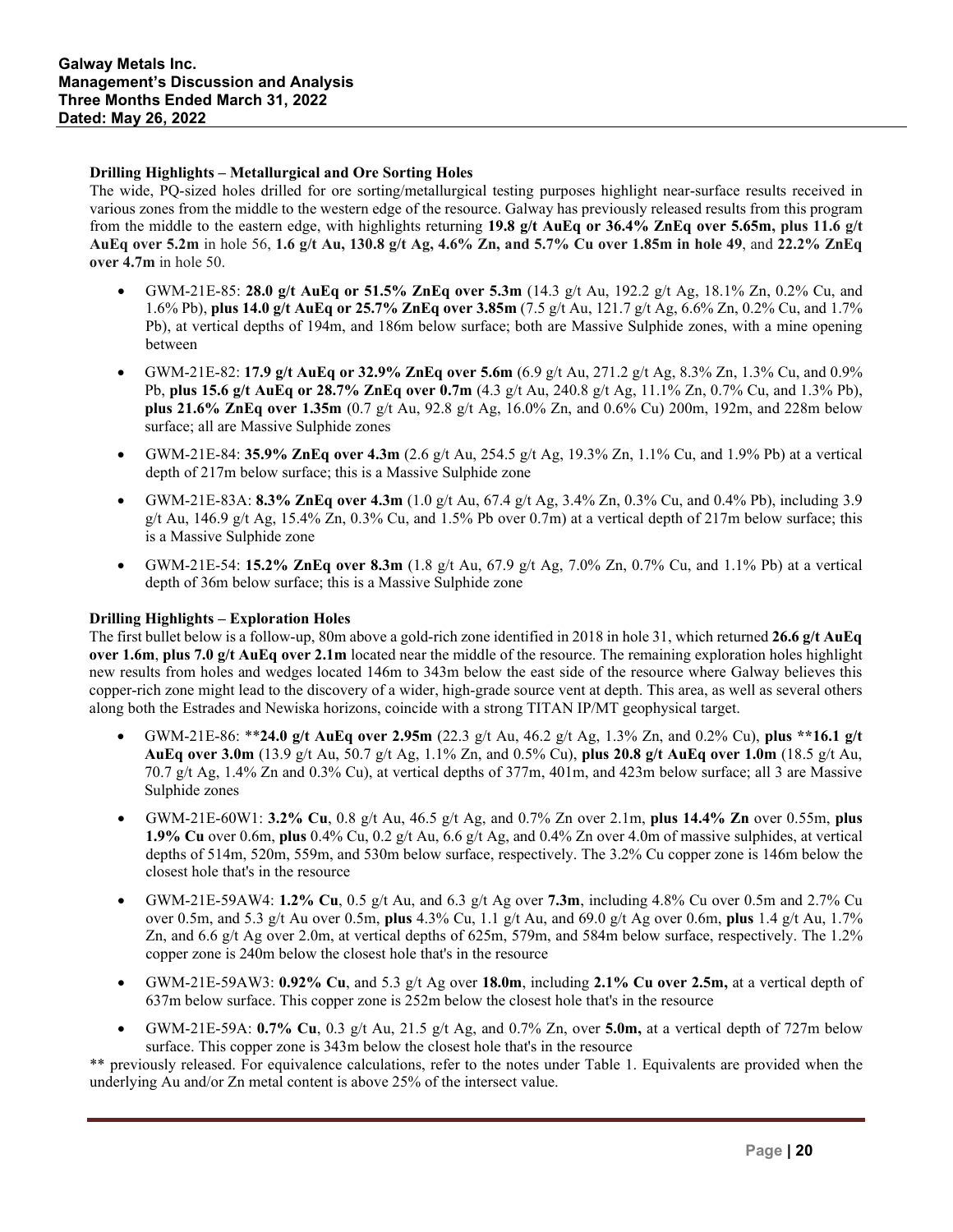### **Engineering of Estrades is Progressing, Along With the Company's ESG Efforts**

Galway has contracted the services of Peter Gula, P. Eng., to oversee all engineering and processing test work for the Estrades Project. Peter brings 30+ years of mining experience to the Galway team in both operations and management.

- Galway is evaluating alternative variations of long hole mining methods that could be applied to potentially reduce development and operating costs, materially improving project economics. Estrades has good continuity vertically and horizontally (sheet of mineralization). It is vertical, and at near 90 degrees dip is ideal for long-hole mining methods.
- Galway is dedicated to reducing the mine's environmental footprint; custom milling options are being explored. This would eliminate the need to construct a mill and tailings facility, reduce site power requirements, streamline the permitting process and lead times to restart production.
- Galway has commenced initial test work for the application of Ore Sorting Technology to reject waste rock dilution. If successful, this process will reduce transportation and mill costs as well as decrease the volume of tailings being created, thus reducing the overall environmental footprint.
- In addition to ore sorting, Galway has completed the drilling of large PQ-size core across the different metal zones for metallurgical test work to be conducted later this year or next. Estrades was an operating mine with concentrates produced via toll milling at Matagami, located 128 km by road to the east. Recovery rates using conventional methods of crushing, grinding, gravity, flotation and cyanidization were **93% Zn, 90% Cu, 86% Pb, 78% Au and 63% Ag**. After milling was completed, Breakwater transported the concentrates 290 km south to Rouyn-Noranda for smelting. Galway will attempt to improve on these results during this year's metallurgical testing program.
- Galway will conduct geochemistry testing on waste rock after the drilling campaign.
- Galway will conduct line cutting and subsequent geophysics next winter for expanded target generation as follow-up to anomalies defined in a previous FALCON gravity survey by CGG Canada Services Ltd., and as follow-up to a TITAN24 survey by Quantec Geoscience – primarily **along the current Estrades resource,** along extensions east and west of the resource, and along the Newiska horizon to find VMS vent areas.

Galway has contracted an environmental consultant to oversee and further flora/fauna studies, water sampling, and native consultations; Gail Amyot, Eng., has extensive experience regarding environmental affairs and community relations with the mining industry in Quebec and elsewhere in the world.

- Galway has initiated the baseline data collection with surface water sampling
- Galway has installed foundations of a relationship with the Pikogan community by giving work mandates to a local enterprise.

### **Galway's Winter 2022 Drill Program at Estrades Had Many VMS and Copper Source Targets**

- 1) **24m of massive sulphides with zinc grades as high as 11.4%** (hole 64A 16.1m true width; on the copper-rich eastern portion of the Estrades resource area. At 1km vertical, hole 64A represents the deepest intersection drilled on the property in its history. At 16.1m true width, this intersection is far wider than the typical 1-7 metre width of the resource. This hole targeted a strong TITAN anomaly (IP/MT), which may indicate the presence of a nearby source vent. Massive sulphides tend to widen in proximity to source vents. When drilling resumes, Galway will target where it is open below, west, and east.
- 2) Recent hole 86 intersected 3 massive sulphide horizons, with two previously-reported returning **24.0 g/t AuEq over 2.95m** (22.3 g/t Au, 46.2 g/t Ag, 1.3% Zn, and 0.2% Cu), **plus 16.1 g/t AuEq over 3.0m** (13.9 g/t Au, 50.7 g/t Ag, 1.1% Zn, and 0.5% Cu), **plus** the third just received returning **20.8 g/t AuEq over 1.0m** (18.5 g/t Au, 70.7 g/t Ag, 1.4% Zn, and 0.3% Cu). Drilling will target where it is open below.
- 3) Previous Galway discovery in a zinc-rich area east of the cross fault will target extensions to strong massive sulphides intersected in holes 27, 57 and 48. Hole 27 returned **39.1% ZnEq over 3.3m** (28.5% Zn, 2.2 g/t Au, 181.0 g/t Ag, 0.3% Cu, and 0.9% Pb) (2.1m TW), plus **26.2% ZnEq over 2.6m** (18.6% Zn, 0.3 g/t Au, 190.7 g/t Ag, 0.5% Cu, and 0.5% Pb) (1.7m TW) that is open below; The intersections in holes 57 and 48 are the upper-most holes and open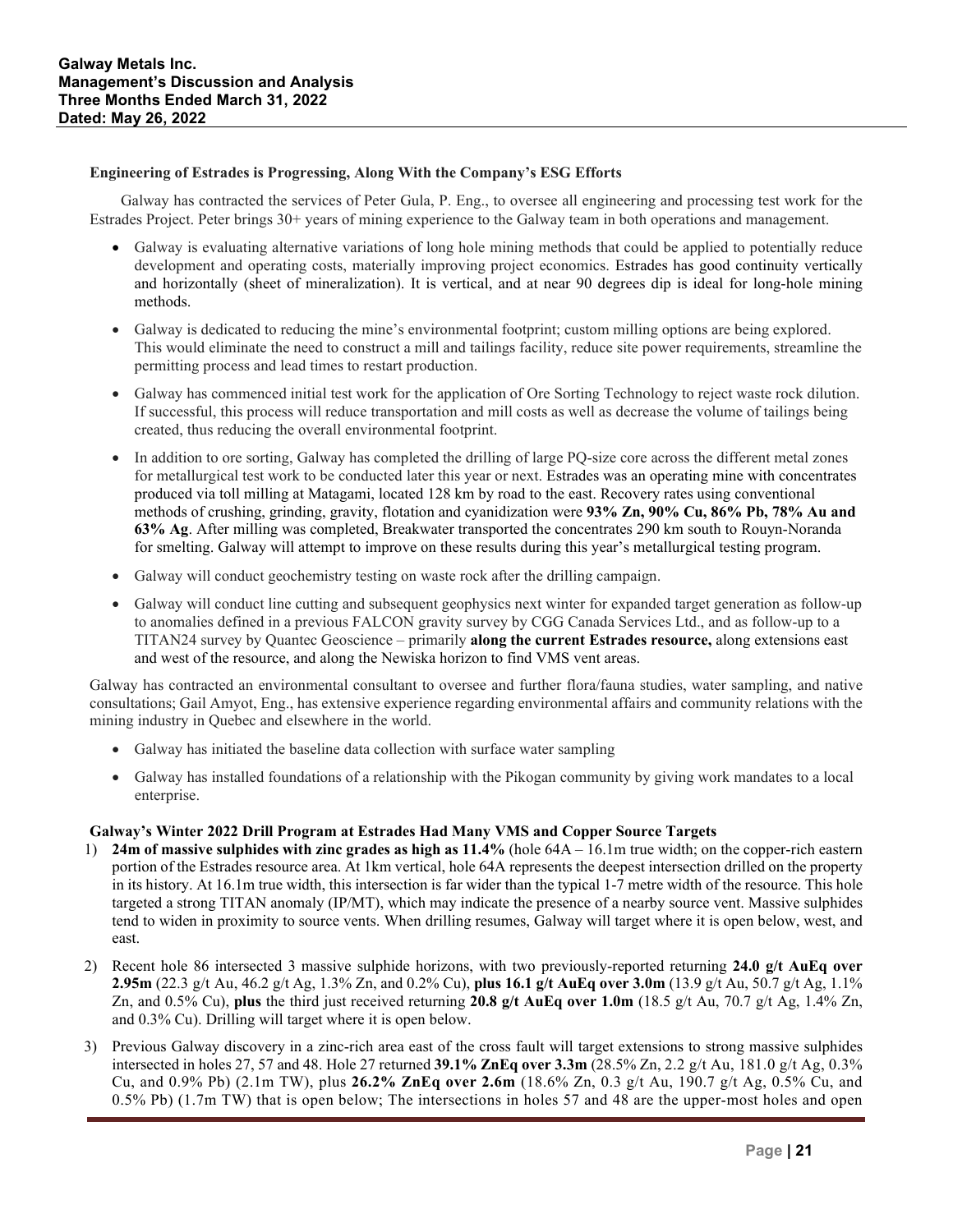to surface. Hole 57 returned **35.1 g/t AuEq or 64.5% ZnEq over 2.7m** (10.7 g/t Au, 473 g/t Ag, 22.8% Zn, 2.8% Cu, and 2.6% Pb) and hole 48 intersected **7.1m grading 14.3 g/t AuEq or 26.3% ZnEq** (4.3 g/t Au, 155.2 g/t Ag, 11.0% Zn, 0.8% Cu, and 0.9% Pb). When drilling resumes, Galway will target areas where it is open below and above.

- 4) A copper-rich area, located approximately 400m east of and above the 24m of massive sulphides encountered in hole 64A in search of vent sources: Galway will target extensions to **5.1% Cu and 62.0 g/t Ag over 1.65m** (1.2m TW), including **12.9% Cu and 159.0 g/t Ag over 0.55m** (0.4m TW), and **7.4% Cu over 1.9m**. These intersections overlie recently-reported copper stringer zones in hole 59AW1 that are up to 9.0m wide and with grades up to **5.2% Cu over 0.5m**; drilling will target where it is open below.
- 5) A copper-rich area in search of vent sources: Galway will target extensions to **1.7% Cu over 8.9m** in the far west side of the resource, below the bottom of the resource and mine ramp.
- 6) A zinc-rich deep target (TITAN targets identified by geophysics): **10.8% ZnEq over 17.7m** (4.2% Zn, 1.1 g/t Au, 95.2 g/t Ag, 0.6% Cu, and 0.3% Pb), including **22.3% ZnEq over 4.5m** (9.7% Zn, 1.7 g/t Au, 190.9 g/t Ag, 1.3% Cu, and 0.5% Pb), and **15.2% ZnEq over 2.0m** (8.3% Zn, 1.0 g/t Au, 147.6 g/t Ag, 0.2% Cu, and 0.6% Pb) (unknown TW); drilling will target where it is open below.
- 7) The Newiska VMS horizon to the south (Au-Ag-Zn-Cu-Pb), home to the former producing Telbel gold mine (1.1 million ounces at 6.6 g/t Au in 5.2 million tonnes), and the former producing Joutel and Poirier VMS mines, all located approximately 20 km to the east: Galway will target extensive copper stringer zones over 132m. This area also hosts **1.1% Cu over 9.4m** including 2.0% Cu over 1.5m, **1.2% Cu over 7.1m** including **4.1% Cu** over 0.6m, 2.1% Cu, 6.7% Zn, and 145 g/t Ag over 0.6m, 0.5% Cu over 22.0m including **4.2% Cu** over 0.7m, and 1.6% Cu and 1.9 g/t Au over 1.0m. These intersections are located above, east, and west of strong conductors delineated from TITAN geophysics with coincident gravity high anomalies in the host rhyolite. Rhyolites typically have a gravity low signature; the gravity high indicates the presence of massive sulphides.
- 8) The Newiska VMS horizon, south of the Estrades mine along the Newiska horizon will be targeted to follow up on a TITAN conductor. Previous Galway drilling intersected 3.1m of massive sulphide (all pyrite) within rhyolite (host of VMS deposits at Estrades and elsewhere in the area). Massive pyrite is present above some VMS deposits; Galway plans to drill deeper, below the pyrite. Also in this western area of the Newiska horizon, Galway plans on following up on 5 historic drill holes that returned up to **4.7% Cu** over 0.6m (these 5 holes returned individual narrow intervals of 1.7% Cu, 1.8% Cu, 2.0% Cu, 3.0% Cu, and 4.7% Cu).

Drilling in 2021 totaled 26,937 metres in 48 holes, 6 metallurgical holes, and 16 wedges, (9 holes, and 7 wedges did not get to the target), with 8 holes drilled at Newiska, 2 holes drilled along the Casa Berardi Break, and the rest drilled along the Estrades horizon. This represented the first time Galway has drilled the Casa Berardi Break with the main target being below shallow holes drilled by previous operators that returned wide  $(\sim 40{\text -}60 \text{ metres})$ , low-grade  $(0.9 \text{ g/t} \text{ Au})$  gold intersects. The 2 holes drilled along the Casa Berardi break did not return significant mineralization. For 2022, 9,590m were drilled to the end of Q1.

Metallurgical test holes were intended for studies on metallurgical recoveries and on the amenability of the Estrades ore for ore sorting. The core has been coarsely crushed to replicate blast muck produced during long-hole mining. After ore sorting tests, the core will subsequently be used for metallurgical testing to enhance the Company's understanding of metal recoveries in copper- and zinc-rich areas, and to optimize precious metals payables. Producing a concentrate via ore sorting would help greatly to reduce transportation and milling costs. Intersections from the PQ core for metallurgical testing, beyond those reported above include:

- **19.6% Zn, 5.2 g/t Au, 1.9% Pb, and 176 g/t Ag over 5.65m, plus 8.5 g/t Au and 4.2% Zn over 5.2m in hole 56,**
- **5.7% Cu over 1.85m in hole 49, and**
- **2.0% Cu, 10.3% Zn, and 81.8 g/t Ag over 4.7m in hole 50**

Galway commissioned three geophysical programs for 2018, two TITAN programs and one gravity survey that were completed in 2018 and early 2019. Results from these three programs will be used, in conjunction with the approximately 200,000 metres of historic drilling, to assist Galway in prioritizing its drill program in the Company's search for VMS deposits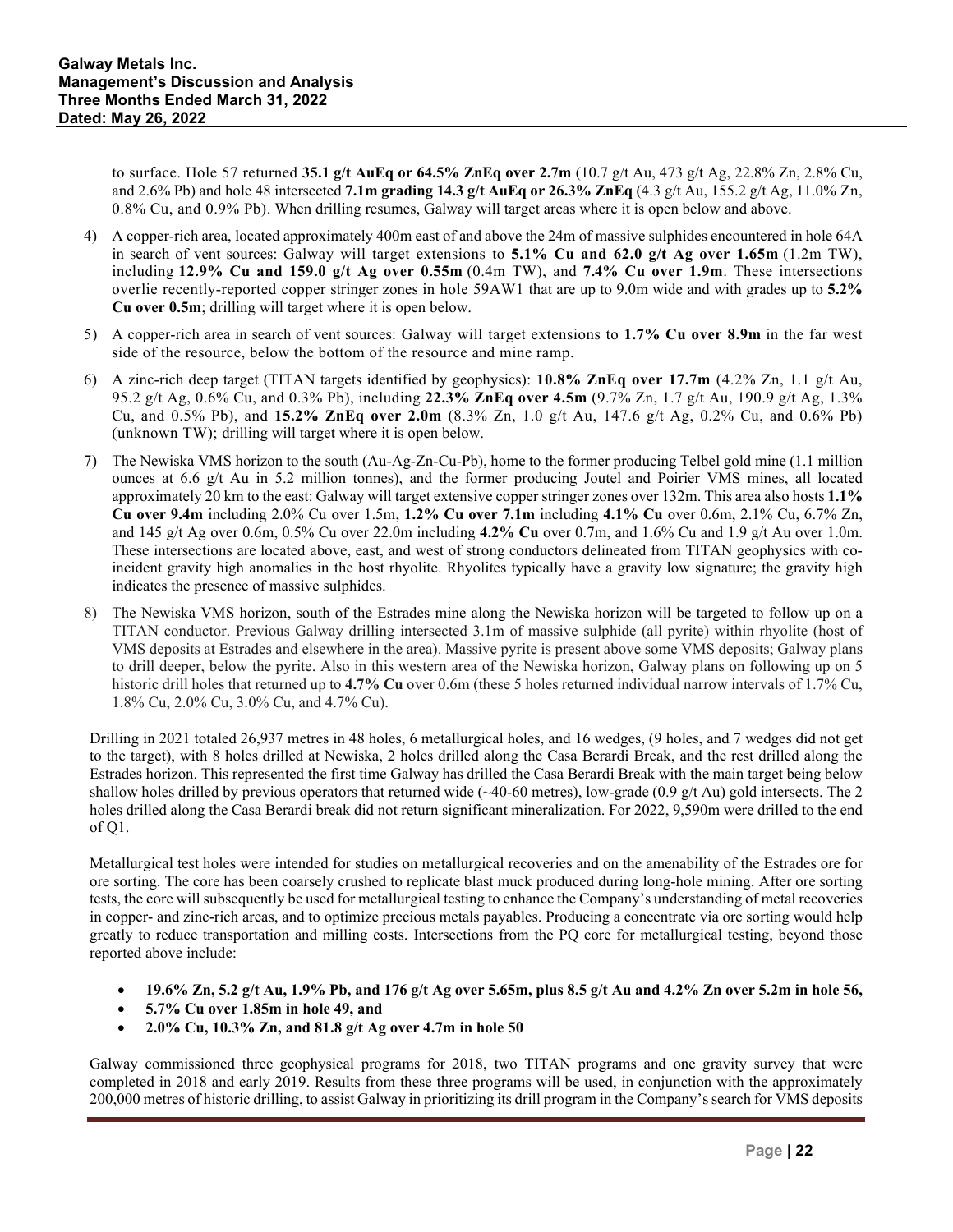along the rhyolite horizons and for buried intrusives in the vicinity of the Casa Berardi Break. Intrusives are important for heat sources for mineralized fluids. The TITAN geophysics surveys have enabled Galway to identify several high chargeability anomalies to depths of up to 2,000 metres in the Company's search for sulphide-rich source vents below the existing Estrades resource and elsewhere along the Estrades and Newiska horizons.

The gravity survey was undertaken by CGG using their **FALCON®** Airborne Gravity Gradiometer (AGG) survey. An aeromagnetic survey was also done. A combined total of 1056 line kilometres of data was acquired at 100m-150m line spacings along the 3 main mineralization horizons – the Casa-Berardi Break (and splays), the Estrades rhyolite horizon, and the Newiska rhyolite horizon. The gravity survey identified the eastern portion of the mine. The western portion of the mine doesn't show up because 200 metres vertical was mined (only backfill and void space there now). The gravity identifies lithologic contacts very well – including the host rhyolites. Several unexplained gravity highs are high-priority targets for exploration. Of particular interest is a gravity high that corresponds with a massive sulphide (pyrite) zone west of the Estrades deposit. It is common to have pyrite massive sulphide overlying zinc/copper in VMS systems. Other high-priority targets include the co-incident gravity high where hole 14B was targeting the TITAN conductor at Newiska east, and several unexplained targets south of the Estrades mine.

In order to consolidate the Estrades, Newiska and Casa Berardi claim blocks, Galway completed deals with Mistango River Resources Inc., CR Capital Corporation, First Quantum Minerals Ltd., Globex Mining Enterprises Inc., Greg Exploration, Radisson Mining Resources Inc., and a private company, plus the Company staked additional claims.

### *Current and Future Plans Related to the Clarence Stream Project*

The following table summarizes the Company's current plans at the Estrades property, the estimated costs on major initiatives, and expenditures incurred.

| <b>Summary of</b><br><b>Completed Activities</b><br>(Three months)<br><b>Ended March 31,</b><br>2022 | (A)<br>Spent $(1)$<br>Q1 2022<br>(rounded) | <b>Plans for the Project</b><br>$(Q2-Q4 2022)$ | (B)<br><b>Planned</b><br><b>Expenditures</b><br>$(Q2-Q4 2022)$<br>(rounded) |
|------------------------------------------------------------------------------------------------------|--------------------------------------------|------------------------------------------------|-----------------------------------------------------------------------------|
| Drilled 9,590 m                                                                                      | \$2,211,476                                | Drill 6,000 metres                             | \$1,200,000                                                                 |
| <b>Total</b>                                                                                         | \$2,211,476                                |                                                | \$1,200,000                                                                 |

 $<sup>(1)</sup>$  Total exploration activities incurred on the Estrades Project for the three months ended March 31, 2022 amounted to</sup> \$2,511,879 (three months ended March 31, 2021 - \$1,486,467). The details of these expenditures are provided in note 9 of the Company's March 31, 2022 condensed interim consolidated financial statements.

### *Acquisition Cost*

Initial cash payment for all the properties Galway acquired, including the Estrades, Newiska and Casa Berardi claims, was \$1.35 million. In addition, Galway issued 800,000 units with each unit comprised of a share valued at \$0.25 and a three-year warrant exercisable at \$0.52 (deal terms were established when Galway's shares were at \$0.14). The Company has also agreed to issue three royalties on portions of the properties (see below).

**Mistango River Resources:** Original terms included a cash payment of \$700,000, plus a 1% NSR royalty on portions of three claims with a buyout option at any time for \$1.0 mm. These three claims host the majority of the Estrades resources. Galway purchased the 1% royalty from Mistango in May, 2019 for \$75,000.

**CR Capital:** Cash payment of \$150,000 on CR Capital's property in which it held an approximate 64.6% interest.

**First Quantum Minerals:** No cash or share payment. First Quantum exchanged its approximate 35.4% minority interest in CR Capital's property for a 2% NSR royalty. There is no buyout option on this royalty. First Quantum's share of the CR Capital property hosts a portion of the East Zone and the Newiska Block.

**Private Company:** \$300,000 cash and 800,000 units as described above. The private company held rights to all historic data on the Estrades property.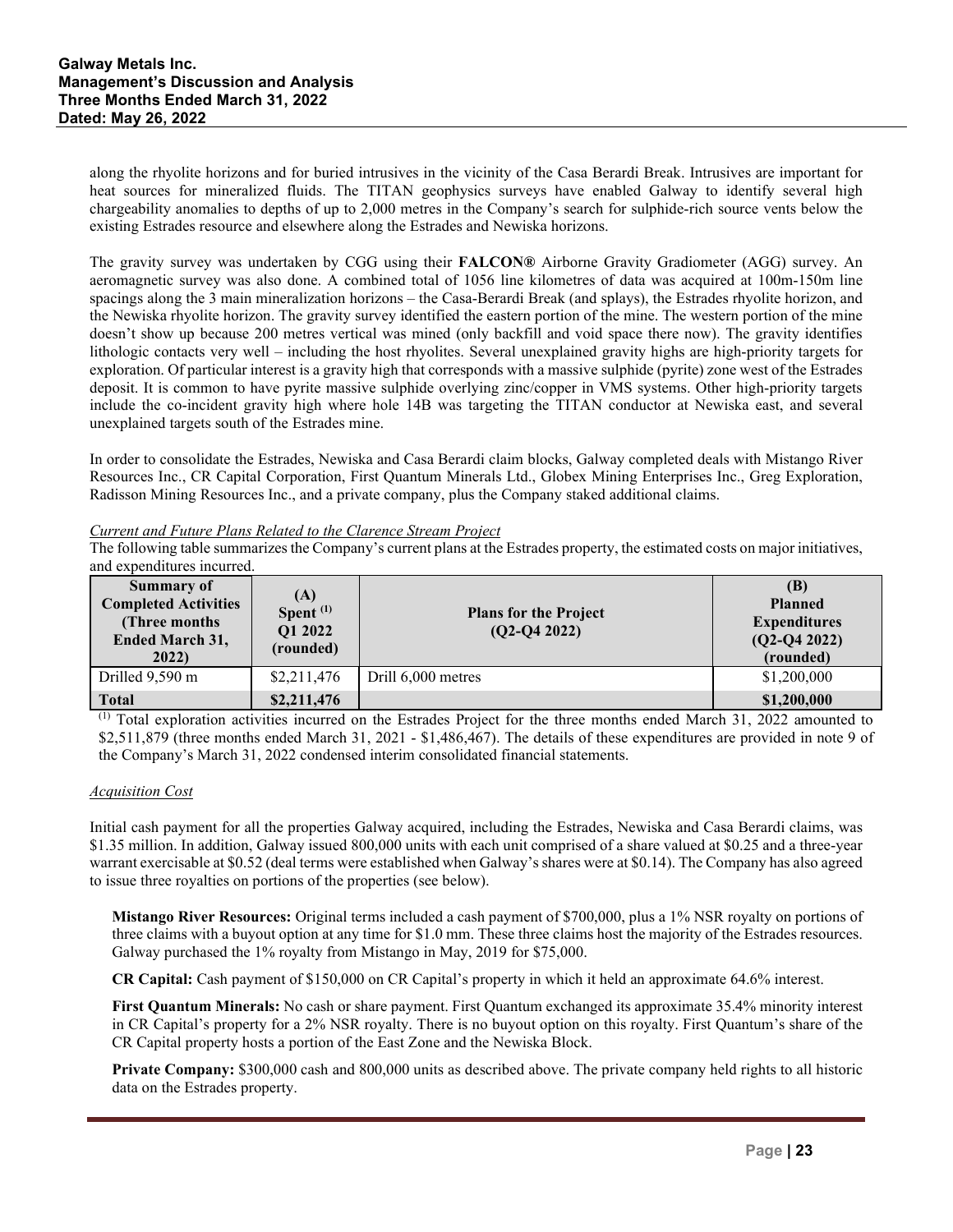**Globex Mining Enterprises:** \$200,000 cash and a 1% Gross Metal Royalty (similar to an NSR royalty). There is no buyout option on this royalty.

**Greg Exploration:** Subsequent to the original acquisition on August 18, 2016, Galway acquired 34 claims adjacent to its Estrades, Newiska and Casa Berardi concessions from GREG Exploration, Inc. for \$34,000.

**Radisson Mining:** Subsequent to the original acquisition on August 18, 2016, Galway acquired 14 additional claims adjacent to its Estrades and Newiska concessions from Radisson Mining Resources Inc. for 150,000 shares (ascribed a fair value of \$42,000) plus 75,000 share purchase warrants exercisable during a two-year period from February 5, 2018 at \$0.50 per warrant.

There are pre-existing NSR royalties of 2.0% on portions of Mistango's and Globex's Casa Berardi claims. On Globex's claims, 1.5% of the 2.0% royalty can be purchased at any time for \$1.5 mm.

The Company's exploration activities are principally at a resource definition stage at its Estrades project, and it is also exploring for additional deposits on both properties. It has not yet been determined whether its properties contain an economic mineral reserve. See "Risk Factors" below.

Apart from these and the risk factors noted under the heading "Risk Factors", management is not aware of any other trends, commitments, events or uncertainties that would have a material effect on the Company's business, financial condition or results of operations.

### **Review by Qualified Person, Quality Control and Reports**

The Mineral Resource estimates for the North and South deposits were prepared by Mr. Reno Pressacco, P.Geo, SLR Principal Geologist. The Mineral Resource estimate for the Southwest deposit was prepared under the supervision of Ms. Valerie Wilson, M.Sc., P.Geo., SLR Managing Principal Geologist. Mr. Pressacco and Ms. Wilson are Independent Qualified Persons as defined by NI 43-101 and have read and approved the scientific and technical content of this news release as it relates to the updated Mineral Resource estimates. Michael Sutton, P.Geo., Director and VP of Exploration for Galway Metals, is the Qualified Person who supervised the preparation of the scientific and technical disclosure in this news release on behalf of Galway Metals Inc. A NI 43-101 report will be completed within 45 days to support the resource estimate. All core, chip/boulder samples, and soil samples are assayed by Activation Laboratories, located at 41 Bittern Street, Ancaster, Ontario, Canada, Agat Laboratories, located at 5623 McAdam Road, Mississauga Ontario, Canada L4Z 1N9 and 35 General Aviation Road, Timmins, ON P4P 7C3, and/or Swastika Laboratories situated in Swastika, ON. All four labs have ISO/IEC 17025 accreditation. All core is under watch from the drill site to the core processing facility. All samples are assayed for gold by Fire Assay, with gravimetric finish, and other elements assayed using ICP. The Company's QA/QC program includes the regular insertion of blanks and standards into the sample shipments, as well as instructions for duplication. Standards, blanks and duplicates are inserted at one per 20 samples. Approximately five percent (5%) of the pulps and rejects are sent for check assaying at a second lab with the results averaged and intersections updated when received. Core recovery in the mineralized zones has averaged 99%.

In compliance with National Instrument 43-101, Kamil Khobzi, P. Eng., is the Qualified Person who supervised the preparation of the scientific and technical disclosure on behalf of Galway Metals Inc. for the Estrades project and is independent of Galway. Mr. Reno Pressacco, P. Geo., is the Qualified Person responsible for preparation and disclosure of the Estrades Mineral Resource estimate, and is independent of Galway. The Estrades drill core is sawn in half with one half of the core sample shipped to Swastika Laboratories situated in Swastika, ON, which has accreditation of ISO/IEC 17025. The other half of the core is retained for future assay verification. Other QA/QC measures includes the insertion of certified reference standards (gold and polymetallics) and blanks into the sample stream, and the regular re-assaying of pulps and rejects at alternate certified labs.

The gold content of all samples was determined using Atomic Absorption Spectroscopy. The laboratory was instructed that any samples found to contain greater than 10  $g/t$  Au were to be subjected to a re-assay, whereby the gold content was determined using a gravimetric fire assay method. The silver and base metal contents (Ag, Cu, Ni, Zn, and Pb) of the samples were determined by a full acid digestion followed by flame atomic absorption spectroscopy. Samples with over limit base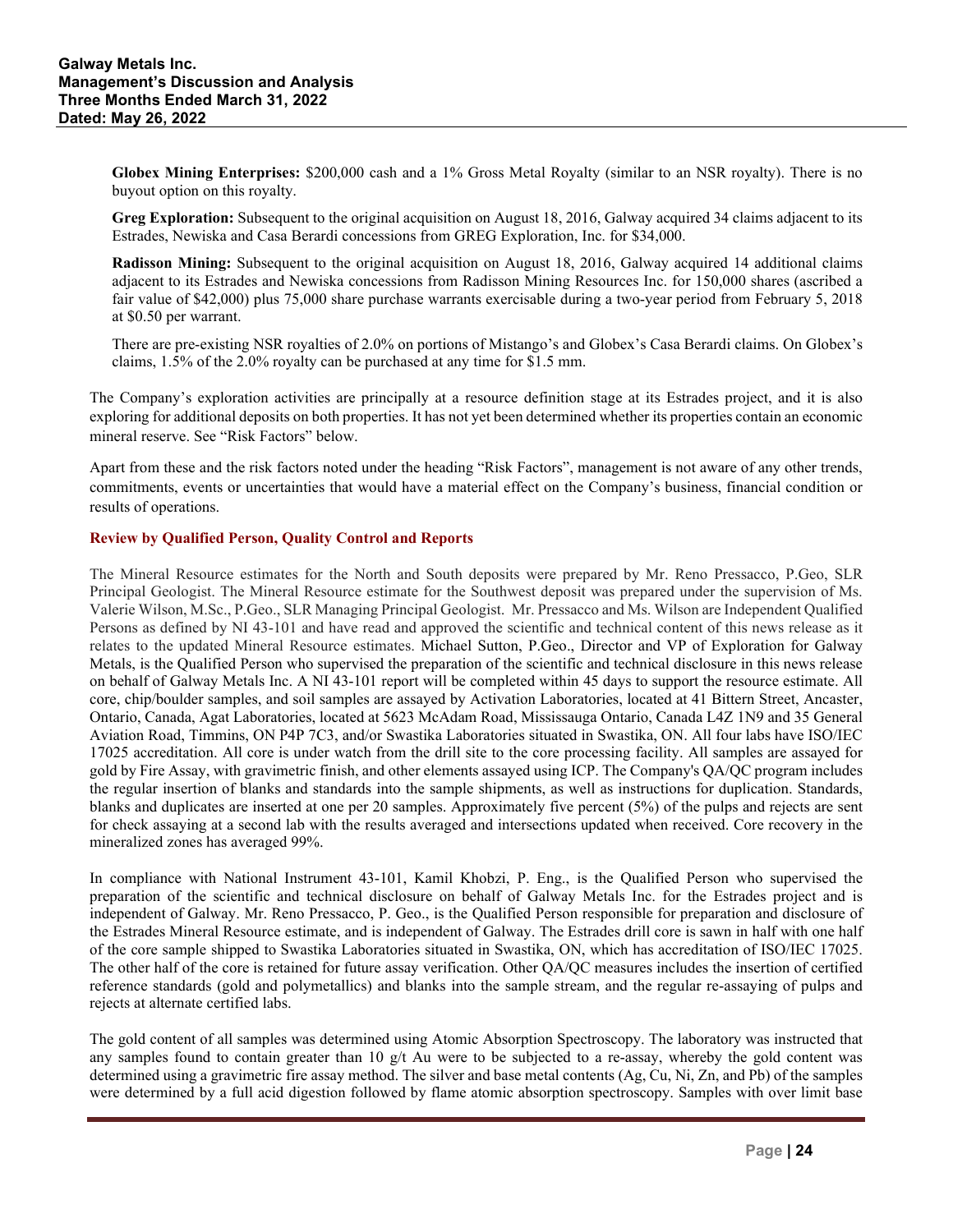metal values (> 5,000 ppm) were re-assayed by atomic absorption spectroscopy (AAS) using method dilutions. Samples with over limit values for silver  $(200 \text{ ppm})$  were re-assayed by fire assay and gravimetric finish. The silver concentrations were reported in parts per million (ppm) while the copper, lead, and zinc concentrations were reported as percent. The laboratory re-assays at least 10% of all samples and additional checks may be run on anomalous values. Core recovery in the mineralized zones has averaged 99%.

### **Selected Quarterly Information**

|                             |                                       | <b>Net Earnings (Loss)</b> |                                                        |                             |
|-----------------------------|---------------------------------------|----------------------------|--------------------------------------------------------|-----------------------------|
| <b>For the Period Ended</b> | Revenue<br>$\left( \mathbb{S}\right)$ | <b>Total</b><br>(S)        | <b>Basic and diluted</b><br>earnings per share<br>(\$) | <b>Total assets</b><br>(\$) |
| $2021 - March 31$           | Nil                                   | (2,388,810)                | (0.01)                                                 | 16,311,545                  |
| $2021 - December 31$        | Nil                                   | (2,299,379)                | (0.01)                                                 | 20,748,600                  |
| $2021$ – September 30       | Nil                                   | (5,053,141)                | (0.03)                                                 | 25,670,254                  |
| $2021 - June 30$            | Nil                                   | (5,010,750)                | (0.03)                                                 | 30,001,835                  |
| $2021 - March 31$           | Nil                                   | (3,788,732)                | (0.02)                                                 | 34,597,354                  |
| $2020 - December 31$        | Nil                                   | (5,535,972)                | (0.04)                                                 | 24,736,026                  |
| $2020$ – September 30       | Nil                                   | (2,631,728)                | (0.02)                                                 | 27,706,940                  |
| $2020 - June 30$            | Nil                                   | (1,767,451)                | (0.01)                                                 | 28,840,892                  |

A summary of selected information for each of the quarters presented below is as follows:

# **Three Months Ended March 31, 2022 vs Three Months Ended March 31, 2021**

The Company reported a net loss of  $$2,388,810$  (three months ended March 31, 2021 –  $$3,825,745$ ). The variance over the comparative period is primarily driven by increases in exploration expenses in the current period.

### Exploration Expenses

The three months ended March 31, 2022 saw exploration expenses of \$4,998,395 (three months ended March 31, 2021 - \$4,016,691), consisting primarily of:

Estrades Project

- Drilling costs of \$2,211,476 (three months ended March 31,  $2021 $1,261,471$ ).
- Geological expenses of \$218,537 (three months ended March 31, 2021 \$113,891).
- Assay costs of \$29,366 (three months ended March  $31, 2021 $23,515$ ).
- Geophysics and survey and other costs of  $$22,358$  (three months ended March 31, 2021 \$55,958).
- Camp support of \$30,142 (three months ended March 31, 2021 \$31,632)

Clarence Stream Project

- Drilling costs of  $$1,220,182$  (three months ended March 31,  $2021 $1,419,201$ ).
- Geological expenses and other of \$687,536, (three months ended March 31, 2021 \$714,427).
- Assay costs of  $$520,239$  (three months ended March 31, 2021 \$343,699).
- Travel costs of \$58,559 (three months ended March 31, 2021 \$52,897).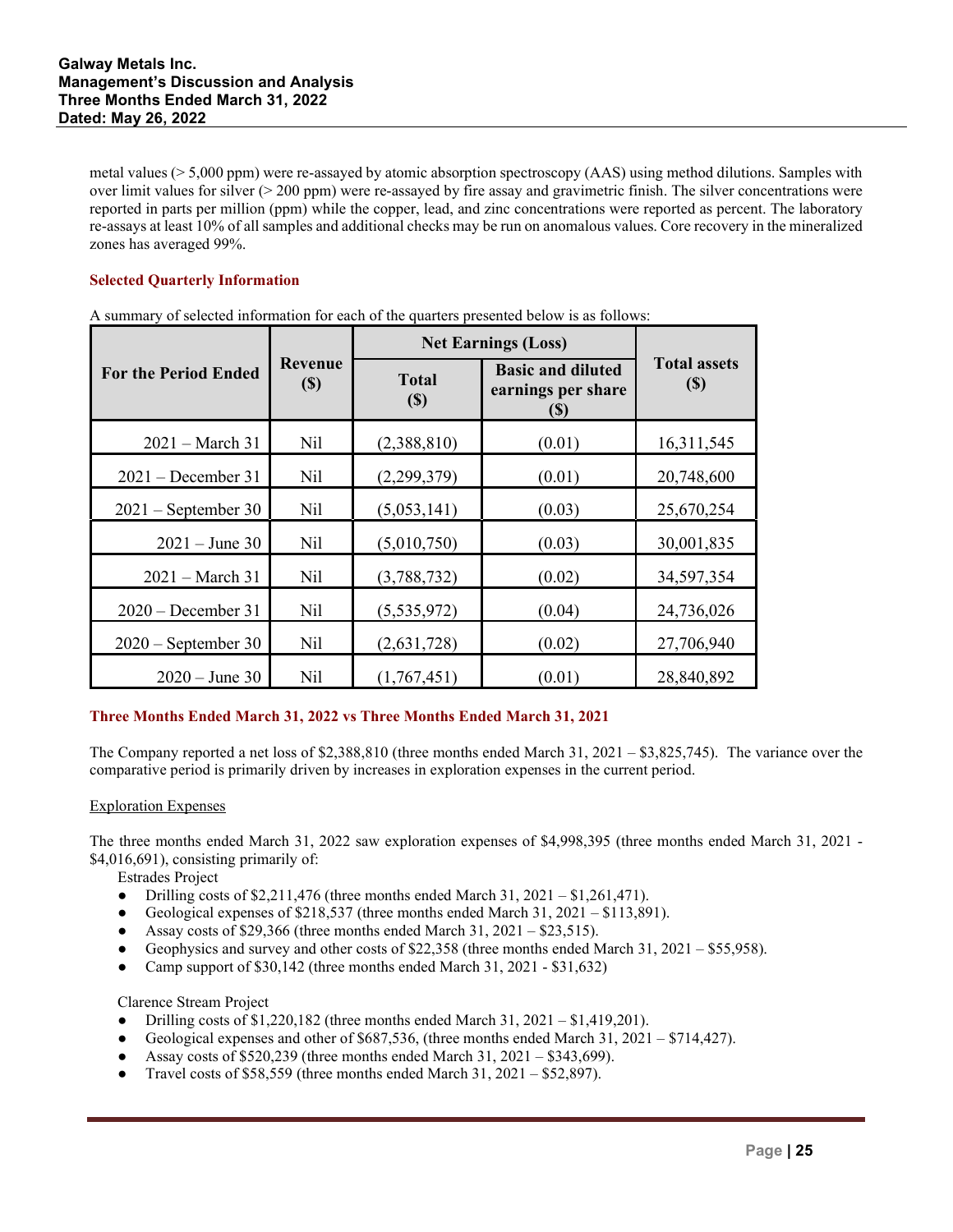#### Administrative Expenses

The three months ended March 31, 2022 saw administrative expenses of \$571,734 (three months ended March 31, 2021 - \$490,882), consisting primarily of:

- $\bullet$  salaries and benefits of \$212,357 (three months ended March 31, 2021 \$115,216), comprised of senior management and administration remuneration.
- general office and consumable expenses of \$65,407, (three months ended March 31, 2021 \$86,456).
- executive travel costs of \$15,775 (three months ended March  $31$ ,  $2021 $10,346$ ).
- professional fees of \$119,689 (three months ended March 31,  $2021 $142,105$ ) consisting of general legal expenses and audit fees.
- Public company of \$109,851 (three months ended March 31, 2021 \$123,329), comprised of filing costs, insurance and miscellaneous compliance costs.
- $\bullet$  insurance expense of \$48,655 (three months ended March 31, 2021 \$13,430), representing the Company's directors and officer's insurance and health insurance for certain key employees.

#### Foreign Exchange

Loss on foreign exchange of \$4,410 (three months ended March 31, 2021 – a loss of \$23,431). During the three months ended March 31, 2022, the Company's cash was held in Canadian and US dollar denominated accounts. The movement in the relative US/CAD exchange rates over the comparative three months ended March 31, 2021 is the primary driver for the period over period variance.

#### Stock-based Compensation

During the three months ended March 31, 2022, the Company recorded a charge of \$68,225 pertaining to the incremental vesting of incentive stock options granted to officers, directors, employees and consultants of the Company. The comparative three months ended March 31, 2021 period saw vesting charges of \$599,649. The Comparative period saw 170,000 options granted whereas there were no options issued in the current period.

### **Liquidity and Capital Resources**

The Company's approach to managing liquidity risk is to ensure that it will have sufficient liquidity to meet liabilities when due. The Company's liquidity and operating results may be adversely affected if the Company's access to the capital market is hindered, whether as a result of a downturn in stock market conditions generally or as a result of conditions specific to the Company. As at March 31, 2022, the Company had a cash balance of \$6,015,757 (December 31, 2021 - \$10,681,021) to settle current liabilities of \$2,177,675 (December 31, 2021 - \$4,296,254). The Company regularly evaluates its cash position to ensure preservation and security of capital as well as maintenance of liquidity. As the Company does not generate revenue, managing liquidity risk is dependent upon the ability to secure additional financing.

On May 26, 2022, the Company closed a a bought deal private placement financing (the "Offering") for total proceeds of \$10 million, consisting of 6,666,700 common shares of the Company that qualify as "flow-through shares" (within the meaning of subsection 66(15) of the Income Tax Act (Canada))(the "FT Shares") at a price of \$0.60 per FT Share and 14,117,700 common shares of the Company ("Hard Dollar Shares") at a price of \$0.425 per Hard Dollar Share.

### **Off-Balance Sheet Arrangements**

As of the date of this filing, the Company does not have any off-balance sheet arrangements that have, or are reasonably likely to have, a current or future effect on the results of operations or financial condition of the Company including, without limitation, such considerations as liquidity and capital resources that have not previously been discussed.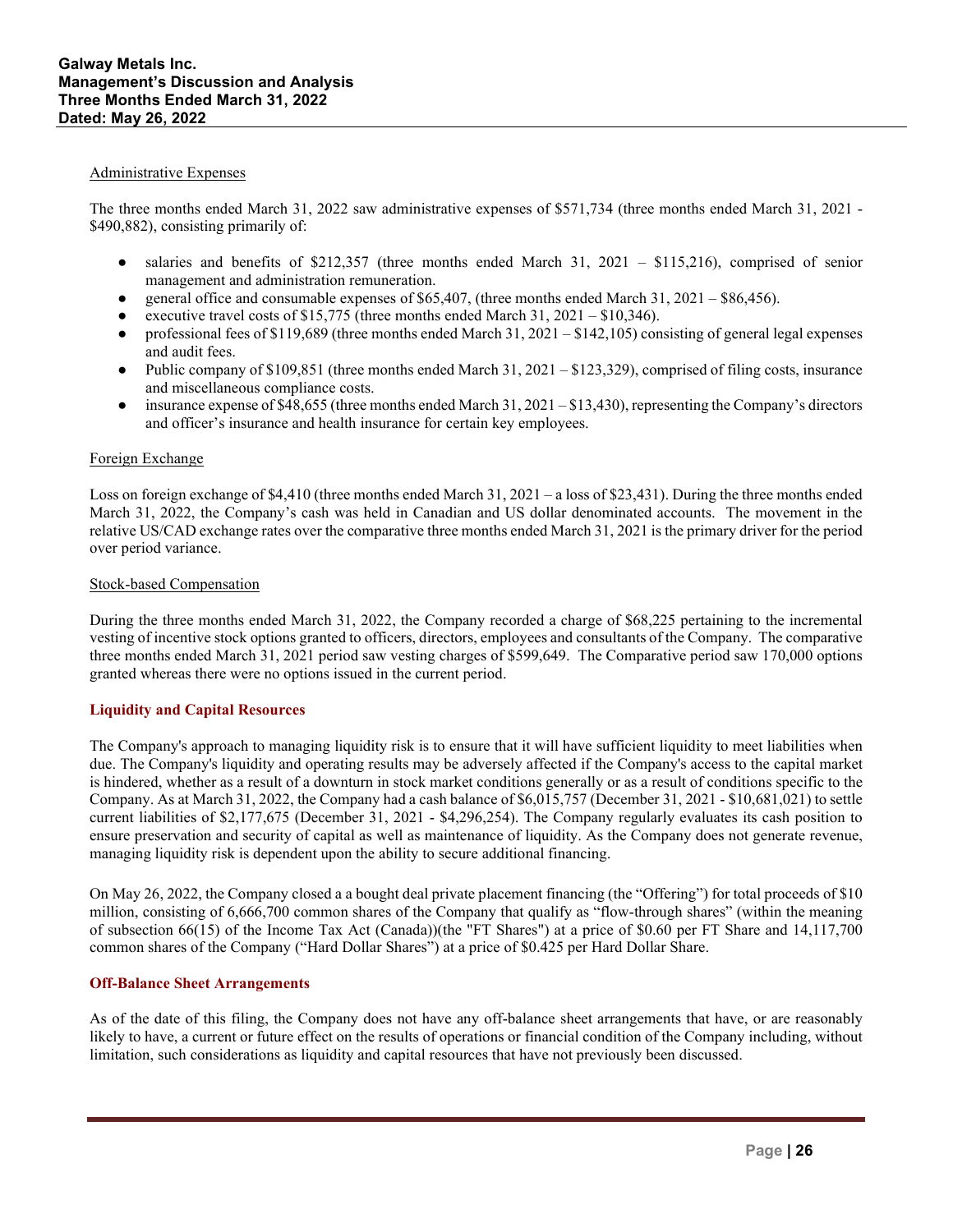### **Proposed Transactions**

As of the date of this document, there are no reportable proposed transactions.

### **Related Party Transactions**

Remuneration of directors and officers included in administrative expenses are as follows:

|                                       | 2022    | 2021    |
|---------------------------------------|---------|---------|
| Three Months Ended March 31,          |         |         |
| Remuneration paid for CEO services    | 110.793 | 63.300  |
| Remuneration paid for CFO services    | 4.500   | 4.500   |
| Management fees paid to two directors | 118,363 | 164.706 |
|                                       |         |         |

During the three months ended March 31, 2022, the Company expensed \$28,488 (three months ended March 31, 2021 - \$18,880) to Marrelli Support Services Inc. ("Marrelli Support") and DSA Corporate Services Inc. ("DSA"), together known as the "Marrelli Group" for:

- Robert D.B. Suttie, president of Marrelli Support, to act as Chief Financial Officer ("CFO") of the Company;
- Bookkeeping and office support services;
- Regulatory filing services; and
- Corporate secretarial services.

The Marrelli Group is also reimbursed for out-of-pocket expenses.

As of December 31, 2021, the Marrelli Group was owed \$41,208 (December 31, 2021 - \$13,438). These amounts are included in accounts payable and accrued liabilities.

During the three months ended March 31, 2022, the Company incurred \$118,363 (three months ended March 31, 2021 - \$164,706) pertaining to consulting services provided by two directors. As at March 31, 2022, \$45,000 (December 31, 2021 - \$60,000) was included in accounts payable and accrued liabilities pertaining to these fees and ancillary expense reimbursements.

#### **Risk Factors**

An investment in the securities of the Company is highly speculative and involves numerous and significant risks. Such investment should be undertaken only by investors whose financial resources are sufficient to enable them to assume these risks and who have no need for immediate liquidity in their investment. Prospective investors should carefully consider the risk factors that have affected, and which in the future are reasonably expected to affect, the Company and its financial position.

#### Financial Risk

The Company's activities expose it to a variety of financial risks: credit risk, liquidity risk, market risk (including interest rate, foreign exchange rate, and commodity and equity price risk). Risk management is carried out by the Company's management team with guidance from the Audit Committee under policies approved by the Board of Directors. The Board of Directors also provides regular guidance for overall risk management. Credit Risk

Credit risk is the risk of loss associated with a counterparty's inability to fulfill its payment obligations. The Company's credit risk is primarily attributable to cash. The Company has no significant concentration of credit risk arising from operations.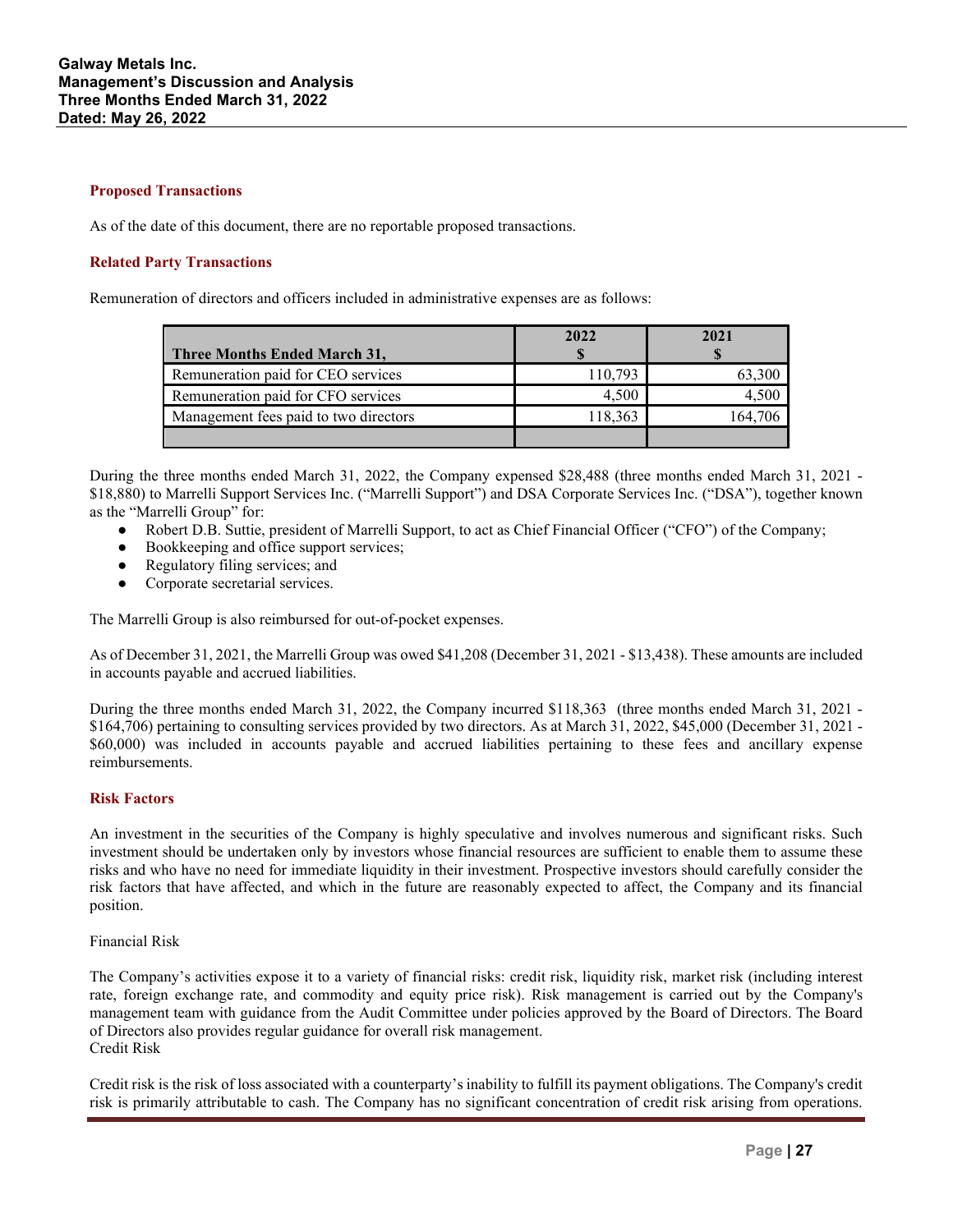Cash consists of cash at banks and on hand. The cash has been invested and held with reputable financial institutions, from which management believes the risk of loss to be remote.

### Liquidity Risk

Liquidity risk refers to the risk that the Company will not be able to meet its financial obligations as they become due, or can only do so at excessive cost. The Company's liquidity and operating results may be adversely affected if the Company's access to the capital market is hindered, whether as a result of a downturn in stock market conditions generally or as a result of conditions specific to the Company. As at March 31, 2022, the Company had a cash balance of \$6,015,757 (December 31, 2021 - \$10,681,021) to settle current liabilities of \$2,177,675 (December 31, 2021 - \$4,296,254). The Company regularly evaluates its cash position to ensure preservation and security of capital as well as maintenance of liquidity. As the Company does not generate revenue, managing liquidity risk is dependent upon the ability to secure additional financing, controlling expenses and preserving cash.

Most of the Company's financial liabilities have contractual maturities of less than 30 days and are subject to normal trade terms.

### Market Risks

Market risk is the risk of loss that may arise from changes in market factors such as interest rates, foreign exchange rates, and commodity and equity prices.

#### (i) Interest Rate Risk

The Company has cash balances and no interest-bearing debt. The Company regularly monitors its cash management policy. As a result, Galway Metals is not subject to significant interest rate risk.

(ii) Foreign Exchange Risk

The Company's functional currency is the Canadian dollar and it transacts major purchases in United States dollars and Canadian dollars. To fund exploration expenses, it maintains US and Canadian dollar denominated bank accounts containing sufficient funds to support monthly forecasted cash outflows. Management believes the foreign exchange risk derived from currency conversions does not require a foreign exchange hedge.

(iii) Price Risk

The Company is exposed to price risk with respect to commodity and equity prices. Equity price risk is defined as the potential adverse impact on the Company's earnings due to movements in individual equity prices or general movements in the level of the stock market. Commodity price risk is defined as the potential adverse impact on earnings and economic value due to commodity price movements and volatilities. The Company closely monitors commodity prices of precious and base metals, individual equity movements, and the stock market to determine the appropriate course of action to be taken by the Company.

#### Sensitivity Analysis

Based on management's knowledge and experience of the financial markets, the Company believes the following movements are reasonably possible for the three months ended March 31, 2022:

(i) The Company is exposed to foreign currency risk on fluctuations of financial instruments related to cash, prepaid expenses and deposits and accounts payable denominated in Canadian dollars. Cash is subject to floating interest rates. Sensitivity to a plus or minus 1 percentage point change in interest rates would impact on the reported net loss for the three months ended March 31, 2022 by approximately \$60,000.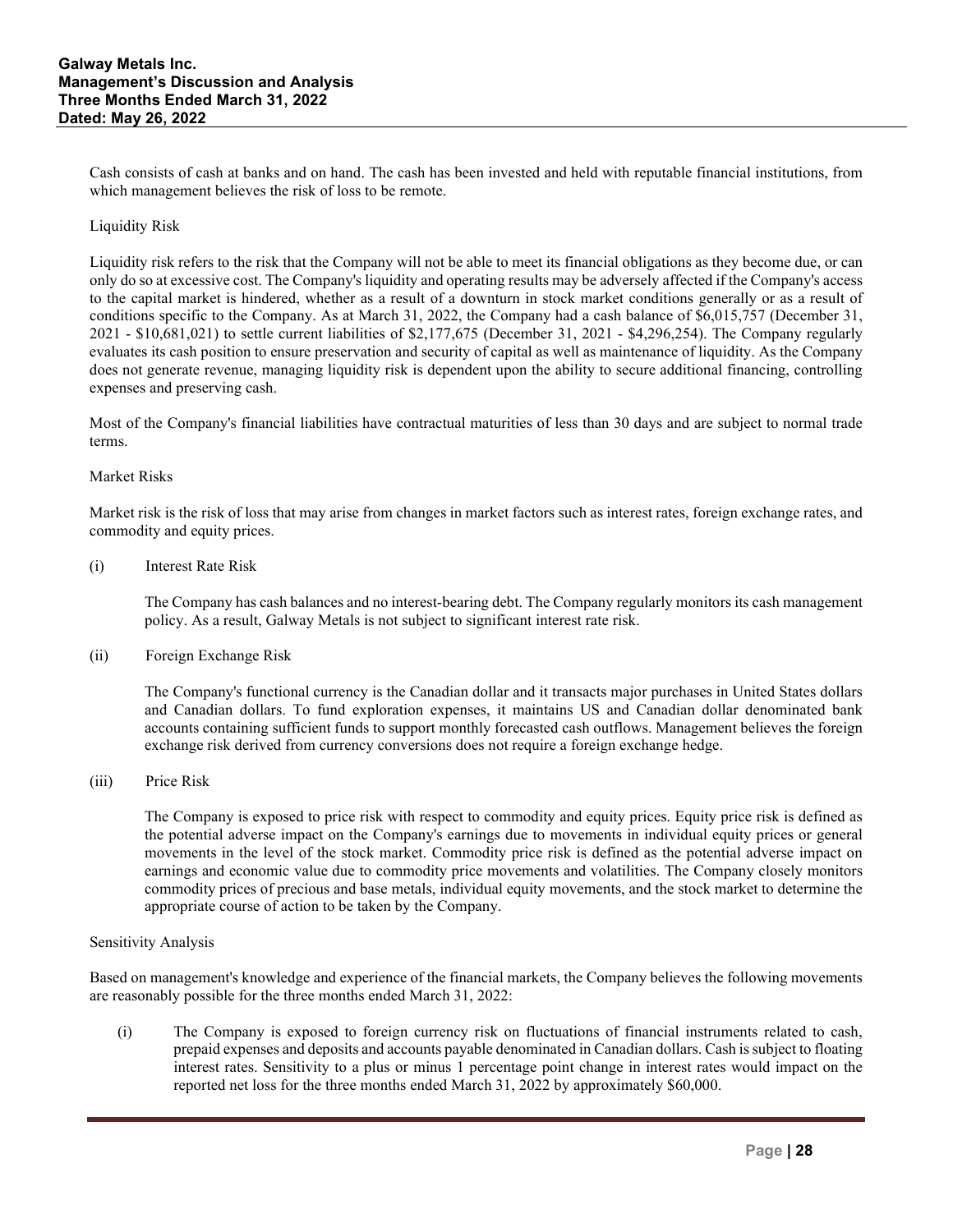(ii) Commodity price risk could adversely affect the Company. In particular, the Company's future profitability and viability of development depends upon the world market price of precious and base metals. These metal prices have fluctuated significantly in recent months and years. There is no assurance that, even if commercial quantities of these metals may be produced from the Company's properties in the future, a profitable market will exist for them.

As of March 31, 2022, the Company was in the exploration and development stage and did not have any production at any of its mineral properties. As a result, commodity price risk may affect the completion of future equity transactions such as equity offerings and the exercise of stock options and warrants. This may also affect the Company's liquidity and its ability to meet its ongoing obligations.

### Litigation Risk

Litigation risk refers to the risk that the Company may become involved in litigation or administrative proceedings from time to time, the outcomes of which may be uncertain. An unfavorable judgement, ruling or order may adversely affect the Company's business and financial condition.

### **Current Global Financial Conditions and Trends**

Securities of mining and mineral exploration companies have experienced substantial volatility in the past, often based on factors unrelated to the financial performance or prospects of the companies involved. These factors include macroeconomic developments globally, and market perceptions of the attractiveness of particular industries. The price of the securities of companies is also significantly affected by short-term changes in commodity prices, base and precious metal prices or other mineral prices, currency exchange fluctuation and the political environment in the countries in which the Company does business. As of March 31, 2022, the global economy continues to be in a period of significant economic and political volatility, in large part due to the Corona Virus, US, European, Asian and Russian economic concerns, and political volatility which have impacted global economic growth.

#### **Dependence on Key Employees**

The Company's business and operations are dependent on retaining the services of a small number of key employees. The success of the Company is, and will continue to be, to a significant extent, dependent on the expertise and experience of these employees. The loss of one or more of these employees could have a materially adverse effect on the Company. The Company does not maintain insurance on any of its key employees.

#### **Critical Accounting Estimates**

Significant assumptions about the future that management has made that could result in a material adjustment to the carrying amounts of assets and liabilities, in the event that actual results differ from assumptions made, relate to, but are not limited to, the following:

#### Stock-Based Compensation

Management is required to make certain estimates when determining the fair value of stock options awards, and the number of awards that are expected to vest. These estimates affect the amount recognized as stock-based compensation in the statements of loss based on estimates of forfeiture and expected lives of the underlying stock options.

#### **Critical Accounting Estimates and Judgments**

The preparation of these consolidated financial statements requires management to make certain estimates, judgments and assumptions that affect the reported amounts of assets and liabilities at the date of the financial statements and reported amounts of expenses during the reporting period. Actual outcomes could differ from these estimates. These consolidated financial statements include estimates that, by their nature, are uncertain. The impacts of such estimates are pervasive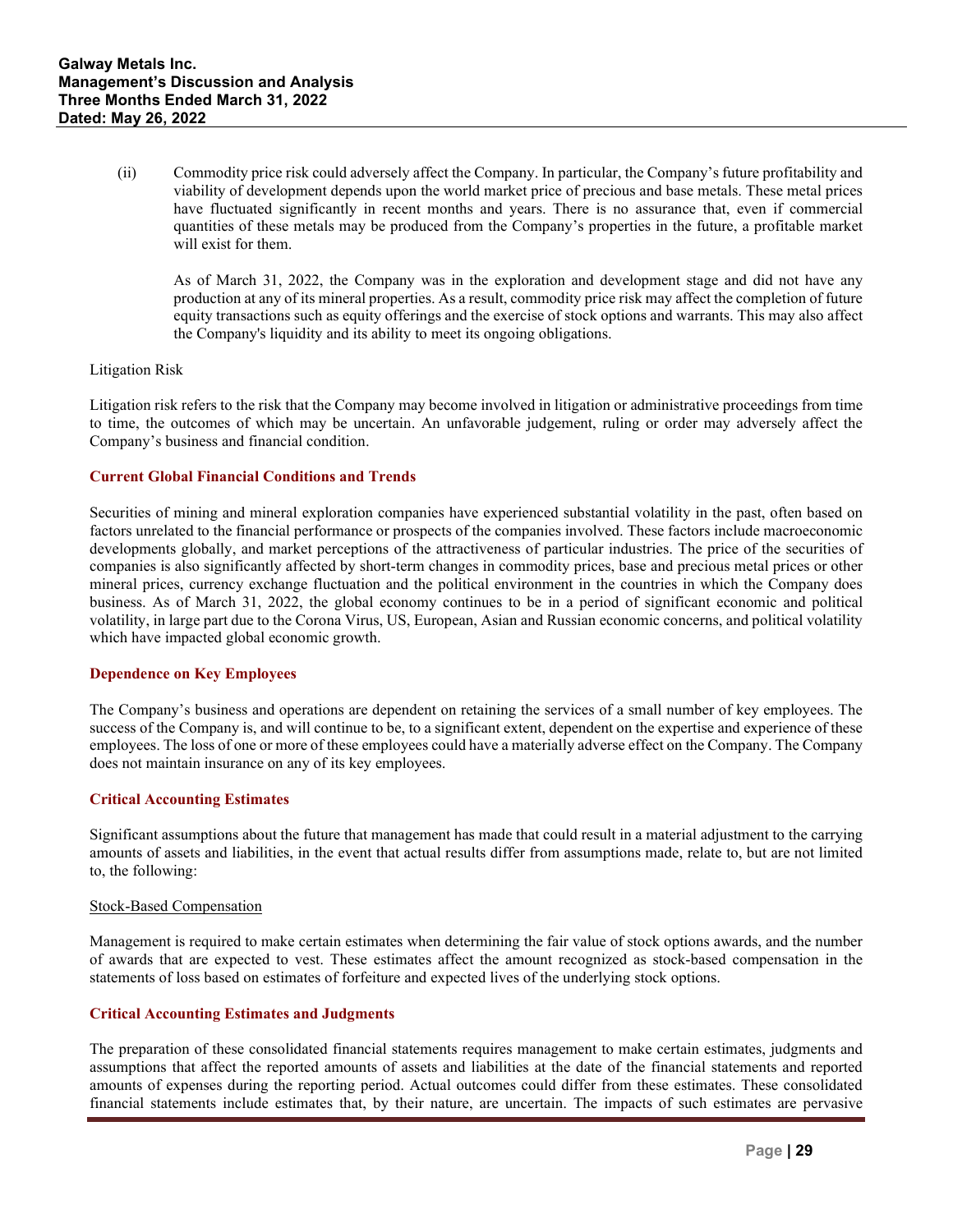throughout the consolidated financial statements, and may require accounting adjustments based on future occurrences. Revisions to accounting estimates are recognized in the period in which the estimate is revised and future periods if the revision affects both current and future periods. These estimates are based on historical experience, current and future economic conditions and other factors, including expectations of future events that are believed to be reasonable under the circumstances.

Significant assumptions about the future that management has made that could result in a material adjustment to the carrying amounts of assets and liabilities, in the event that actual results differ from assumptions made, relate to, but are not limited to, the following:

### Impairment of Resource Property Costs

Management reviews the carrying values of exploration and evaluation assets whenever events or changes in circumstances indicate that their carrying values may not be recoverable. The recoverable amount of cash-generating units for an exploration stage company requires various subjective assumptions. These assumptions may change significantly over time when new information becomes available and may cause original estimates to change.

### Income Taxes and Recovery of Deferred Tax Assets

The measurement of income taxes payable and deferred income tax assets and liabilities requires management to make judgments in the interpretation and application of the relevant tax laws. The actual amount of income taxes only becomes final upon filing and acceptance of the tax return by the relevant authorities, which occurs subsequent to the issuance of the financial statements. Judgment exists in relation to the eligibility of qualifying exploration and evaluation expenditures on properties in relation to flow-through share financing. Deferred tax assets require management to assess the likelihood that the Company will generate taxable income in future periods in order to utilize recognized deferred tax assets. As at March 31, 2022 and December 31, 2021, no deferred tax assets were recognized, as the Company is still in the exploration stage, and management is uncertain when sufficient taxable income will be available to realize the deferred tax assets.

### **Contingencies and Commitments**

Due to the worldwide COVID-l9 outbreak, material uncertainties may come into existence that could influence management's going concern assumption. Management cannot accurately predict the future impact COVID-19 may have on:

- Global gold prices;
- The severity and the length of potential measures taken by governments to manage the spread of the virus and their effect on labour availability and supply lines;
- Availability of essential supplies;
- Purchasing power of the Canadian dollar; and
- Ability to obtain funding

At the date of the approval of these condensed interim consolidated financial statements, the Canadian government has not introduced measures which impede the activities of the Company. Management believes the business will continue and accordingly, the current situation bears no impact on management's going concern assumption. However, it is not possible to reliably estimate the length and severity of these developments and the impact on the financial results and condition of the Company in future periods.

### **Events Occurring After the Reporting Period**

Subsequent to the end of the period, Galway Metals announced that it had closed the previously announced bought deal private placement offering for aggregate gross proceeds of approximately \$10.5 million consisting of the sale of 6,666,700 common shares of the Company that qualify as "flow-through shares" at a price of \$0.60 per FT Share, and 15,294,200 common shares of the Company ("Hard Dollar Shares") at a price of \$0.425 per Hard Dollar Share.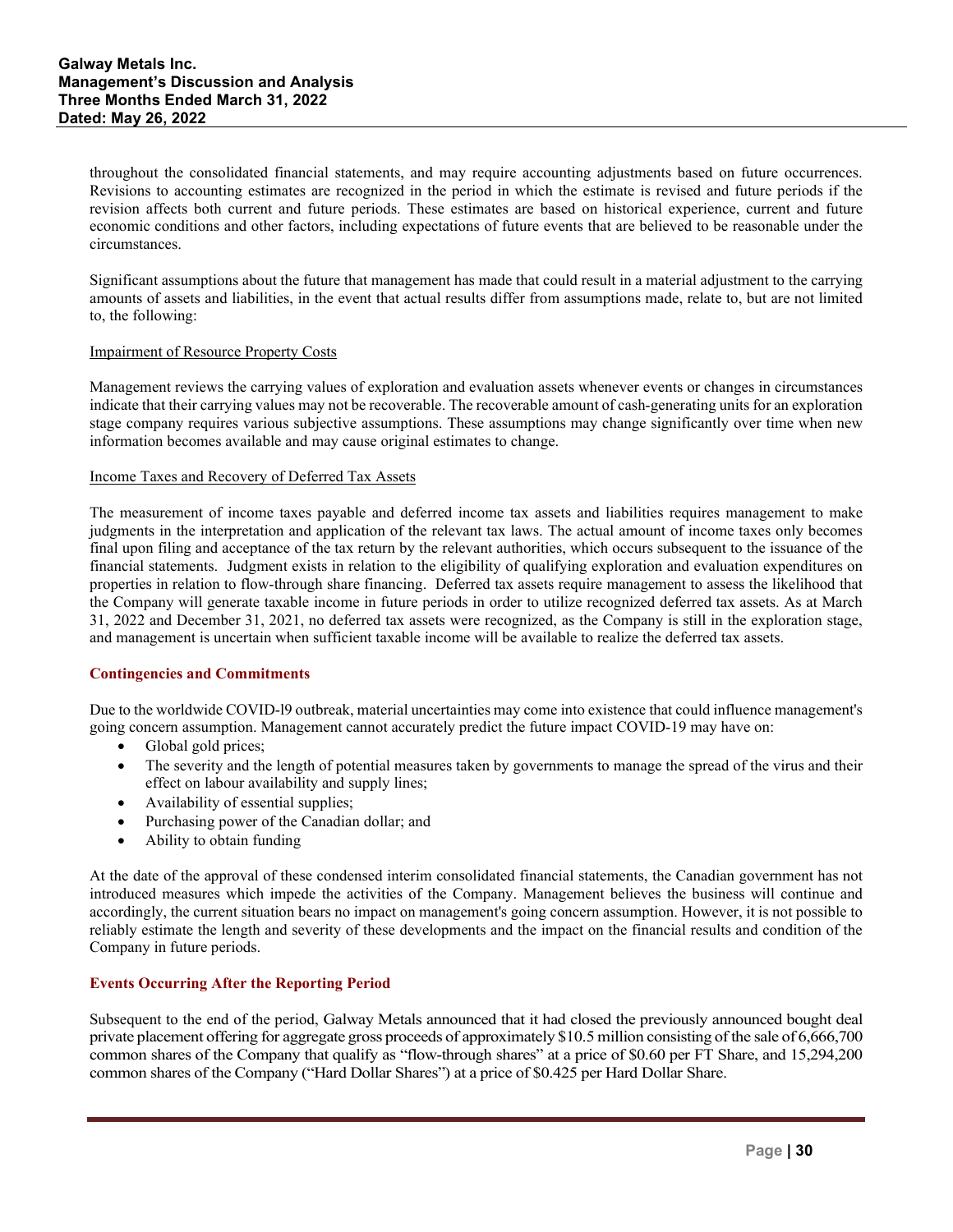### **Capital Management**

The Company manages its capital with the following objectives:

- to ensure sufficient financial flexibility to achieve the ongoing business objectives including funding of future growth opportunities, and pursuit of accretive acquisitions; and
- to maximize shareholder return through enhancing the share value.

The Company monitors its capital structure and makes adjustments according to market conditions in an effort to meet its objectives given the current outlook of the business and industry in general. The Com11pany may manage its capital structure by issuing new shares, repurchasing outstanding shares, adjusting capital spending, or disposing of assets. The capital structure is reviewed by management and the Board of Directors on an ongoing basis.

The Company considers its capital to be equity, comprising share capital, contributed surplus, accumulated other comprehensive income (loss), and deficit, which at March 31, 2022 totaled \$13,943,915 (December 31, 2021 - \$16,266,115). The Company manages capital through its financial and operational forecasting processes. The Company reviews its working capital and forecasts its future cash flows based on operating expenditures, and other investing and financing activities. The forecast is updated based on activities related to its mineral properties. Information is provided to the Board of Directors of the Company. The Company's capital management objectives, policies and processes have remained unchanged during the period ended March 31, 2022. The Company is not subject to any capital requirements imposed by a lending institution or regulatory body, other than Policy 2.5 of the TSXV Venture Exchange ("TSXV") which requires adequate working capital or financial resources of the greater of (i) \$50,000 and (ii) an amount required in order to maintain operations and cover general and administrative expenses for a period of 6 months. As of March 31, 2022, the Company is compliant with Policy 2.5.

### **Additional Disclosure for Venture Issuers without Significant Revenue**

Administrative expenses for the three months ended March 31, 2022 and 2021 are comprised of the following:

|                       | 2022                       | 2021    |
|-----------------------|----------------------------|---------|
|                       | $\left( \mathbb{S}\right)$ |         |
| Salaries and benefits | 212,357                    | 115,216 |
| Travel expense        | 15,775                     | 10,346  |
| Office and general    | 65,407                     | 86,456  |
| Public company costs  | 109,851                    | 123,329 |
| Insurance             | 48,655                     | 13,430  |
| Professional fees     | 119,689                    | 142,105 |
|                       | 571,734                    | 490,882 |
|                       |                            |         |

During the three months ended March 31, 2022, the Company saw an increase of \$80,852 in administrative expenses, primarily driven by a \$97,141 increase in salaries, driven by salary increases paid to key staff. Professional fees declined by \$22,416, primarily driven by reduced usage of external operational consultants. Insurance expense increased to \$48,655 from \$13,430 as a result of market driven premium increases experienced upon renewal of the Company's policies, coupled with variances in underlying insurance accruals over the comparative period.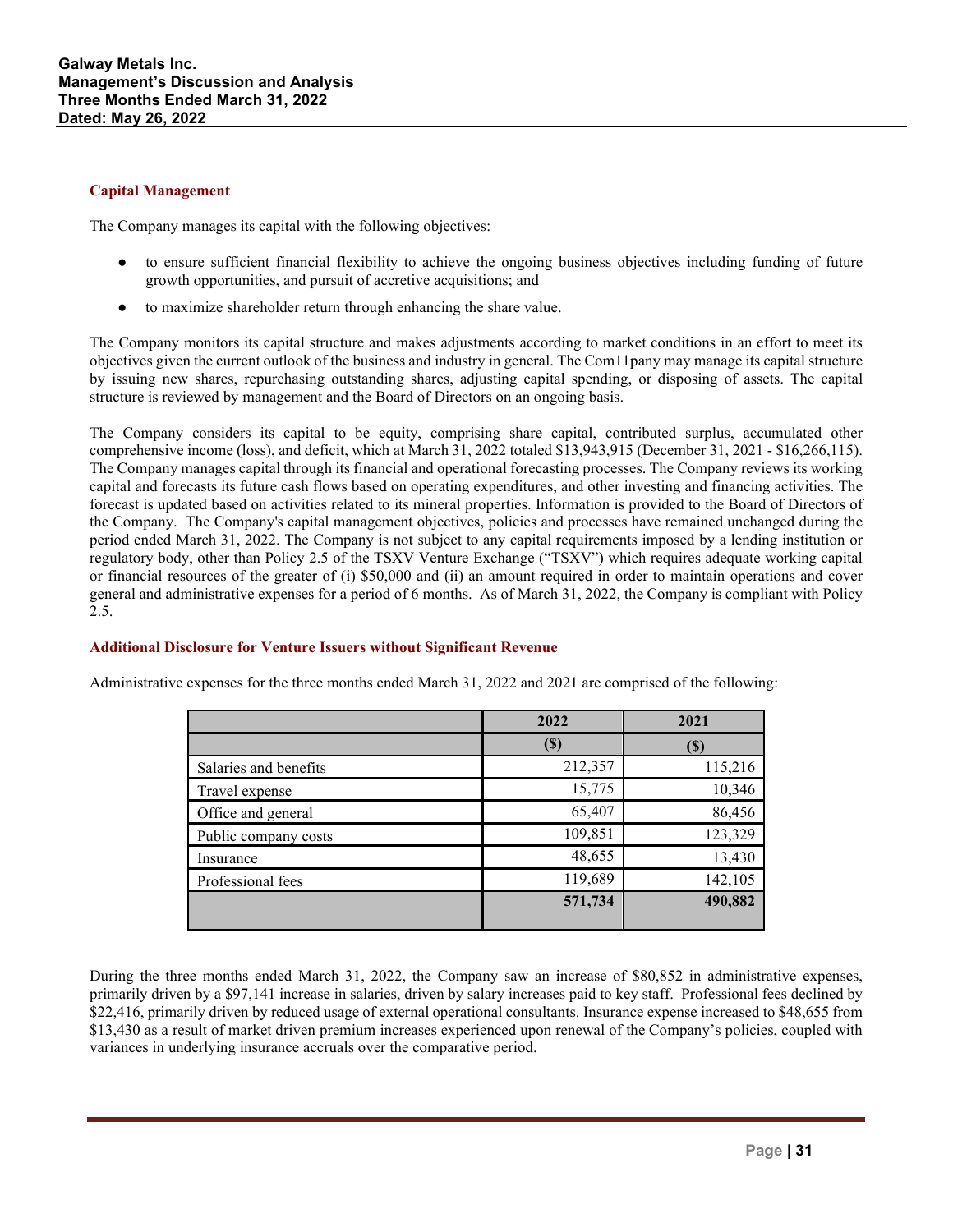### **Disclosure of Outstanding Share Data**

As at the date of this document, the Company had 200,623,497 issued and outstanding shares, 15,120,000 stock options exercisable between \$0.10 and \$1.28, expiring between December 4, 2023 and December 31, 2031, and 1,512,658 warrants at an exercise price of \$0.44, expiring September 25, 2022 and 670,938 warrants at an exercise price of \$1.05, expiring March 25, 2023 and 1,317,654 warrants at an exercise price of \$0.425, expiring May 26, 2024.

### **Cautionary Note Regarding Forward-Looking Statements**

Certain statements contained in this MD&A constitute forward-looking statements. Such forward-looking statements involve a number of known and unknown risks, uncertainties and other factors which may cause the actual results, performance or achievements of the Company to be materially different from any future results, performance or achievements expressed or implied by such forward-looking statements. Readers are cautioned not to place undue reliance on these forward-looking statements.

Selected forward looking statements, assumptions, and risk factors are as follows:

| <b>Forward-looking statements</b>                                                                                                                                                                                                | <b>Assumptions</b>                                                                                                                                                                                                                                                                                                                                                                                                                                                                                                                                                                                                                                                                                                                                                        | <b>Risk factors</b>                                                                                                                                                                                                                                                                                                                                                                                                                                                                                                                                                                                                                                                                                     |  |
|----------------------------------------------------------------------------------------------------------------------------------------------------------------------------------------------------------------------------------|---------------------------------------------------------------------------------------------------------------------------------------------------------------------------------------------------------------------------------------------------------------------------------------------------------------------------------------------------------------------------------------------------------------------------------------------------------------------------------------------------------------------------------------------------------------------------------------------------------------------------------------------------------------------------------------------------------------------------------------------------------------------------|---------------------------------------------------------------------------------------------------------------------------------------------------------------------------------------------------------------------------------------------------------------------------------------------------------------------------------------------------------------------------------------------------------------------------------------------------------------------------------------------------------------------------------------------------------------------------------------------------------------------------------------------------------------------------------------------------------|--|
| of<br>the<br>Company's<br>Potential<br>properties to contain economic<br>deposits of gold, silver, zinc and/or<br>copper                                                                                                         | The actual results of the Company's<br>exploration<br>and<br>development<br>will<br>activities<br>favourable;<br>be<br>exploration<br>operating,<br>and<br>development costs will not exceed<br>the Company's expectations; the<br>Company will be able to retain and<br>attract skilled staff; all requisite<br>regulatory<br>and<br>governmental<br>approvals for exploration projects<br>and other operations will be received<br>on a timely basis upon terms<br>acceptable to the Company, and<br>applicable political and economic<br>conditions are favourable to the<br>Company; the price of minerals and<br>applicable interest and exchange<br>rates will be favourable to the<br>Company; no title disputes exist with<br>respect to the Company's properties | Precious and base metals price<br>volatility; uncertainties involved in<br>interpreting geological data and<br>confirming<br>title<br>to<br>acquired<br>properties; the possibility that future<br>exploration results will not be<br>consistent with the Company's<br>expectations; actual results of the<br>Company's<br>exploration<br>and<br>development activities; increases in<br>costs; environmental compliance<br>and changes in environmental and<br>other<br>local<br>legislation<br>and<br>interest<br>regulation;<br>rate<br>and<br>exchange rate fluctuations; changes<br>economic<br>in<br>and<br>political<br>conditions; the Company's ability to<br>retain and attract skilled staff |  |
| The Company's ability to meet its<br>working capital needs at the current<br>level for the twelve-month period<br>ending March 31, 2023. The<br>Company expects to incur further<br>losses in the development of its<br>business | The operating and exploration<br>activities of the Company for the<br>twelve-month period ending March<br>31, 2021, and the costs associated<br>therewith, will be consistent with the<br>Company's current expectations;<br>debt and equity markets, exchange<br>interest rates<br>and<br>other<br>and<br>applicable economic conditions are<br>favourable to The Company                                                                                                                                                                                                                                                                                                                                                                                                | Changes in debt and equity markets;<br>timing and availability of external<br>financing on acceptable terms;<br>increases in costs; environmental<br>compliance<br>and<br>changes<br>in<br>environmental<br>and<br>other local<br>legislation and regulation; interest<br>rate and exchange rate fluctuations;<br>changes in economic conditions                                                                                                                                                                                                                                                                                                                                                        |  |
| Plans, costs, timing and capital for<br>future exploration and development<br>of<br>the<br>Company's<br>property                                                                                                                 | Financing will be available for the<br>Company's<br>exploration<br>and<br>development<br>activities and<br>the                                                                                                                                                                                                                                                                                                                                                                                                                                                                                                                                                                                                                                                            | Precious and base metals price<br>in debt and<br>volatility; changes<br>markets;<br>equity<br>timing<br>and                                                                                                                                                                                                                                                                                                                                                                                                                                                                                                                                                                                             |  |